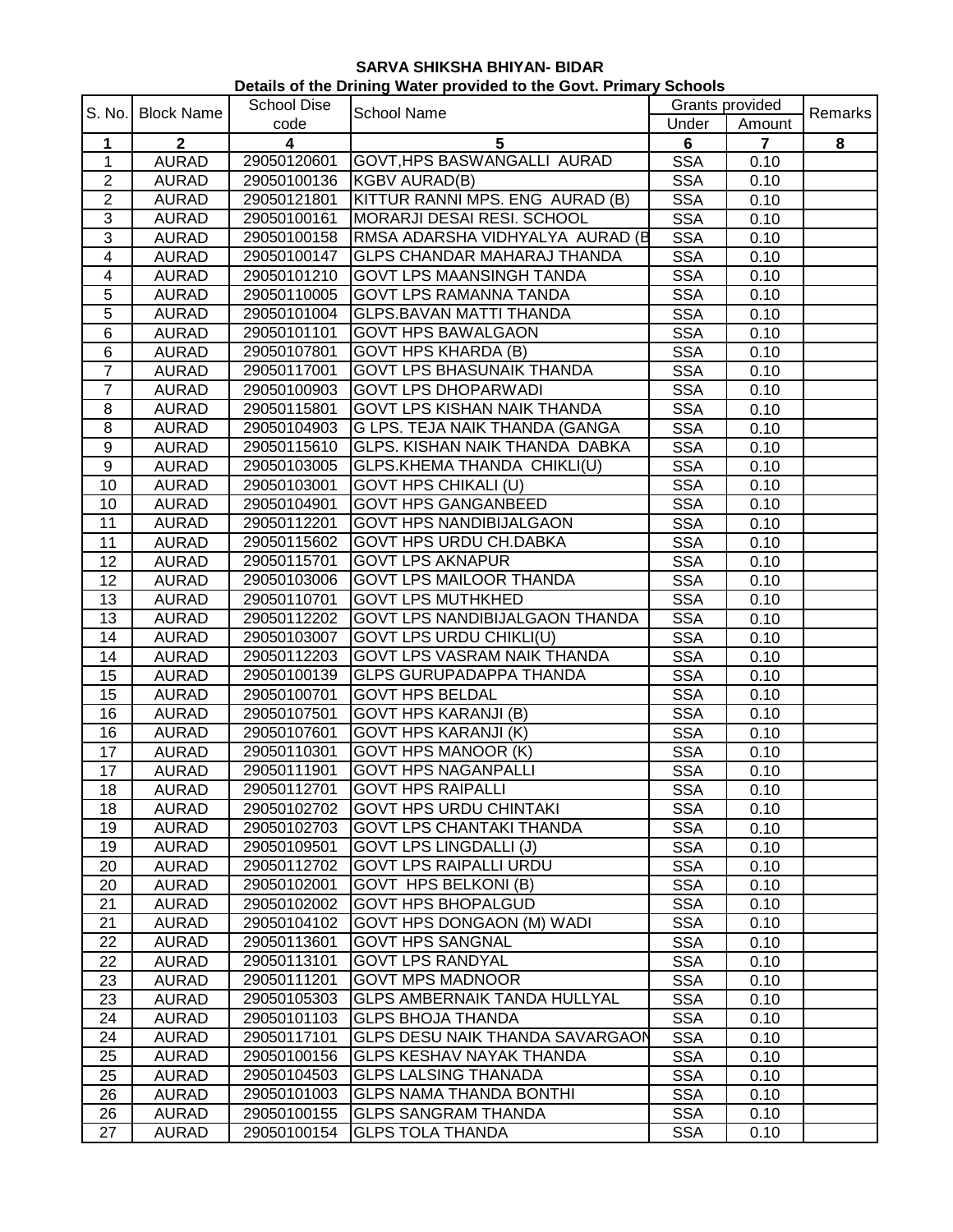| Details of the Drining Water provided to the Govt. Primary Schools |                   |                    |                                          |                 |        |         |  |
|--------------------------------------------------------------------|-------------------|--------------------|------------------------------------------|-----------------|--------|---------|--|
| S. No.                                                             | <b>Block Name</b> | <b>School Dise</b> | <b>School Name</b>                       | Grants provided |        | Remarks |  |
|                                                                    |                   | code               |                                          | Under           | Amount |         |  |
| 27                                                                 | <b>AURAD</b>      | 29050101001        | <b>GOVT HPS BONTHI</b>                   | <b>SSA</b>      | 0.10   |         |  |
| 28                                                                 | <b>AURAD</b>      | 29050106301        | <b>GOVT HPS HANGARGA</b>                 | <b>SSA</b>      | 0.10   |         |  |
| 28                                                                 | <b>AURAD</b>      | 29050113401        | <b>GOVT HPS SAWARGAON</b>                | <b>SSA</b>      | 0.10   |         |  |
| 29                                                                 | <b>AURAD</b>      | 29050109302        | <b>GOVT LPS BHIMLA THANDA (KHANDIKE</b>  | <b>SSA</b>      | 0.10   |         |  |
| 29                                                                 | <b>AURAD</b>      | 29050101002        | <b>GOVT LPS BONTHI THANDA</b>            | <b>SSA</b>      | 0.10   |         |  |
| 30                                                                 | <b>AURAD</b>      | 29050100128        | <b>GOVT LPS CHIMNAJI THANDA (HULLAY)</b> | <b>SSA</b>      | 0.10   |         |  |
| 30                                                                 | <b>AURAD</b>      | 29050107303        | <b>GOVT LPS DHANSING THAND</b>           | <b>SSA</b>      | 0.10   |         |  |
| 31                                                                 | <b>AURAD</b>      | 29050101005        | <b>GOVT LPS GHAMSHUBAI THANDA</b>        | <b>SSA</b>      | 0.10   |         |  |
| 31                                                                 | <b>AURAD</b>      | 29050105302        | <b>GOVT LPS HULLYAL THANDA</b>           | <b>SSA</b>      | 0.10   |         |  |
| 32                                                                 | <b>AURAD</b>      | 29050107301        | <b>GOVT LPS KHANDEKERA</b>               | <b>SSA</b>      | 0.10   |         |  |
| 32                                                                 | <b>AURAD</b>      | 29050107304        | <b>GOVT LPS KHANDIKERA THANDA</b>        | <b>SSA</b>      | 0.10   |         |  |
| 33                                                                 | <b>AURAD</b>      | 29050118301        | <b>GOVT LPS KIRGUNWADI</b>               | <b>SSA</b>      | 0.10   |         |  |
| 33                                                                 | <b>AURAD</b>      | 29050109701        | <b>GOVT LPS LINGGI</b>                   | <b>SSA</b>      | 0.10   |         |  |
| 34                                                                 | <b>AURAD</b>      | 29050100150        | <b>GLPS URDU SONAL</b>                   | <b>SSA</b>      | 0.10   |         |  |
| 34                                                                 | <b>AURAD</b>      | 29050106101        | <b>GOVT HPS HOLSUMANDOOR</b>             | <b>SSA</b>      | 0.10   |         |  |
| 35                                                                 | <b>AURAD</b>      | 29050105901        | <b>GOVT HPS HORANDI</b>                  | <b>SSA</b>      | 0.10   |         |  |
| 35                                                                 | <b>AURAD</b>      | 29050108501        | <b>GOVT HPS KORIYAL</b>                  | <b>SSA</b>      | 0.10   |         |  |
| 36                                                                 | <b>AURAD</b>      | 29050113701        | <b>GOVT HPS SANGAM</b>                   | <b>SSA</b>      | 0.10   |         |  |
| 36                                                                 | <b>AURAD</b>      | 29050113901        | <b>GOVT HPS SAWALI</b>                   | <b>SSA</b>      | 0.10   |         |  |
| 37                                                                 | <b>AURAD</b>      | 29050102301        | <b>GOVT LPS BASANAL</b>                  | <b>SSA</b>      | 0.10   |         |  |
| 37                                                                 | <b>AURAD</b>      | 29050113902        | GOVT.LPS. ASHOKNAGAR(SAWLI)              | <b>SSA</b>      | 0.10   |         |  |
| 38                                                                 | <b>AURAD</b>      | 29050108002        | <b>GOVT GIRLS HPS KAMALNAGAR</b>         | <b>SSA</b>      | 0.10   |         |  |
| 38                                                                 | <b>AURAD</b>      | 29050101901        | <b>GOVT HPS BALUR (K)</b>                | <b>SSA</b>      | 0.10   |         |  |
| 39                                                                 | <b>AURAD</b>      | 29050111501        | <b>GOVT HPS MURUG (K)</b>                | <b>SSA</b>      | 0.10   |         |  |
| 39                                                                 | <b>AURAD</b>      | 29050107001        | <b>GOVT HPS JEERGA (B)</b>               | <b>SSA</b>      | 0.10   |         |  |
| 40                                                                 | <b>AURAD</b>      | 29050108901        | <b>GOVT HPS KOUTHA (B)</b>               | <b>SSA</b>      | 0.10   |         |  |
| 40                                                                 | <b>AURAD</b>      | 29050109001        | <b>GOVT HPS KOUTHA (K)</b>               | <b>SSA</b>      | 0.10   |         |  |
| 41                                                                 | <b>AURAD</b>      | 29050109801        | <b>GOVT HPS LADHA</b>                    | <b>SSA</b>      | 0.10   |         |  |
| 41                                                                 | <b>AURAD</b>      | 29050111302        | <b>GOVT HPS MUSTAPUR</b>                 | <b>SSA</b>      | 0.10   |         |  |
| 42                                                                 | <b>AURAD</b>      | 29050101701        | <b>GOVT LPS BABALLI</b>                  | <b>SSA</b>      | 0.10   |         |  |
| 42                                                                 | <b>AURAD</b>      | 29050101601        | <b>GOVT LPS BACHAPALLI</b>               | <b>SSA</b>      | 0.10   |         |  |
| 43                                                                 | <b>AURAD</b>      | 29050111101        | <b>GOVT LPS MANGEMPUR</b>                | <b>SSA</b>      | 0.10   |         |  |
| 43                                                                 | <b>AURAD</b>      | 29050111102        | <b>GOVT LPS MANGEMPUR (N)</b>            | <b>SSA</b>      | 0.10   |         |  |
| 44                                                                 | <b>AURAD</b>      |                    | 29050105002 GOVT URDU LPS GADIKUSHNOOR   | <b>SSA</b>      | 0.10   |         |  |
| 44                                                                 | <b>AURAD</b>      | 29050100149        | <b>GLPS URDU RAKSHAL (B)</b>             | <b>SSA</b>      | 0.10   |         |  |
| 45                                                                 | <b>AURAD</b>      | 29050101401        | <b>GOVT HPS BALAT (B)</b>                | <b>SSA</b>      | 0.10   |         |  |
| 45                                                                 | <b>AURAD</b>      | 29050112501        | <b>GOVT HPS NIDODA</b>                   | <b>SSA</b>      | 0.10   |         |  |
| 46                                                                 | <b>AURAD</b>      | 29050114701        | <b>GOVT HPS TAPASHAL</b>                 | <b>SSA</b>      | 0.10   |         |  |
| 46                                                                 | <b>AURAD</b>      | 29050104703        | <b>GOVT LPS BHAVANI MOTIRAM THANDA</b>   | <b>SSA</b>      | 0.10   |         |  |
| 47                                                                 | <b>AURAD</b>      | 29050104701        | <b>GOVT LPS GOUNDGAON</b>                | <b>SSA</b>      | 0.10   |         |  |
| 47                                                                 | <b>AURAD</b>      | 29050104702        | GOVT LPS KISHAN THANDA GOUNDGA           | <b>SSA</b>      | 0.10   |         |  |
| 48                                                                 | <b>AURAD</b>      | 29050101302        | <b>GOVT LPS LAXMINAGAR</b>               | <b>SSA</b>      | 0.10   |         |  |
| 48                                                                 | <b>AURAD</b>      | 29050110508        | <b>GLPS URDU MURKI</b>                   | <b>SSA</b>      | 0.10   |         |  |
| 49                                                                 | <b>AURAD</b>      | 29050106201        | <b>GOVT HPS HAKAYAL</b>                  | <b>SSA</b>      | 0.10   |         |  |
| 49                                                                 | <b>AURAD</b>      | 29050110601        | <b>GOVT HPS MALEGAON</b>                 | <b>SSA</b>      | 0.10   |         |  |
| 50                                                                 | <b>AURAD</b>      | 29050115001        | <b>GOVT HPS WAGANGERA</b>                | <b>SSA</b>      | 0.10   |         |  |
| 50                                                                 | <b>AURAD</b>      | 29050102902        | GOVT LPS CHEMGAON THANDA                 | <b>SSA</b>      | 0.10   |         |  |
| 51                                                                 | <b>AURAD</b>      | 29050110505        | <b>GOVT LPS DHANGAR WADI</b>             | <b>SSA</b>      | 0.10   |         |  |
| 51                                                                 | <b>AURAD</b>      | 29050105502        | <b>GOVT LPS HANDIKERA THANDA</b>         | <b>SSA</b>      | 0.10   |         |  |
| 52                                                                 | <b>AURAD</b>      | 29050110602        | GOVT LPS MALEGAON THANDA                 | <b>SSA</b>      | 0.10   |         |  |
| 52                                                                 | <b>AURAD</b>      | 29050110503        | <b>GOVT LPS MURKI THAND</b>              | <b>SSA</b>      | 0.10   |         |  |
| 53                                                                 | <b>AURAD</b>      | 29050110506        | <b>GOVT LPS SHIVAPUR</b>                 | <b>SSA</b>      | 0.10   |         |  |
| 53                                                                 | <b>AURAD</b>      | 29050115002        | GOVT LPS WAGANGERA THANDA                | <b>SSA</b>      | 0.10   |         |  |
|                                                                    |                   |                    |                                          |                 |        |         |  |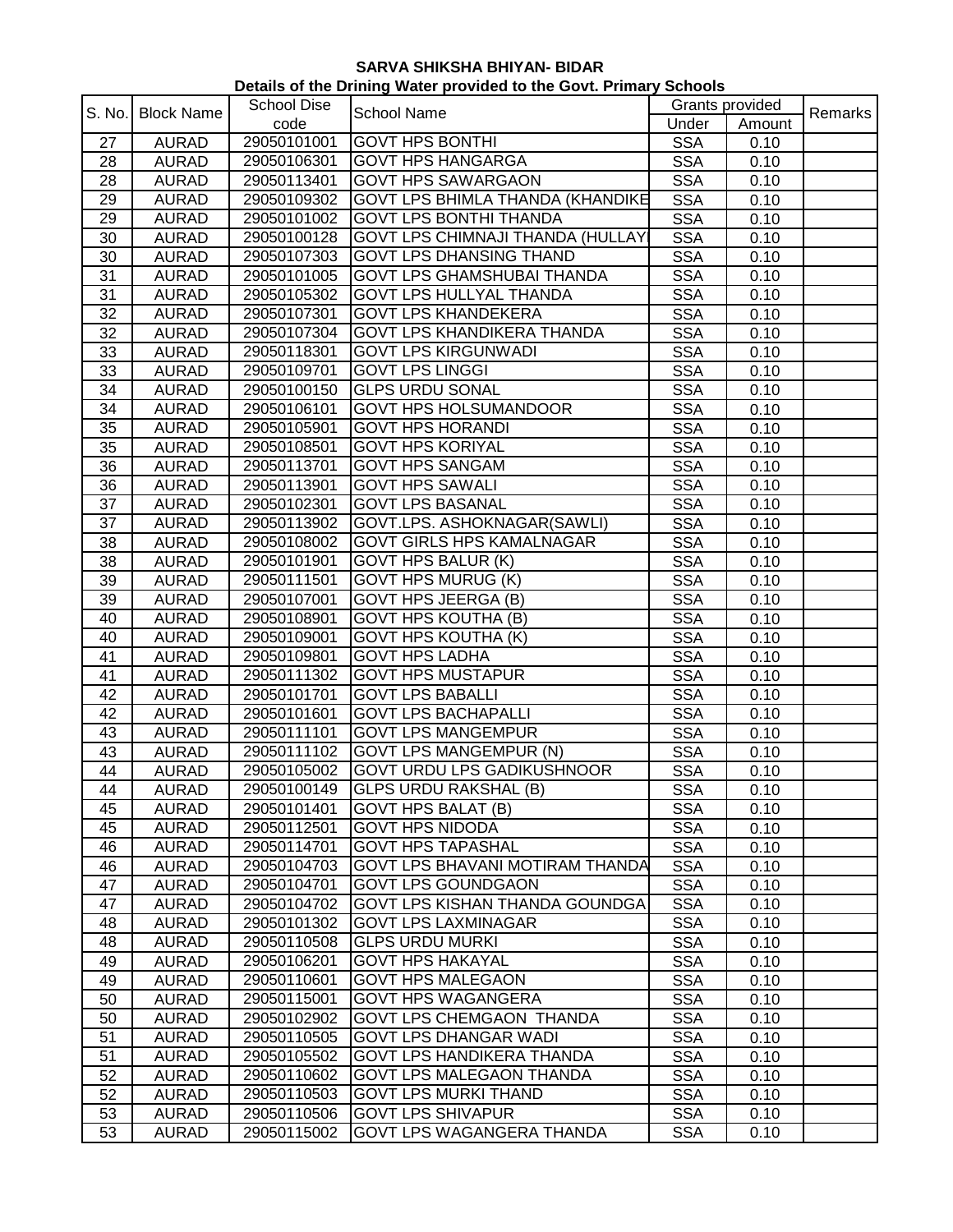| Details of the Drining Water provided to the Govt. Primary Schools |                   |                    |                                        |                 |        |         |  |
|--------------------------------------------------------------------|-------------------|--------------------|----------------------------------------|-----------------|--------|---------|--|
| S. No.                                                             | <b>Block Name</b> | <b>School Dise</b> | <b>School Name</b>                     | Grants provided |        | Remarks |  |
|                                                                    |                   | code               |                                        | Under           | Amount |         |  |
| 54                                                                 | <b>AURAD</b>      | 29050115004        | GOVT LPS WAGANGERA URDU                | <b>SSA</b>      | 0.10   |         |  |
| 54                                                                 | <b>AURAD</b>      | 29050115003        | <b>GOVT LPS WAGANGIRA WADI</b>         | <b>SSA</b>      | 0.10   |         |  |
| 55                                                                 | <b>AURAD</b>      | 29050110501        | <b>GOVT MPS MURKI</b>                  | <b>SSA</b>      | 0.10   |         |  |
| 55                                                                 | <b>AURAD</b>      | 29050102903        | <b>GOVT.LPS SAKUBAI CHIRKI THAND</b>   | <b>SSA</b>      | 0.10   |         |  |
| 56                                                                 | <b>AURAD</b>      | 29050102502        | <b>GHPS URDU BORAGI</b>                | <b>SSA</b>      | 0.10   |         |  |
| 56                                                                 | <b>AURAD</b>      | 29050112001        | <b>GOVT HPS NAGOOR (M)</b>             | <b>SSA</b>      | 0.10   |         |  |
| 57                                                                 | <b>AURAD</b>      | 29050112101        | GOVT HPS NAGOOR (N)                    | <b>SSA</b>      | 0.10   |         |  |
| 57                                                                 | <b>AURAD</b>      | 29050114101        | <b>GOVT HPS SHAMBELLI</b>              | <b>SSA</b>      | 0.10   |         |  |
| 58                                                                 | <b>AURAD</b>      | 29050114009        | <b>GOVT LPS GUDPALLI THANDA</b>        | <b>SSA</b>      | 0.10   |         |  |
| 58                                                                 | <b>AURAD</b>      | 29050106601        | <b>GOVT LPS JONNEKERI</b>              | <b>SSA</b>      | 0.10   |         |  |
| 59                                                                 | <b>AURAD</b>      | 29050103402        | GOVT LPS KANNADA CHATNNAL              | <b>SSA</b>      | 0.10   |         |  |
| 59                                                                 | <b>AURAD</b>      | 29050109601        | <b>GOVT LPS LINGDALLI (K)</b>          | <b>SSA</b>      | 0.10   |         |  |
| 60                                                                 | <b>AURAD</b>      | 29050111002        | <b>GOVT LPS MASKAL THANDA</b>          | <b>SSA</b>      | 0.10   |         |  |
| 60                                                                 | <b>AURAD</b>      | 29050103403        | <b>GOVT LPS URDU CHATNAL</b>           | <b>SSA</b>      | 0.10   |         |  |
| 61                                                                 | <b>AURAD</b>      | 29050114001        | <b>GOVT MPS SANTHPUR</b>               | <b>SSA</b>      | 0.10   |         |  |
| 61                                                                 | <b>AURAD</b>      | 29050102501        | GOVT.HPS BORGI (J)                     | <b>SSA</b>      | 0.10   |         |  |
| 62                                                                 | <b>AURAD</b>      | 29050100501        | <b>GOVT HPS BORAL</b>                  | <b>SSA</b>      | 0.10   |         |  |
| 62                                                                 | <b>AURAD</b>      | 29050107201        | <b>GOVT HPS KOLLUR</b>                 | <b>SSA</b>      | 0.10   |         |  |
| 63                                                                 | <b>AURAD</b>      | 29050114901        | <b>GOVT HPS WANMARPALLI</b>            | <b>SSA</b>      | 0.10   |         |  |
| 63                                                                 | <b>AURAD</b>      | 29050115301        | <b>GOVT HPS YANGUNDA</b>               | <b>SSA</b>      | 0.10   |         |  |
| 64                                                                 | <b>AURAD</b>      | 29050100201        | <b>GOVT LPS ALLAPUR</b>                | <b>SSA</b>      | 0.10   |         |  |
| 64                                                                 | <b>AURAD</b>      | 29050104403        | GOVT LPS AMBEDKAR COLOY EKALAR         | <b>SSA</b>      | 0.10   |         |  |
| 65                                                                 | <b>AURAD</b>      | 29050100602        | <b>GOVT LPS BADALGAON THANDA</b>       | <b>SSA</b>      | 0.10   |         |  |
| 65                                                                 | <b>AURAD</b>      | 29050103601        | <b>GOVT LPS DUDAKANAL</b>              | <b>SSA</b>      | 0.10   |         |  |
| 66                                                                 | <b>AURAD</b>      | 29050110101        | <b>GOVT LPS MAMDAPUR</b>               | <b>SSA</b>      | 0.10   |         |  |
| 66                                                                 | <b>AURAD</b>      | 29050104402        | <b>GOVTLPS EKLAR THANDA</b>            | <b>SSA</b>      | 0.10   |         |  |
| 67                                                                 | <b>AURAD</b>      | 29050100153        | <b>GLPS URDU TORNA</b>                 | <b>SSA</b>      | 0.10   |         |  |
| 67                                                                 | <b>AURAD</b>      | 29050107103        | <b>GLPS. WASIRAM NAYAK THANDA</b>      | <b>SSA</b>      | 0.10   |         |  |
| 68                                                                 | <b>AURAD</b>      | 29050105201        | <b>GOVT HPS HASSIKERA</b>              | <b>SSA</b>      | 0.10   |         |  |
| 68                                                                 | <b>AURAD</b>      | 29050110901        | <b>GOVT HPS MUDHOL (K)</b>             | <b>SSA</b>      | 0.10   |         |  |
| 69                                                                 | <b>AURAD</b>      | 29050107105        | <b>GOVT LPS BHAVANI DHANSINGHTHAND</b> | <b>SSA</b>      | 0.10   |         |  |
| 69                                                                 | <b>AURAD</b>      | 29050105202        | GOVT LPS HASSIKERA TANDA               | <b>SSA</b>      | 0.10   |         |  |
| 70                                                                 | <b>AURAD</b>      | 29050109901        | <b>GOVT LPS LINGDALLI (U)</b>          | <b>SSA</b>      | 0.10   |         |  |
| $70\,$                                                             | AURAD             |                    | 29050110810 GOVT URDU LPS MUDHOL(B)    | <b>SSA</b>      | 0.10   |         |  |
| 71                                                                 | <b>AURAD</b>      | 29050114605        | GOVT.LPS.LATADEVI THANDA               | <b>SSA</b>      | 0.10   |         |  |
| 71                                                                 | <b>AURAD</b>      | 29050100144        | <b>GHPS URDU CHIKLI(J)</b>             | <b>SSA</b>      | 0.10   |         |  |
| 72                                                                 | <b>AURAD</b>      | 29050100140        | <b>GLPS CHANDAR THANDA</b>             | <b>SSA</b>      | 0.10   |         |  |
| 72                                                                 | <b>AURAD</b>      | 29050103503        | <b>GLPS CHINTAMANI TANDA CHIKLI J</b>  | <b>SSA</b>      | 0.10   |         |  |
| 73                                                                 | <b>AURAD</b>      | 29050107109        | <b>GLPS DHAKU THANDA</b>               | <b>SSA</b>      | 0.10   |         |  |
| 73                                                                 | <b>AURAD</b>      | 29050103502        | <b>GLPS GANGARAM TANDA CHIKLI (J)</b>  | <b>SSA</b>      | 0.10   |         |  |
| 74                                                                 | <b>AURAD</b>      | 29050107108        | <b>GLPS GHAMA THANDA</b>               | <b>SSA</b>      | 0.10   |         |  |
| 74                                                                 | <b>AURAD</b>      | 29050115205        | <b>GLPS MAHARAJ THANDA</b>             | <b>SSA</b>      | 0.10   |         |  |
| 75                                                                 | <b>AURAD</b>      | 29050115204        | <b>GLPS. WADENBANG THANDA</b>          | <b>SSA</b>      | 0.10   |         |  |
| 75                                                                 | <b>AURAD</b>      | 29050103507        | <b>GLPS. YAKNATH THANDA</b>            | <b>SSA</b>      | 0.10   |         |  |
| 76                                                                 | <b>AURAD</b>      | 29050115206        | <b>GLPS.POMADEVLA THANDA</b>           | <b>SSA</b>      | 0.10   |         |  |
| 76                                                                 | <b>AURAD</b>      | 29050103501        | <b>GOVT HPS CHIKALI (J)</b>            | <b>SSA</b>      | 0.10   |         |  |
| 77                                                                 | <b>AURAD</b>      | 29050107101        | <b>GOVT HPS JAMBAGI</b>                | <b>SSA</b>      | 0.10   |         |  |
| 77                                                                 | <b>AURAD</b>      | 29050110401        | <b>GOVT HPS MEDAPALLI</b>              | <b>SSA</b>      | 0.10   |         |  |
| 78                                                                 | <b>AURAD</b>      | 29050114201        | <b>GOVT HPS SHORHALLI</b>              | <b>SSA</b>      | 0.10   |         |  |
| 78                                                                 | <b>AURAD</b>      | 29050115208        | <b>GOVT LPS BARGEN THANDA</b>          | <b>SSA</b>      | 0.10   |         |  |
| 79                                                                 | <b>AURAD</b>      | 29050115213        | <b>GOVT LPS DAKU TANDA</b>             | <b>SSA</b>      | 0.10   |         |  |
| 79                                                                 | <b>AURAD</b>      | 29050110402        | <b>GOVT LPS DAMLA THANDA</b>           | <b>SSA</b>      | 0.10   |         |  |
| 80                                                                 | <b>AURAD</b>      | 29050110403        | <b>GOVT LPS GOPINAIK THANDA</b>        | <b>SSA</b>      | 0.10   |         |  |
|                                                                    |                   |                    |                                        |                 |        |         |  |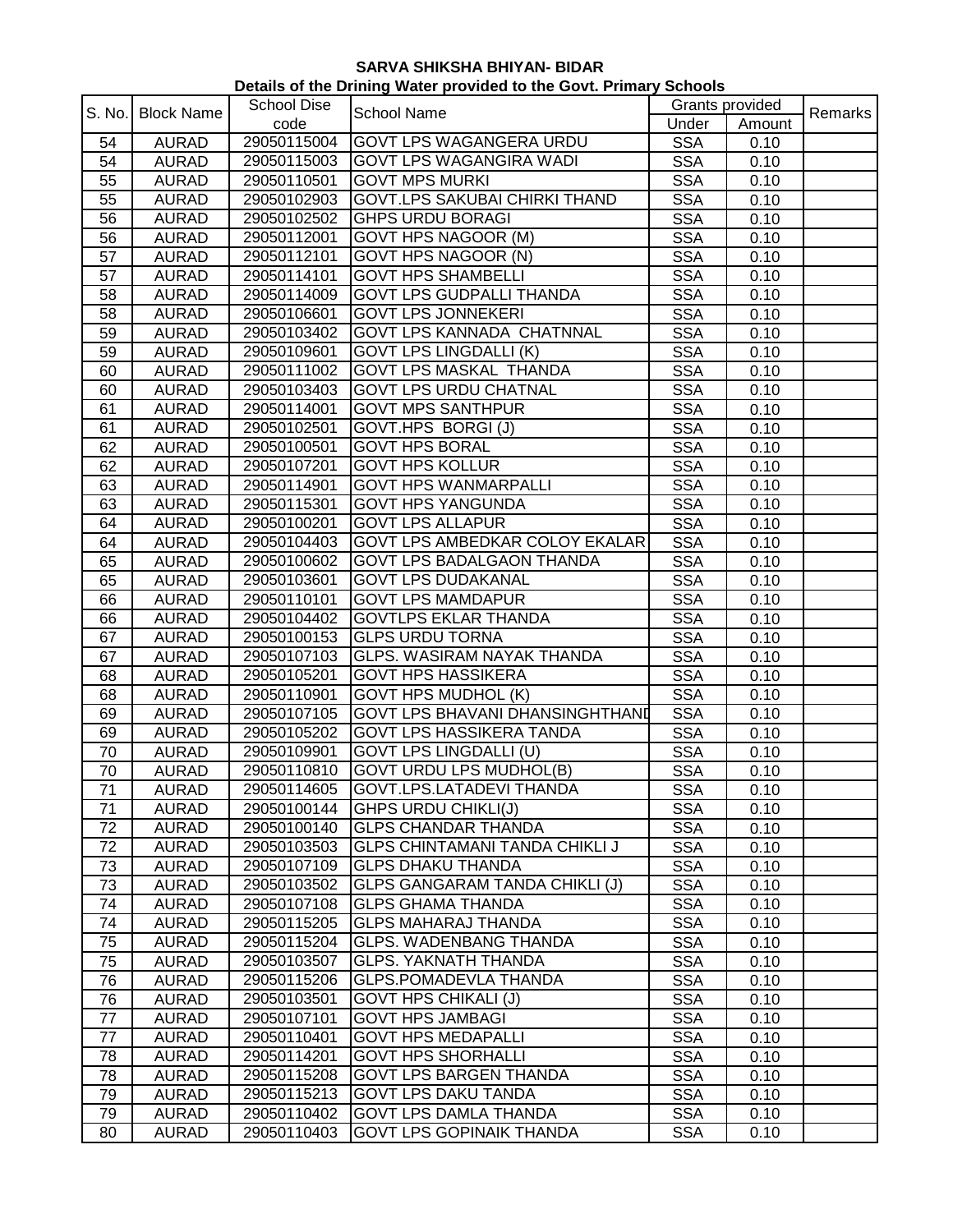| Details of the Drining Water provided to the Govt. Primary Schools |                   |                    |                                    |                 |        |         |  |
|--------------------------------------------------------------------|-------------------|--------------------|------------------------------------|-----------------|--------|---------|--|
| S. No.                                                             | <b>Block Name</b> | <b>School Dise</b> | <b>School Name</b>                 | Grants provided |        |         |  |
|                                                                    |                   | code               |                                    | Under           | Amount | Remarks |  |
| 80                                                                 | <b>AURAD</b>      | 29050107104        | GOVT LPS JAGIRDAR THANDA           | <b>SSA</b>      | 0.10   |         |  |
| 81                                                                 | <b>AURAD</b>      | 29050117301        | GOVT LPS KARVAR THANDA             | <b>SSA</b>      | 0.10   |         |  |
| 81                                                                 | <b>AURAD</b>      | 29050111401        | <b>GOVT LPS MAHARAJ WADI</b>       | <b>SSA</b>      | 0.10   |         |  |
| 82                                                                 | <b>AURAD</b>      | 29050107106        | <b>GOVT LPS MANIK THANDA</b>       | <b>SSA</b>      | 0.10   |         |  |
| 82                                                                 | <b>AURAD</b>      | 29050114202        | <b>GOVT LPS SAROLLI THANDA</b>     | <b>SSA</b>      | 0.10   |         |  |
| 83                                                                 | <b>AURAD</b>      | 29050115207        | <b>GOVT LPS SHANKER THANDA</b>     | <b>SSA</b>      | 0.10   |         |  |
| 83                                                                 | <b>AURAD</b>      | 29050113301        | <b>GOVT LPS SUNKANAL</b>           | <b>SSA</b>      | 0.10   |         |  |
| 84                                                                 | <b>AURAD</b>      | 29050115102        | GOVT LPS WALLEPUR THANDA           | <b>SSA</b>      | 0.10   |         |  |
| 84                                                                 | <b>AURAD</b>      | 29050103505        | GOVT LPS.BADUNAYAK THANDA          | <b>SSA</b>      | 0.10   |         |  |
| 85                                                                 | <b>AURAD</b>      | 29050109304        | <b>GOVT URDU LPS KHANAPUR</b>      | <b>SSA</b>      | 0.10   |         |  |
| 85                                                                 | <b>AURAD</b>      | 29050115211        | GOVT URDU LPS MAHARAJWADI          | <b>SSA</b>      | 0.10   |         |  |
| 86                                                                 | <b>AURAD</b>      | 29050103506        | GOVT.LPS LACHURAM THANDA           | <b>SSA</b>      | 0.10   |         |  |
| 86                                                                 | <b>B.Kalyan</b>   | 29050211901        | <b>Govt. Lps Mangloor</b>          | <b>SSA</b>      | 0.13   |         |  |
| 87                                                                 | <b>B.Kalyan</b>   | 29050212901        | Govt. Hrps Pandargera              | <b>SSA</b>      | 0.25   |         |  |
| 87                                                                 | <b>B.Kalyan</b>   | 29050207201        | <b>Govt Hrps Handral (Kannada)</b> | <b>ZP</b>       | 0.25   |         |  |
| 88                                                                 | <b>B.Kalyan</b>   | 29050215701        | <b>Govt. Hrps Yadalapur</b>        | <b>SSA</b>      | 0.25   |         |  |
| 88                                                                 | <b>B.Kalyan</b>   | 29050203601        | Govt. Lps Dhanagarwadi             | <b>SSA</b>      | 0.25   |         |  |
| 89                                                                 | <b>B.Kalyan</b>   | 29050211605        | <b>Govt.Lps Himatanagr</b>         | <b>SSA</b>      | 0.25   |         |  |
| 89                                                                 | <b>B.Kalyan</b>   | 29050215208        | Govt.Lps Badavane Ujalam           | <b>ZP</b>       | 0.25   |         |  |
| 90                                                                 | <b>B.Kalyan</b>   | 29050216104        | Govt. Hrps Yarbaag Urdu            | <b>SSA</b>      | 0.30   |         |  |
| 90                                                                 | <b>B.Kalyan</b>   | 29050213602        | Govt.Hrps Urdu Rola                | <b>SSA</b>      | 0.50   |         |  |
| 91                                                                 | <b>B.Kalyan</b>   | 29050217201        | <b>Govt Hrps Kudiyal (S)</b>       | <b>SSA</b>      | 0.75   |         |  |
| 91                                                                 | <b>B.Kalyan</b>   | 29050211613        | Govt.Hrps Kinniwadi                | <b>SSA</b>      | 1.00   |         |  |
| 92                                                                 | <b>Bhalki</b>     |                    | Govt. L.P.S. Urdu Navadagi         | <b>SSA</b>      | 0.02   |         |  |
| 92                                                                 | <b>Bhalki</b>     | 29050312402        | Govt. Hr.P.S. Shrimali             | <b>SSA</b>      | 0.05   |         |  |
| 93                                                                 | <b>Bhalki</b>     | 29050312403        | Govt. U.P.S. Shrimali              | <b>SSA</b>      | 0.05   |         |  |
| 93                                                                 | <b>Bhalki</b>     | 29050309101        | Govt. Hr.P.S. Manikeshwar          | <b>SSA</b>      | 0.05   |         |  |
| 94                                                                 | <b>BHALKI</b>     | 29050300108        | GOVT PS ATTARGA (KAN) NEW          | <b>SSA</b>      | 0.05   |         |  |
| 94                                                                 | <b>BHALKI</b>     | 29050312403        | GOVT LPS SRIMALI (KAN) new         | <b>SSA</b>      | 0.05   |         |  |
| 95                                                                 | <b>Bhalki</b>     | 29050301402        | Govt. M.P.S. Pattan Bhalki         | <b>SSA</b>      | 0.05   |         |  |
| 95                                                                 | <b>Bhalki</b>     | 29050301468        | Govt. L.P.S. Hamalgalli            | <b>SSA</b>      | 0.05   |         |  |
| 96                                                                 | <b>Bhalki</b>     |                    | Govt. L.P.S. Mavinhalli Badavane   |                 | 0.05   |         |  |
| 96                                                                 | <b>Bhalki</b>     |                    | Govt. H.P.S. Dadgi                 | <b>SSA</b>      | 0.05   |         |  |
| $\overline{97}$                                                    | <b>Bhalki</b>     |                    | Govt. H.P.S. Harnal                | <b>SSA</b>      | 0.05   |         |  |
| 97                                                                 | <b>Bhalki</b>     |                    | Govt. H.P.S. Kuntesirsi            | <b>SSA</b>      | 0.05   |         |  |
| 98                                                                 | <b>Bhalki</b>     |                    | Govt. L.P.S. Ramthirth wadi        | <b>SSA</b>      | 0.05   |         |  |
| 98                                                                 | <b>Bhalki</b>     | 29050301507        | Govt. L.P.S. Bhatambra             | <b>SSA</b>      | 0.05   |         |  |
| 99                                                                 | <b>Bhalki</b>     | 29050312001        | Govt. H.P.S. Shamsherpurwadi       | <b>SSA</b>      | 0.05   |         |  |
| 99                                                                 | <b>Bhalki</b>     | 29050308202        | Govt. Hr.P.S. Koroor (New)         | <b>SSA</b>      | 0.05   |         |  |
| 100                                                                | <b>Bhalki</b>     | 29050313805        | Govt. Hr.P.S. Urdu Wanjerkheda     | <b>SSA</b>      | 0.05   |         |  |
| 100                                                                | <b>Bhalki</b>     | 29050305201        | Govt. Hr.P.S. Inchur               | <b>SSA</b>      | 0.05   |         |  |
| 101                                                                | <b>Bhalki</b>     | 29050303801        | Govt. L.P.S. Ghodi Hipurga         | <b>SSA</b>      | 0.05   |         |  |
| 101                                                                | <b>Bhalki</b>     | 29050312105        | Govt. L.P.S. Urdu Sideshwar        | <b>SSA</b>      | 0.05   |         |  |
| 102                                                                | <b>Bhalki</b>     | 29050304901        | Govt. Hr.P.S. Hunaji               | <b>SSA</b>      | 0.05   |         |  |
| 102                                                                | <b>Bhalki</b>     | 29050302302        | Govt. L.P.S. Chalkapur wadi        | <b>SSA</b>      | 0.05   |         |  |
| 103                                                                | <b>Bhalki</b>     | 29050310702        | Govt. Hr.P.S. Nilamnalli Tanda     | <b>SSA</b>      | 0.05   |         |  |
| 103                                                                | <b>Bhalki</b>     | 29050306402        | Govt. L.P.S. Kalasdal Tanda        | <b>SSA</b>      | 0.05   |         |  |
| 104                                                                | <b>Bhalki</b>     | 29050314501        | <b>GOVT LPS HACHIKAMATHA</b>       | <b>SSA</b>      | 0.05   |         |  |
| 104                                                                | <b>Bhalki</b>     | 29050304201        | GOVT. LPS MAR. HACCHIKAMMAT        | <b>SSA</b>      | 0.05   |         |  |
| 105                                                                | <b>Bhalki</b>     | 29050300802        | Govt. L.P.S. Baloor tanda-Kan      |                 | 0.05   |         |  |
| 105                                                                | <b>Bhalki</b>     | 29050300401        | Govt. M.P.S. Ambesangavi           | <b>SSA</b>      | 0.05   |         |  |
| 106                                                                | <b>Bhalki</b>     | 29050307101        | Govt. Hr.P.S. Khanapur             | <b>SSA</b>      | 0.05   |         |  |
| 106                                                                | <b>Bhalki</b>     | 29050305501        | Govt. L.P.S. Jainapur              | <b>SSA</b>      | 0.08   |         |  |
|                                                                    |                   |                    |                                    |                 |        |         |  |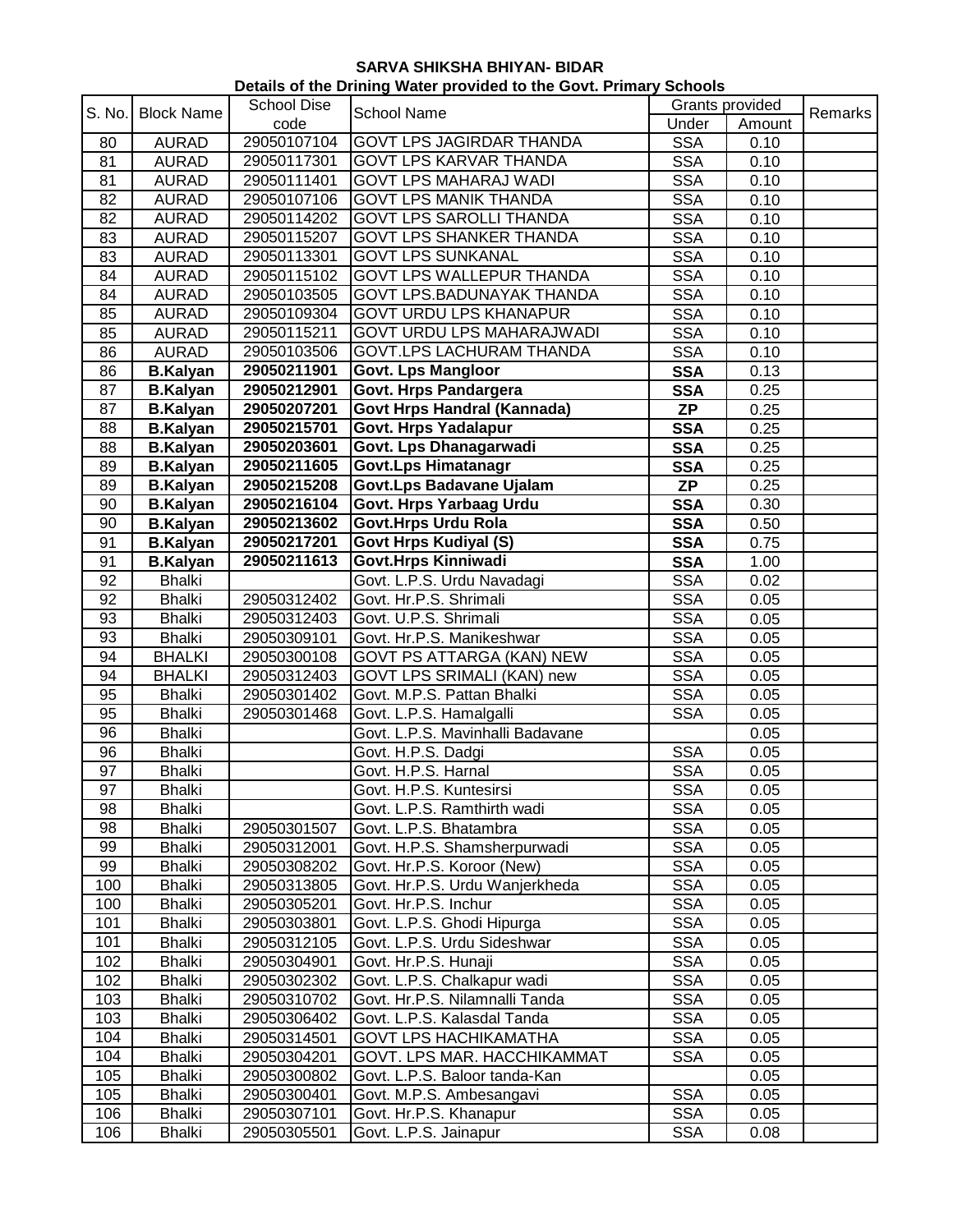| Details of the Drining Water provided to the Govt. Primary Schools |                   |                    |                                         |                 |        |         |  |
|--------------------------------------------------------------------|-------------------|--------------------|-----------------------------------------|-----------------|--------|---------|--|
| S. No.                                                             | <b>Block Name</b> | <b>School Dise</b> | <b>School Name</b>                      | Grants provided |        | Remarks |  |
|                                                                    |                   | code               |                                         | Under           | Amount |         |  |
| 107                                                                | <b>Bhalki</b>     | 29050303101        | Govt. L.P.S. Dongargi                   | <b>SSA</b>      | 0.08   |         |  |
| 107                                                                | <b>Bhalki</b>     | 29050308501        | Govt. L.P.S. Kudli                      | <b>SSA</b>      | 0.08   |         |  |
| 108                                                                | <b>Bhalki</b>     | 29050300803        | Govt. L.P.S. Charkiwadi -kan            | <b>SSA</b>      | 0.08   |         |  |
| 108                                                                | <b>Bhalki</b>     | 29050309402        | Govt. Hr.P.S. Masimadu Urdu             | <b>SSA</b>      | 0.08   |         |  |
| 109                                                                | <b>Bhalki</b>     | 29050300901        | Govt. Hr.P.S. Bardapur                  | <b>SSA</b>      | 0.08   |         |  |
| 109                                                                | <b>Bhalki</b>     | 29050309901        | Govt. Hr.P.S. Mural (kan)               | <b>SSA</b>      | 0.09   |         |  |
| 110                                                                | <b>Bhalki</b>     | 29050302501        | Govt. Hr.P.S. Chitta                    | <b>SSA</b>      | 0.09   |         |  |
| 110                                                                | <b>Bhalki</b>     | 29050300601        | Govt. Hr.P.S. Attarga                   | <b>SSA</b>      | 0.10   |         |  |
| 111                                                                | <b>Bhalki</b>     | 29050301803        | Govt. Hr.P.S. Bolegaon                  | <b>SSA</b>      | 0.10   |         |  |
| 111                                                                | <b>Bhalki</b>     | 29050309710        | Govt. U.P.S. Mehakar                    | <b>SSA</b>      | 0.10   |         |  |
| 112                                                                | <b>BHALKI</b>     | 29050303902        | GOVT LPS GUNJARGA (KAN) NEW             | <b>SSA</b>      | 0.10   |         |  |
| 112                                                                | <b>Bhalki</b>     |                    | Govt. H.P.S. Mavinhalli                 | <b>SSA</b>      | 0.10   |         |  |
| 113                                                                | <b>Bhalki</b>     | 29050311404        | Govt. Hr.P.S. Basawanwadi               | <b>SSA</b>      | 0.10   |         |  |
| 113                                                                | <b>Bhalki</b>     | 29050311406        | Govt. L.P.S. Saigaon Tanda              | <b>SSA</b>      | 0.10   |         |  |
| 114                                                                | <b>Bhalki</b>     | 29050311401        | Govt. M.P.S. Saigaon                    | <b>SSA</b>      | 0.10   |         |  |
| 114                                                                | <b>Bhalki</b>     | 29050311408        | Govt. L.P.S. Pandhari Tanda             | <b>SSA</b>      | 0.10   |         |  |
| 115                                                                | <b>BHALKI</b>     | 29050308804        | GOVT LPS LADHA BADAVANE EXTN            | <b>SSA</b>      | 0.10   |         |  |
| 115                                                                | <b>Bhalki</b>     | 29050300302        | Govt. L.P.S. Ahmadabad                  | <b>SSA</b>      | 0.10   |         |  |
| 116                                                                | <b>Bhalki</b>     | 29050304501        | Govt. Hr.P.S. Halhipparga               | <b>SSA</b>      | 0.10   |         |  |
| 116                                                                | <b>Bhalki</b>     | 29050305805        | Govt. L.P.S. Urdu Joldabka              | <b>SSA</b>      | 0.10   |         |  |
| 117                                                                | <b>Bhalki</b>     | 29050302304        | Govt. L.P.S. Urdu Maroor                | <b>SSA</b>      | 0.10   |         |  |
| 117                                                                | <b>Bhalki</b>     | 29050309201        | Govt. Hr.P.S. Maroor                    | <b>SSA</b>      | 0.10   |         |  |
| 118                                                                | <b>Bhalki</b>     | 29050312501        | Govt. Hr.P.S. Tarnalli                  | <b>SSA</b>      | 0.10   |         |  |
| 118                                                                | <b>Bhalki</b>     | 29050312102        | Govt. L.P.S. Sideshwar Wadi             | <b>SSA</b>      | 0.10   |         |  |
| 119                                                                | <b>Bhalki</b>     | 29050302401        | <b>GOVT HPS CHIKALCHANDA</b>            | <b>SSA</b>      | 0.10   |         |  |
| 119                                                                | <b>Bhalki</b>     | 29050304202        | GOVT HPS MAR CHIKACHAND                 | <b>SSA</b>      | 0.10   |         |  |
| 120                                                                | <b>Bhalki</b>     | 29050305403        | Govt. L.P.S. Urdu Janthi                | <b>SSA</b>      | 0.10   |         |  |
| 120                                                                | <b>Bhalki</b>     | 29050302003        | Govt. Hr.P.S. Urdu Byalhalli (K)        | <b>SSA</b>      | 0.10   |         |  |
| 121                                                                | <b>Bhalki</b>     | 29050304007        | Govt. Hr.P.S. Camp Karanja Halhalli (K) | <b>SSA</b>      | 0.10   |         |  |
|                                                                    |                   |                    |                                         |                 |        |         |  |
| 121                                                                | <b>Bhalki</b>     | 29050304005        | Govt. Hr.P.S. Urdu Halhalli (K)         | <b>SSA</b>      | 0.10   |         |  |
| 122                                                                | <b>Bhalki</b>     | 29050308001        | Govt. Hr.P.S. Kotgyalwadi               | <b>SSA</b>      | 0.10   |         |  |
| 122                                                                | <b>Bhalki</b>     |                    | Govt. L.P.S. Urdu Beeri (B)             | <b>SSA</b>      | 0.10   |         |  |
| 123                                                                | Bhalki            | 29050302202        | Govt. L.P.S. Chandapur (Urdu)           | <b>SSA</b>      | 0.10   |         |  |
| 123                                                                | <b>Bhalki</b>     | 29050301014        | Govt. L.P.S. Dongargi Cross             | <b>SSA</b>      | 0.10   |         |  |
| 124                                                                | <b>Bhalki</b>     | 29050307901        | Govt. L.P.S. Kotgyal                    | <b>SSA</b>      | 0.10   |         |  |
| 124                                                                | <b>Bhalki</b>     | 29050313501        | Govt. Hr.P.S. Walsang                   | <b>SSA</b>      | 0.10   |         |  |
| 125                                                                | <b>Bhalki</b>     | 29050313502        | Govt. Hr.P.S. Walsang Urdu              | <b>SSA</b>      | 0.10   |         |  |
| 125                                                                | <b>Bhalki</b>     | 29050306101        | Govt. Hr.P.S. Kapalapur                 | <b>SSA</b>      | 0.10   |         |  |
| 126                                                                | <b>Bhalki</b>     | 29050306102        | Govt. Hr.P.S. Kapalapur Urdu            | <b>SSA</b>      | 0.10   |         |  |
| 126                                                                | Bhalki            | 29050313902        | Govt. Hr.P.S. Yenkur Urdu               | <b>SSA</b>      | 0.10   |         |  |
| 127                                                                | <b>Bhalki</b>     | 29050308901        | Govt. Hr.P.S. Malchapur                 | <b>SSA</b>      | 0.10   |         |  |
| 127                                                                | <b>Bhalki</b>     | 29050308902        | Govt. Hr.P.S. Urdu Malchapur            | <b>SSA</b>      | 0.10   |         |  |
| 128                                                                | <b>Bhalki</b>     | 29050309708        | Govt. L.P.S. Mehakar Tanda              | <b>SSA</b>      | 0.15   |         |  |
| 128                                                                | <b>Bhalki</b>     | 29050309703        | Govt. M.P.S. Mehakar                    | <b>SSA</b>      | 0.15   |         |  |
| 129                                                                | <b>Bhalki</b>     | 29050301402        | <b>GOVT MPS TOWN BHALKI</b>             | <b>SSA</b>      | 0.70   |         |  |
| 129                                                                | <b>Bidar</b>      | 29050415202        | Govt. Middle School, Bidar              | <b>SSA</b>      | 0.10   |         |  |
| 130                                                                | <b>Bidar</b>      | 29050415204        | Govt. Girls Hr. PS Ratkal Bidar         | <b>SSA</b>      | 0.10   |         |  |
| 130                                                                | <b>Bidar</b>      | 29050415303        | Govt. MPS Mustaidapura Bidar            | <b>SSA</b>      | 0.10   |         |  |
| 131                                                                | <b>Bidar</b>      | 29050415801        | Govt. Hr. PS Golakhana, Bidar           | <b>SSA</b>      | 0.10   |         |  |
| 131                                                                | <b>Bidar</b>      | 29050410102        | Govt. Hr PS (Urdu) (AIP) Rekulgi        | <b>SSA</b>      | 0.10   |         |  |
| 132                                                                | <b>Bidar</b>      | 29050410101        | Govt. HPS (Kannada) Rekulgi             | <b>SSA</b>      | 0.10   |         |  |
| 132                                                                | <b>Bidar</b>      | 29050410106        | <b>GOVT LPS REKULGI EXTN</b>            | <b>SSA</b>      | 0.10   |         |  |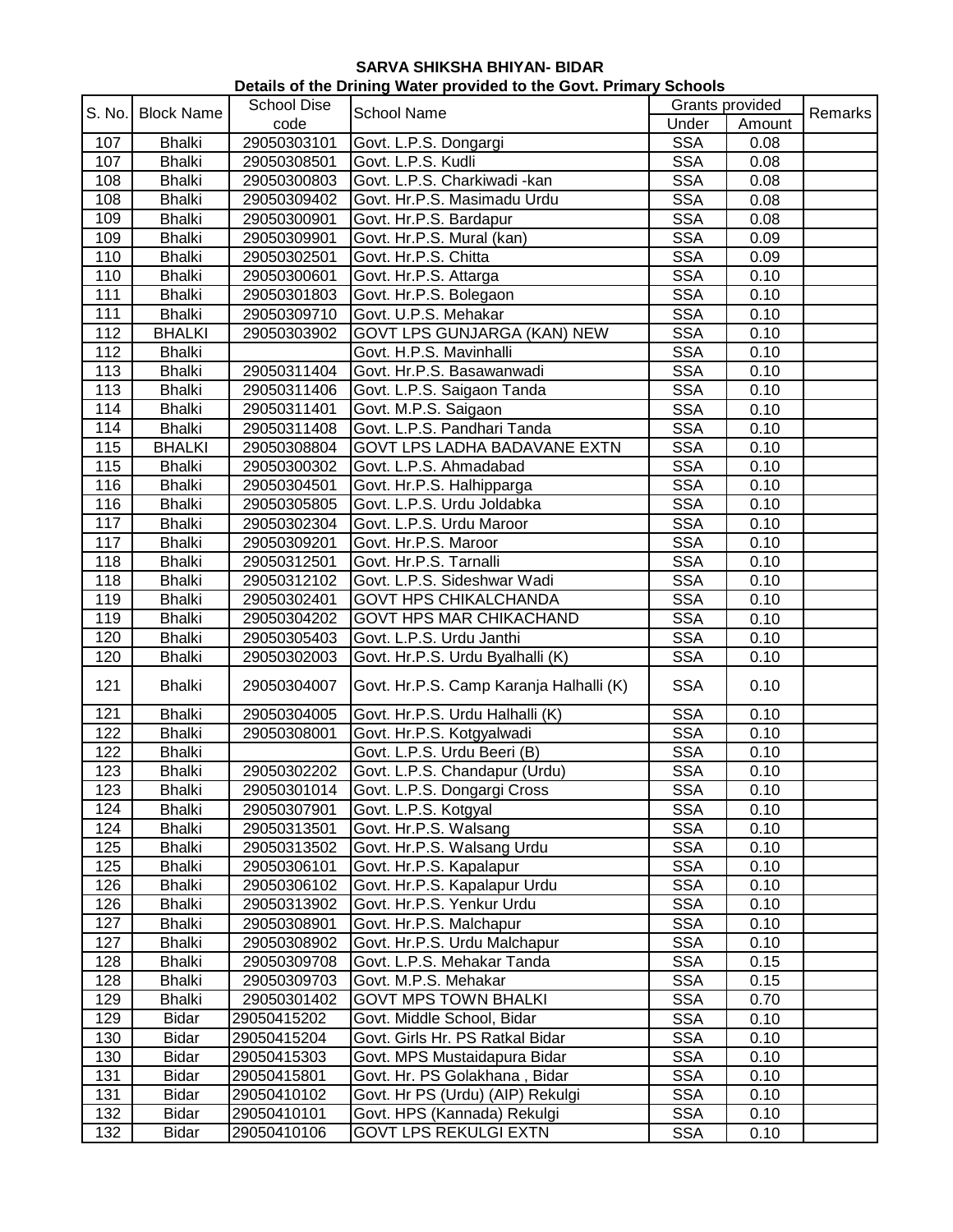| Details of the Drining Water provided to the Govt. Primary Schools |                   |                    |                                           |                 |        |         |
|--------------------------------------------------------------------|-------------------|--------------------|-------------------------------------------|-----------------|--------|---------|
| S. No.                                                             |                   | <b>School Dise</b> |                                           | Grants provided |        |         |
|                                                                    | <b>Block Name</b> | code               | School Name                               | Under           | Amount | Remarks |
| 133                                                                | <b>Bidar</b>      | 29050404601        | Govt. Hr. PS (Kannada) Hochaknalli        | <b>SSA</b>      | 0.10   |         |
| 133                                                                | <b>Bidar</b>      | 29050408803        | Govt. LPS (Urdu) Hochaknalli              | <b>SSA</b>      | 0.10   |         |
| 134                                                                | <b>Bidar</b>      | 29050410005        | Govt. Hr PS (Urdu) Ranjol Kheni           | SSA/TP          | 0.10   |         |
| 134                                                                | <b>Bidar</b>      | 29050410007        | Govt. LPS (Urdu) Gursi Galli Ranjol Kheni | <b>SSA</b>      | 0.10   |         |
| 135                                                                | <b>Bidar</b>      | 29050410103        | Govt. LPS (Kannada) Rekulgi (Extenssion)  | <b>SSA</b>      | 0.10   |         |
| 135                                                                | <b>Bidar</b>      | 29050407602        | GHPS Mogndal (B)                          | <b>SSA</b>      | 0.10   |         |
| 136                                                                | <b>Bidar</b>      | 29050403001        | Govt LPS Chondi Bidar                     | <b>SSA</b>      | 0.10   |         |
| 136                                                                | <b>Bidar</b>      | 29050402604        | Govt LPS (Urdu) Hokrana (B)               | <b>SSA</b>      | 0.10   |         |
| 137                                                                | <b>Bidar</b>      | 29050403801        | Govt. LPS Dharmapur                       | <b>SSA</b>      | 0.10   |         |
| 137                                                                | <b>Bidar</b>      | 29050404501        | Govt. LPS Gouspur                         | <b>SSA</b>      | 0.10   |         |
| 138                                                                | <b>BIDAR</b>      | 29050408712        | <b>GOVT LPS URDU MANAHALLI DARGA</b>      | <b>SSA</b>      | 0.10   |         |
| 138                                                                | <b>Bidar</b>      | 29050408704        | Govt. MPS (Urdu) Manhalli                 | <b>SSA</b>      | 0.10   |         |
| 139                                                                | <b>Bidar</b>      | 411401             | Govt. Lr PS Shapur                        | <b>SSA</b>      | 0.10   |         |
| 139                                                                | <b>Bidar</b>      | 408021             | Govt. HPS Malkapur (Urdu)                 | <b>SSA</b>      | 0.10   |         |
| 140                                                                | <b>Bidar</b>      | 409701             | Govt. Lr PS Odawadi                       | <b>SSA</b>      | 0.10   |         |
| 140                                                                | <b>Bidar</b>      | 412101             | Govt Hr. PS Tajlapur                      | <b>SSA</b>      | 0.10   |         |
| 141                                                                | <b>Bidar</b>      | 408601             | Govt. Lr. PS Marjapur (Kan)               | <b>SSA</b>      | 0.10   |         |
| 141                                                                | <b>Bidar</b>      | 408603             | Govt. Lr. PS Marjapur (Taj) (Urdu)        | <b>SSA</b>      | 0.10   |         |
| 142                                                                | <b>Bidar</b>      | 401002             | Govt. Hr. PS Darga Astoor (Urdu)          | <b>SSA</b>      | 0.10   |         |
| 142                                                                | <b>Bidar</b>      | 29050400801        | Govt. LPS Almaspur                        | <b>SSA</b>      | 0.10   |         |
| 143                                                                | <b>Bidar</b>      |                    | Govt. LPS (Urdu) Jampad                   | <b>SSA</b>      | 0.10   |         |
| 143                                                                | <b>Bidar</b>      |                    | Govt. LPS (Urdu) Kaglapur                 | <b>SSA</b>      | 0.10   |         |
| 144                                                                | <b>Bidar</b>      | 29050408501        | Govt LPS Mirjapur (K)                     | <b>SSA</b>      | 0.10   |         |
| 144                                                                | <b>Bidar</b>      | 29050409401        | Govt. LPS Nandagaon                       | <b>SSA</b>      | 0.10   |         |
| 145                                                                | <b>Bidar</b>      | 29050410301        | Govt. LPS Rasulabad                       | <b>SSA</b>      | 0.10   |         |
| 145                                                                | <b>Bidar</b>      | 29050407001        | Govt. P.S. Kolar (B) (Kan)                | <b>SSA</b>      | 0.10   |         |
| 146                                                                | <b>Bidar</b>      | 29050407002        | Govt. P.S. Kolar (B) (Urdu)               | <b>SSA</b>      | 0.10   |         |
| 146                                                                | <b>Bidar</b>      | 29050413201        | Govt. P.S. Lalbag (Kan)                   | <b>SSA</b>      | 0.10   |         |
| 147                                                                | <b>Bidar</b>      | 29050401902        | Govt. P.S. belur (Urdu)                   | <b>SSA</b>      | 0.10   |         |
| 147                                                                | <b>Bidar</b>      | 29050413979        | Govt. Hr. P.S. Shamsinagar (U)            | <b>SSA</b>      | 0.10   |         |
| 148                                                                | <b>Bidar</b>      | 29050406601        | Govt. Hr. P.S. Kangankati (K)             | <b>SSA</b>      | 0.10   |         |
| 148                                                                | <b>Bidar</b>      | 29050404204        | Govt. L.P.S. Jain Mandir Kamthan          | <b>SSA</b>      | 0.10   |         |
| 149                                                                | <b>Bidar</b>      | 29050406514        | Govt. L.P.S. Jain Mandir (U)              | <b>SSA</b>      | 0.10   |         |
| 149                                                                | Bidar             | 29050402705        | Govt. LPS Navjeevan Nagar                 | <b>SSA</b>      | 0.10   |         |
| 150                                                                | <b>Bidar</b>      | 29050402704        | Govt. LPS Khaja Nagar                     | <b>SSA</b>      | 0.10   |         |
| 150                                                                | <b>Bidar</b>      | 29050404702        | Govt. LPS Honnaddi                        | <b>SSA</b>      | 0.10   |         |
| 151                                                                | <b>Bidar</b>      | 29050406202        | Govt. (Urdu) Lr. P.S. Kannathi            | <b>SSA</b>      | 0.10   |         |
| 151                                                                | <b>Bidar</b>      | 29050417902        | Govt. Hr. P.S. Ganeshnagar                | <b>SSA</b>      | 0.10   |         |
| 152                                                                | <b>Bidar</b>      | 29050404202        | GLPS Gadgi (U)                            | <b>SSA</b>      | 0.10   |         |
| 152                                                                | <b>Bidar</b>      | 29050411601        | GLPS Solpur (K)                           | <b>SSA</b>      | 0.10   |         |
| 153                                                                | <b>Bidar</b>      |                    | GLPS Chimkod (U)                          | <b>SSA</b>      | 0.10   |         |
| 153                                                                | <b>Bidar</b>      | 2905042801         | Govt. Hr. P.S. Chidri (Kan)               | <b>SSA</b>      | 0.10   |         |
| 154                                                                | <b>Bidar</b>      | 29050417302        | Govt. Hr. P.S. Chidri (Urdu)              | <b>SSA</b>      | 0.10   |         |
| 154                                                                | <b>Bidar</b>      |                    | Govt. LPS Kuttabad (Urdu)                 | <b>SSA</b>      | 0.10   |         |
| 155                                                                | <b>Bidar</b>      | 29050417403        | Govt. LPS Bidncolony (Urdu)               | <b>SSA</b>      | 0.10   |         |
| 155                                                                | <b>Bidar</b>      | 29050400502        | Govt. Hr PS (Urdu) Andura                 | <b>SSA</b>      | 0.10   |         |
| 156                                                                | <b>Bidar</b>      | 29050411102        | Govt. Hr. PS (Urdu) Sikindrapur           | <b>SSA</b>      | 0.10   |         |
| 156                                                                | <b>Bidar</b>      | 29050411006        | Govt. Lowar Primary School, Sangolgi Thar | <b>SSA</b>      | 0.10   |         |
| 157                                                                | <b>Bidar</b>      | 29050411007        | Govt. LPS (Urdu) Sangolgi                 | <b>SSA</b>      | 0.10   |         |
| 157                                                                | <b>Bidar</b>      | 29050412802        | Govt. Hr. PS (Urdu) Yakatpur              | <b>SSA</b>      | 0.10   |         |
| 158                                                                | <b>Bidar</b>      | 29050404402        | Govt. LPS (Urdu) Ghodapalli               | <b>SSA</b>      | 0.10   |         |
| 158                                                                | <b>Bidar</b>      | 29050401601        | Govt. Hr PS Yarnalli (U)                  | <b>SSA</b>      | 0.10   |         |
| 159                                                                | <b>Bidar</b>      | 29050400403        | Govt. LPS Aliamber (Tanda)                | <b>SSA</b>      | 0.10   |         |
|                                                                    |                   |                    |                                           |                 |        |         |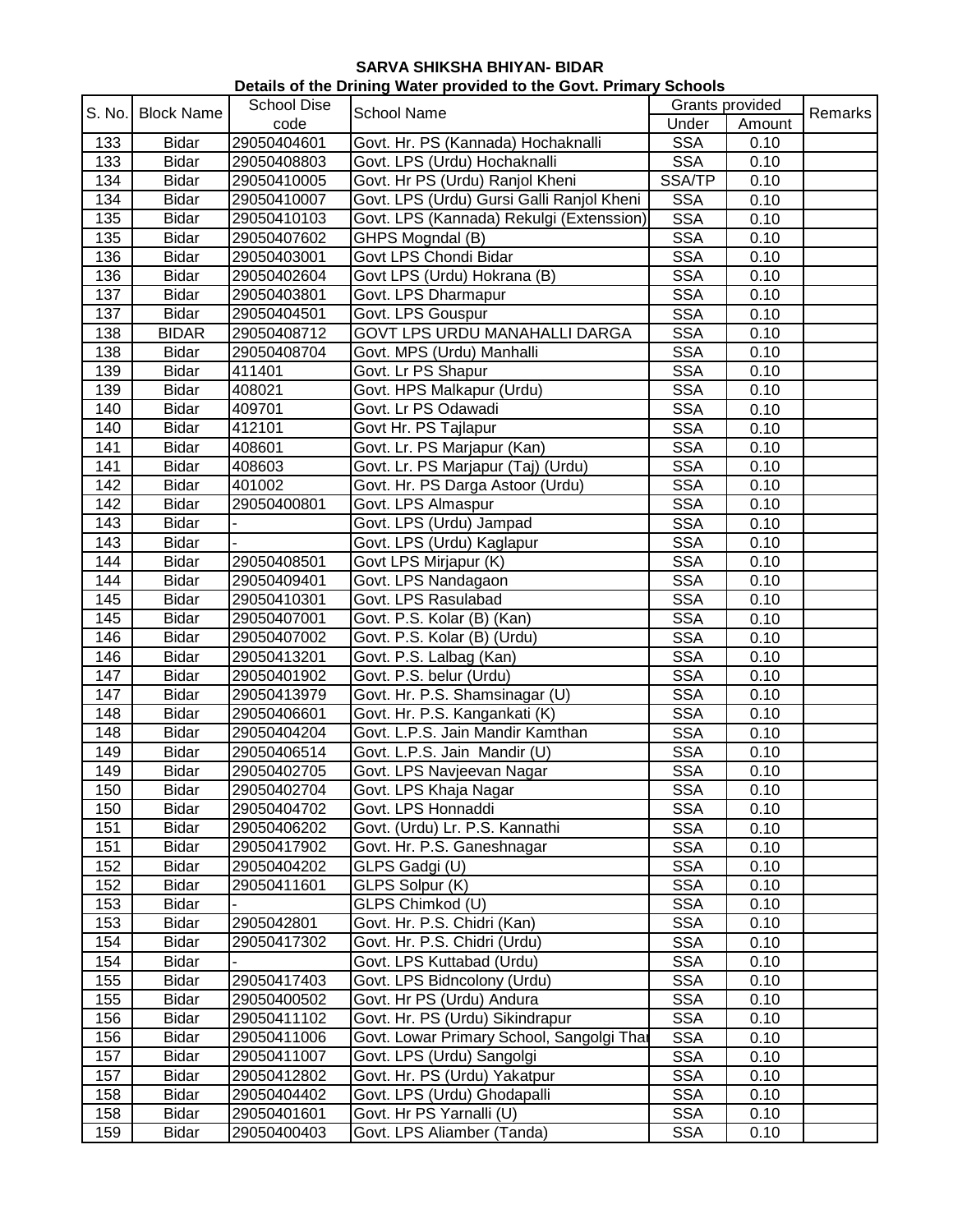| Details of the Drining Water provided to the Govt. Primary Schools |                   |                    |                                         |                                |        |         |  |
|--------------------------------------------------------------------|-------------------|--------------------|-----------------------------------------|--------------------------------|--------|---------|--|
| S. No.                                                             | <b>Block Name</b> | <b>School Dise</b> | <b>School Name</b>                      | Grants provided                |        | Remarks |  |
|                                                                    |                   | code               |                                         | Under                          | Amount |         |  |
| 159                                                                | <b>Bidar</b>      | 29050400404        | Govt. LPS Aliamber Thanda.R             | <b>SSA</b>                     | 0.10   |         |  |
| 160                                                                | <b>Bidar</b>      | 29050402201        | Govt. LPS Bampalli                      | <b>SSA</b>                     | 0.10   |         |  |
| 160                                                                | <b>BIDAR</b>      | 29050405301        | <b>GOVT HPS HOKARANA (B)</b>            | tp                             | 0.50   |         |  |
| 161                                                                | <b>Bidar</b>      | 29050418003        | Govt. Hr. P.S. Kumbarwada               |                                | 0.70   |         |  |
| 161                                                                | <b>Bidar</b>      | 29050403701        | Govt. Lr. P.S. Dadapur                  | ZP/TP                          | 0.75   |         |  |
|                                                                    |                   |                    |                                         | SSA/Panc                       |        |         |  |
| 162                                                                | <b>Bidar</b>      | 29050416803        | Govt LPS KSRP Naubad, Bidar             | h<br>Soulabhy<br>a             | 0.80   |         |  |
| 162                                                                | <b>Bidar</b>      | 29050416801        | Govt LPS ellarling Colony, Naubad       | SSA/Panc<br>h<br>Soulabhy<br>a | 0.80   |         |  |
| 163                                                                | <b>Bidar</b>      | 29050407504        | GLPS Kalenanagar                        | $\overline{ZP}$                | 1.00   |         |  |
| 163                                                                | <b>Bidar</b>      | 29050407503        | GHPS Markunda (U)                       | <b>ZP</b>                      | 1.00   |         |  |
| 164                                                                | <b>Bidar</b>      | 29050409301        | Govt. Hr. PS Nelwad                     | <b>ZP</b>                      | 1.00   |         |  |
| 164                                                                | <b>Bidar</b>      | 29050412202        | <b>GLPS Tadapalli</b>                   | <b>ZP</b>                      | 1.50   |         |  |
| 165                                                                | <b>Bidar</b>      | 29050407101        | GHPS Kangti (K)                         | <b>ZP</b>                      | 1.50   |         |  |
| 165                                                                | <b>Bidar</b>      | 29050400203        | Govt. LPS Aliabad (Urdu) Bidar          | <b>ZP</b>                      | 5.00   |         |  |
| 166                                                                | <b>Bidar</b>      | 29050413095        | Govt. LPS Chickpet                      | <b>SSA</b>                     | 0.10   |         |  |
| 166                                                                | <b>HUMNABAD</b>   | 29050502404        | Govt. LPS Urdu Gadawanti                | <b>SSA</b>                     | 0.10   |         |  |
| 167                                                                | <b>HUMNABAD</b>   | 29050502403        | Govt. LPS Sagam nagar                   | <b>SSA</b>                     | 0.10   |         |  |
| 167                                                                | <b>HUMNABAD</b>   | 29050504301        | Govt. Higher modol pri. School kankatta | <b>SSA</b>                     | 0.10   |         |  |
| 168                                                                | <b>HUMNABAD</b>   | 29050502902        | Govt H.P.S Wadi                         | <b>SSA</b>                     | 0.10   |         |  |
| 168                                                                | <b>HUMNABAD</b>   | 29050504101        | Govt H.P.S Kallur                       | <b>SSA</b>                     | 0.10   |         |  |
| 169                                                                | <b>HUMNABAD</b>   | 29050501301        | Govt H.P.S Borampalli                   | <b>SSA</b>                     | 0.10   |         |  |
| 169                                                                | <b>HUMNABAD</b>   | 29050504701        | Govt H.P.S Katalli                      | <b>SSA</b>                     | 0.10   |         |  |
| 170                                                                | <b>HUMNABAD</b>   | 29050504102        | Govt. L.P.S Kallur Tanda                | <b>SSA</b>                     | 0.10   |         |  |
| 170                                                                | <b>HUMNABAD</b>   | 29050502908        | Govt L.P.S Urdu Hallikhed {k}           | <b>SSA</b>                     | 0.10   |         |  |
| 171                                                                | <b>HUMNABAD</b>   | 29050502506        | Govt HPS Ghat boral Urdu                | <b>SSA</b>                     | 0.10   |         |  |
| 171                                                                | <b>HUMNABAD</b>   | 29050502502        | Govt HPS Ghat boral Tanda               | <b>SSA</b>                     | 0.10   |         |  |
| 172                                                                | <b>HUMNABAD</b>   | 29050512901        | Govt LPS Ghat boral Redu Tanda          | ZP                             | 0.10   |         |  |
| 172                                                                | <b>HUMNABAD</b>   | 29050510201        | Govt LPS Ghat boral (Zaral Tanda)       | <b>ZP</b>                      | 0.10   |         |  |
| 173                                                                | <b>HUMNABAD</b>   | 29050503002        | Govt LPS Handi kera (Banndavane)        | <b>SSA</b>                     | 0.10   |         |  |
| 173                                                                | HUMNABAD          | 29050504903        | Govt LPS Kumar Chincholi(Bandvane)      | <b>SSA</b>                     | 0.10   |         |  |
| 174                                                                | <b>HUMNABAD</b>   | 29050503702        | Govt LPS Husnal (Urdu)                  | <b>SSA</b>                     | 0.10   |         |  |
| 174                                                                | HUMNABAD          | 29050502601        | <b>GOVT HPS GHODWADI</b>                | <b>SSA</b>                     | 0.10   |         |  |
| 175                                                                | HUMNABAD          | 29050502602        | GOVT HPS URDU GHODWADI                  | <b>SSA</b>                     | 0.10   |         |  |
| 175                                                                | HUMNABAD          | 29050508001        | Govt HPS Sultanbad (K)                  | <b>SSA</b>                     | 0.10   |         |  |
| 176                                                                | <b>HUMNABAD</b>   | 29050508002        | Govt LPS Sultanbad (B)                  | <b>SSA</b>                     | 0.10   |         |  |
| 176                                                                | <b>HUMNABAD</b>   |                    | Govt LPS Sitalgera urdu                 | <b>SSA</b>                     | 0.10   |         |  |
| 177                                                                | <b>HUMNABAD</b>   | 29050506801        | Govt HPS Nimbur                         | <b>SSA</b>                     | 0.10   |         |  |
| 177                                                                | <b>HUMNABAD</b>   | 29050506802        | Govt HPS Nimbur(B)                      | <b>SSA</b>                     | 0.10   |         |  |
| 178                                                                | <b>HUMNABAD</b>   | 29050505701        | Govt HPS Markal                         | <b>SSA</b>                     | 0.10   |         |  |
| 178                                                                | <b>HUMNABAD</b>   | 29050501401        | Govt HPS Balaji                         | <b>SSA</b>                     | 0.10   |         |  |
| 179                                                                | <b>HUMNABAD</b>   | 29050505702        | Govt LPS Markas Urdu                    | <b>SSA</b>                     | 0.10   |         |  |
| 179                                                                | <b>HUMNABAD</b>   |                    | Govt LPS Balaji Urdu                    | <b>SSA</b>                     | 0.10   |         |  |
| 180                                                                | <b>HUMNABAD</b>   | 29050501402        | Govt LPS Naheru nagar                   | <b>SSA</b>                     | 0.10   |         |  |
| 180                                                                | <b>HUMNABAD</b>   | 29050504201        | Govt. HPS Kandgol                       | <b>SSA</b>                     | 0.10   |         |  |
| 181                                                                | <b>HUMNABAD</b>   | 29050504202        | Govt. HPS Kandgol (B)                   | <b>SSA</b>                     | 0.10   |         |  |
| 181                                                                | <b>HUMNABAD</b>   | 29050508202        | Govt LPS Gandhinagar                    | <b>SSA</b>                     | 0.10   |         |  |
| 182                                                                | <b>HUMNABAD</b>   | 29050503301        | Govt. HPS Hippargaon                    | <b>SSA</b>                     | 0.10   |         |  |
| 182                                                                | <b>HUMNABAD</b>   | 29050505002        | Govt LPS Mahindar Madargaon             | <b>SSA</b>                     | 0.10   |         |  |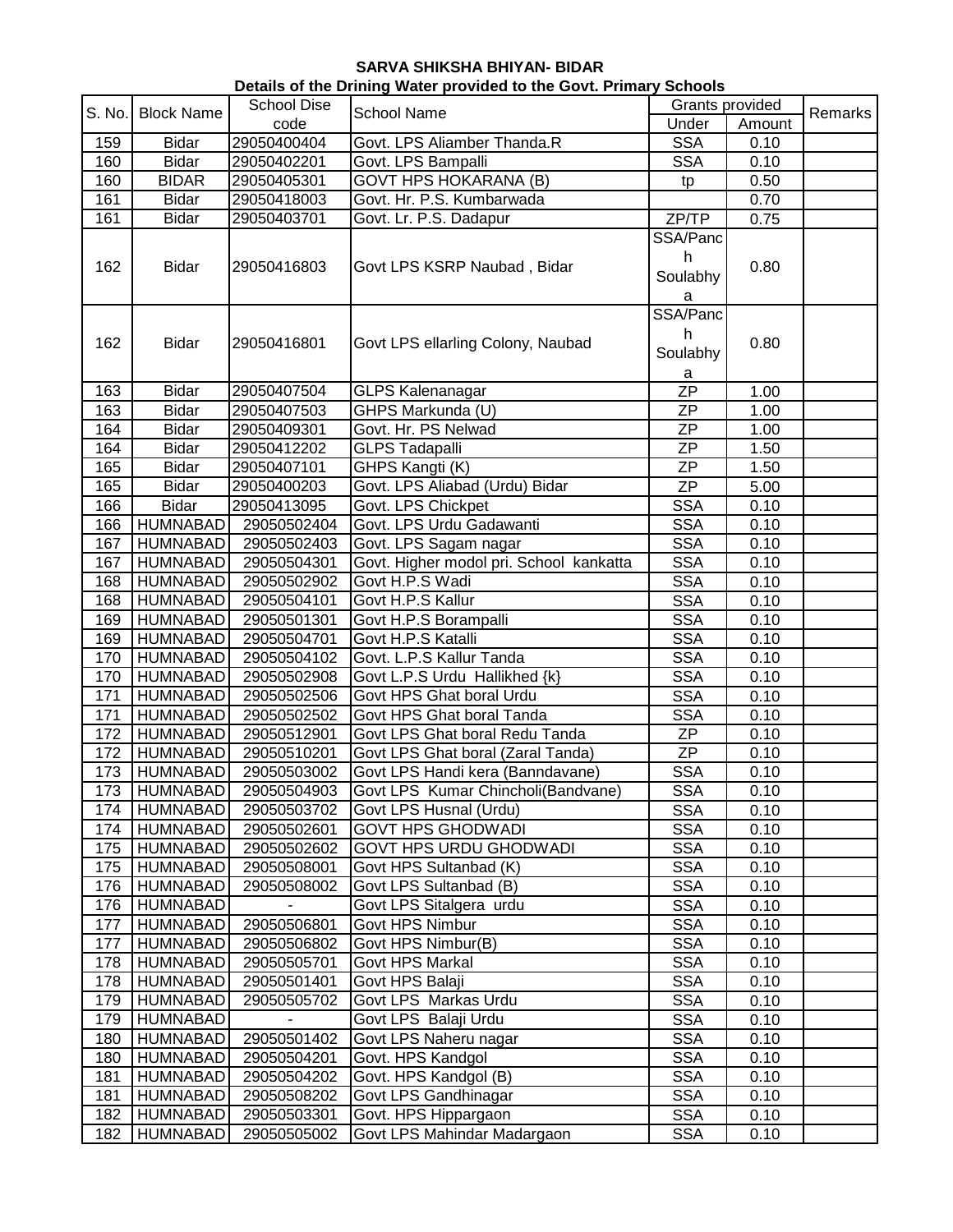| Details of the Drining Water provided to the Govt. Primary Schools |                   |                    |                                        |                 |        |         |  |
|--------------------------------------------------------------------|-------------------|--------------------|----------------------------------------|-----------------|--------|---------|--|
| S. No.                                                             | <b>Block Name</b> | <b>School Dise</b> | <b>School Name</b>                     | Grants provided |        |         |  |
|                                                                    |                   | code               |                                        | Under           | Amount | Remarks |  |
| 183                                                                | <b>HUMNABAD</b>   | 29050508502        | Govt. HPS Waddnkera                    | <b>ZP</b>       | 0.10   |         |  |
| 183                                                                | <b>HUMNABAD</b>   | 29050508503        | Govt. HPS Waddnkera Urdu               | <b>SSA</b>      | 0.10   |         |  |
| 184                                                                | <b>HUMNABAD</b>   | 29050500201        | Govt. HPS Allur                        | <b>SSA</b>      | 0.10   |         |  |
| 184                                                                | <b>HUMNABAD</b>   | 29050500202        | Govt LPS Allur                         | <b>SSA</b>      | 0.10   |         |  |
| 185                                                                | <b>HUMNABAD</b>   | 29050500203        | Govt LPS Allur (B)                     | <b>SSA</b>      | 0.10   |         |  |
| 185                                                                | <b>HUMNABAD</b>   |                    | Govt LPS Nimboor (urdu)                | <b>SSA</b>      | 0.10   |         |  |
| 186                                                                | HUMNABAD          | 29050500102        | Govt LPS Allipur Thanda                | ZP              | 0.10   |         |  |
| 186                                                                | HUMNABAD          | 29050501607        | Govt LPS Chouki Thanda (A)             | <b>SSA</b>      | 0.10   |         |  |
| 187                                                                | <b>HUMNABAD</b>   | 29050501608        | Govt LPS Chouki Thanda (B)             | <b>ZP</b>       | 0.10   |         |  |
| 187                                                                | <b>HUMNABAD</b>   | 29050501602        | Govt LPS Veerbhadreshwar Colony (B) Ch | <b>SSA</b>      | 0.10   |         |  |
| 188                                                                | <b>HUMNABAD</b>   | 29050505804        | Govt LPS Meenkera (Urdu)               | <b>SSA</b>      | 0.10   |         |  |
| 188                                                                | <b>HUMNABAD</b>   | 29050501201        | Govt. HPS Boral (K)                    | <b>SSA</b>      | 0.10   |         |  |
| 189                                                                | <b>HUMNABAD</b>   | 29050501202        | Govt. HPS Urdu Boral                   | <b>SSA</b>      | 0.10   |         |  |
| 189                                                                | <b>HUMNABAD</b>   | 29050501603        | Govt. HPS Urdu Changlera               | <b>SSA</b>      | 0.10   |         |  |
| 190                                                                | <b>HUMNABAD</b>   | 29050501601        | Govt.MPS Changlera                     | <b>SSA</b>      | 0.10   |         |  |
| 190                                                                | <b>HUMNABAD</b>   | 29050507101        | Govt. HPS Polakkapalli                 | <b>SSA</b>      | 0.10   |         |  |
| 191                                                                | <b>HUMNABAD</b>   |                    | Govt LPS Devgiri Thanda (B)            | <b>SSA</b>      | 0.10   |         |  |
| 191                                                                | <b>HUMNABAD</b>   | 29050508301        | Govt. HPS Udbal                        | <b>SSA</b>      | 0.10   |         |  |
| 192                                                                | <b>HUMNABAD</b>   | 29050507502        | Govt. LPS Shamtabab (Urdu)             | <b>SSA</b>      | 0.10   |         |  |
| 192                                                                | <b>HUMNABAD</b>   | 29050500803        | Govt. LPS Basaveshawar Nagara Belkera  | <b>SSA</b>      | 0.10   |         |  |
| 193                                                                | <b>HUMNABAD</b>   | 29050500802        | Govt. LPS Urdu Belkera                 | <b>SSA</b>      | 0.10   |         |  |
| 193                                                                | <b>HUMNABAD</b>   | 29050506301        | Govt. HPS Mustari                      | <b>SSA</b>      | 0.10   |         |  |
| 194                                                                | <b>HUMNABAD</b>   | 29050508603        | Govt. LPS Urdu Walkhindi               | <b>SSA</b>      | 0.10   |         |  |
| 194                                                                | <b>HUMNABAD</b>   | 29050503802        | Govt. LPS Urdu Itaga                   | <b>SSA</b>      | 0.10   |         |  |
| 195                                                                | <b>HUMNABAD</b>   | 29050504802        | Govt. HPS Urdu Kodambal                | <b>SSA</b>      | 0.10   |         |  |
| 195                                                                | <b>HUMNABAD</b>   | 29050503801        | Govt. HPS Itaga                        | <b>SSA</b>      | 0.10   |         |  |
| 196                                                                | <b>HUMNABAD</b>   | 29050506001        | Govt. HPS Mudanal                      | <b>SSA</b>      | 0.10   |         |  |
| 196                                                                | <b>HUMNABAD</b>   | 29050508601        | Govt. HPS (K) Walkhindi                | <b>SSA</b>      | 0.10   |         |  |
| 197                                                                | <b>HUMNABAD</b>   | 29050505615        | Govt Urdu LPS Meeraj Colony Mannaekhel | <b>SSA</b>      | 0.10   |         |  |
| 197                                                                | <b>HUMNABAD</b>   | 29050505605        | Govt Kannada LPS Meeraj Colony Mannae  | <b>SSA</b>      | 0.10   |         |  |
| 198                                                                | <b>HUMNABAD</b>   | 29050505403        | Govt Hps Urdu AIP Mangalgi             | <b>SSA</b>      | 0.10   |         |  |
| 198                                                                | <b>HUMNABAD</b>   | 29050500911        | RMSA ADARSH SCHOOL BEMALKHEDA          | <b>SSA</b>      | 0.10   |         |  |
| 199                                                                | <b>HUMNABAD</b>   | 29050503120        | Govt LPS Urdu Hankuni                  | <b>SSA</b>      | 0.10   |         |  |
| 199                                                                | <b>HUMNABAD</b>   | 29050503413        | Govt Urdu LPS Hudgi Janata Nagar       | <b>SSA</b>      | 0.10   |         |  |
| 200                                                                | <b>HUMNABAD</b>   | 29050504406        | Govt LPS Kappargoan                    | <b>SSA</b>      | 0.10   |         |  |
| 200                                                                | <b>HUMNABAD</b>   | 29050503101        | Govt HPS Hankuni                       | <b>SSA</b>      | 0.10   |         |  |
| 201                                                                | <b>HUMNABAD</b>   | 29050507701        | Govt HPS Sindhankera                   | <b>SSA</b>      | 0.10   |         |  |
| 201                                                                | <b>HUMNABAD</b>   | 29050507702        | Govt Urdu AIP HPS Sindhankera          | <b>SSA</b>      | 0.10   |         |  |
| 202                                                                | <b>HUMNABAD</b>   | 29050506908        | Govt LPS KEB Colony Nirna              | <b>SSA</b>      | 0.10   |         |  |
| 202                                                                | <b>HUMNABAD</b>   | 29050506915        | Govt LPS Khureshi Galli Urdu Nirna     | <b>SSA</b>      | 0.10   |         |  |
| 203                                                                | <b>HUMNABAD</b>   | 29050506903        | Govt HPS Nirna Wadi                    | <b>SSA</b>      | 0.10   |         |  |
| 203                                                                | <b>HUMNABAD</b>   | 29050505101        | Govt HPS Madargi (U)                   | <b>SSA</b>      | 0.10   |         |  |
| 204                                                                | <b>HUMNABAD</b>   | 29050509201        | Govt HPS Damlan Thanda                 | <b>SSA</b>      | 0.10   |         |  |
| 204                                                                | <b>HUMNABAD</b>   | 29050509101        | Govt HPS Govind Thanda                 | <b>SSA</b>      | 0.10   |         |  |
| 205                                                                | <b>HUMNABAD</b>   | 29050502302        | Govt GPS dubalgundi                    | <b>SSA</b>      | 0.10   |         |  |
| 205                                                                | <b>HUMNABAD</b>   | 29050501502        | Govt LPS Chandanhalli EXT              | <b>SSA</b>      | 0.10   |         |  |
| 206                                                                | <b>HUMNABAD</b>   | 29050503902        | Govt LPS Jalsangi                      | <b>SSA</b>      | 0.10   |         |  |
| 206                                                                | <b>HUMNABAD</b>   | 29050502309        | Govt HPS Dubalgundi Urdu               | <b>SSA</b>      | 0.10   |         |  |
| 207                                                                | <b>HUMNABAD</b>   | 29050503904        | Govt HPS Jalsangi Urdu                 | <b>SSA</b>      | 0.10   |         |  |
| 207                                                                | <b>HUMNABAD</b>   | 29050502204        | Govt LPS Dhumansoor Thanda             | <b>SSA</b>      | 0.10   |         |  |
| 208                                                                | <b>HUMNABAD</b>   | 29050503576        | Govt LPS Badavane Dumansoor            | <b>SSA</b>      | 0.10   |         |  |
| 208                                                                | <b>HUMNABAD</b>   | 29050502801        | Govt MPS Hallikhed (B)                 | <b>SSA</b>      | 0.10   |         |  |
| 209                                                                | <b>HUMNABAD</b>   | 29050503201        | Govt HPS Hilalpur                      | <b>SSA</b>      | 0.10   |         |  |
|                                                                    |                   |                    |                                        |                 |        |         |  |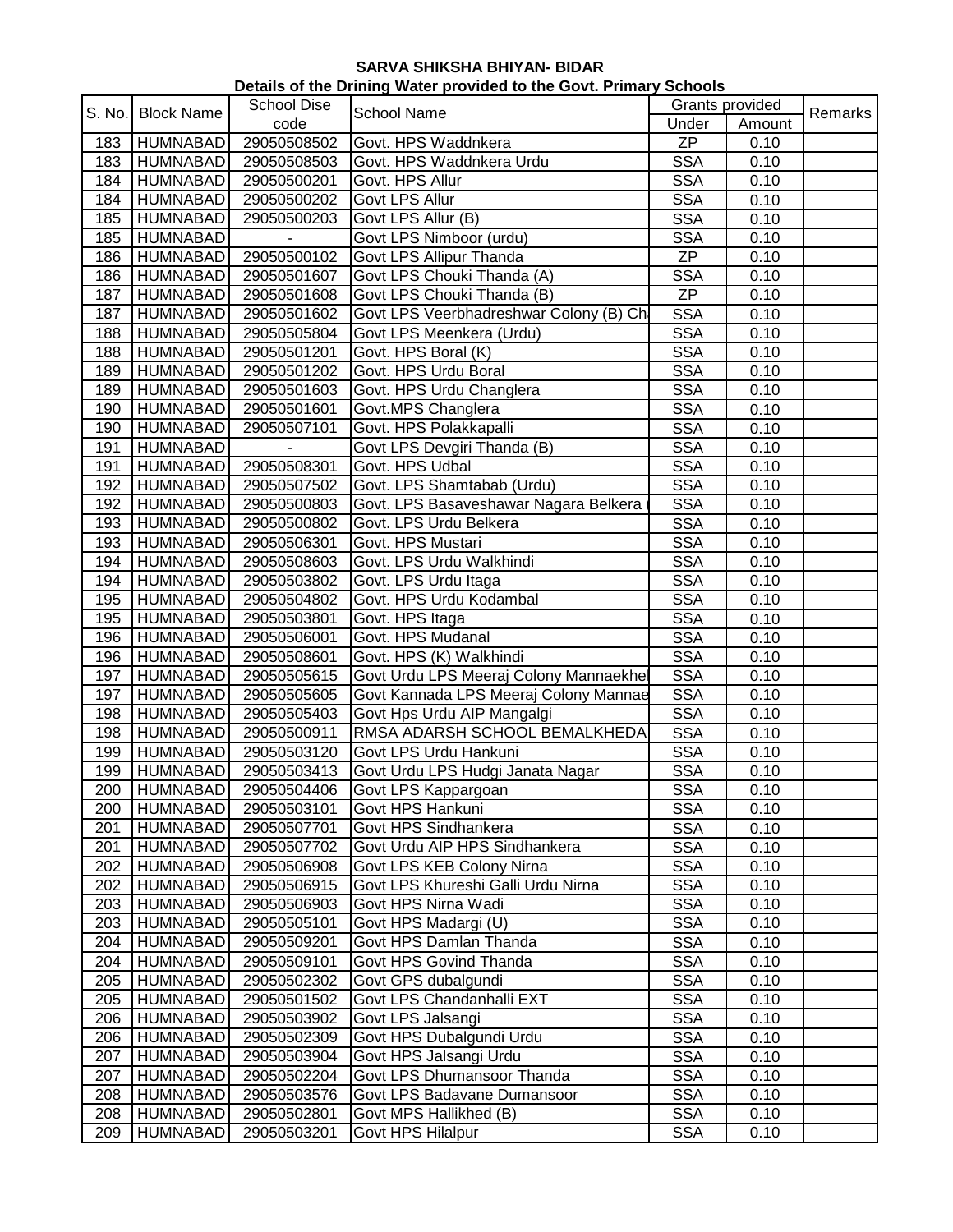| Details of the Drining Water provided to the Govt. Primary Schools |                   |                    |                                   |                 |         |  |  |  |  |
|--------------------------------------------------------------------|-------------------|--------------------|-----------------------------------|-----------------|---------|--|--|--|--|
| S. No.                                                             | <b>Block Name</b> | <b>School Dise</b> | <b>School Name</b>                | Grants provided | Remarks |  |  |  |  |
|                                                                    |                   | code               |                                   | Under           | Amount  |  |  |  |  |
| 209                                                                | <b>HUMNABAD</b>   | 29050506701        | Govt HPS Kabeerabad               | <b>SSA</b>      | 0.10    |  |  |  |  |
| 210                                                                | HUMNABADI         | 29050500401        | <b>Govt HPS Nandapur</b>          | <b>SSA</b>      | 0.10    |  |  |  |  |
| 210                                                                | <b>HUMNABAD</b>   | 29050503202        | Govt LPS Atiwal (Kan)             | ZP              | 0.10    |  |  |  |  |
| 211                                                                | <b>HUMNABAD</b>   | 29050502824        | Govt HPS Hallikhed (B)            | <b>SSA</b>      | 0.10    |  |  |  |  |
| 211                                                                | <b>HUMNABAD</b>   | 29050502819        | Govt HPS Urdu Hallikhed (B)       | <b>SSA</b>      | 0.10    |  |  |  |  |
| 212                                                                | <b>HUMNABAD</b>   | 29050502002        | <b>Govt LPS Athiwal Urdu</b>      | <b>SSA</b>      | 0.10    |  |  |  |  |
| 212                                                                | <b>HUMNABAD</b>   | 29050502803        | Govt LPS Urdu Hilalpur            | <b>SSA</b>      | 0.10    |  |  |  |  |
| 213                                                                | <b>HUMNABAD</b>   | 29050507803        | Govt Urdu AIP LPS Sindhabandgi    | <b>SSA</b>      | 0.10    |  |  |  |  |
| 213                                                                | <b>HUMNABADI</b>  | 29050502201        | <b>Govt HPS Dumansoor</b>         | F.S             | 0.70    |  |  |  |  |
| 214                                                                | <b>HUMNABAD</b>   | 29050503553        | Govt LPS Asharaya Colony Humnabad | F.S             | 0.70    |  |  |  |  |
| 214                                                                | <b>HUMNABAD</b>   | 29050503505        | Govt HPS Urdu Fakeer Thekhada     | ΖP              | 0.70    |  |  |  |  |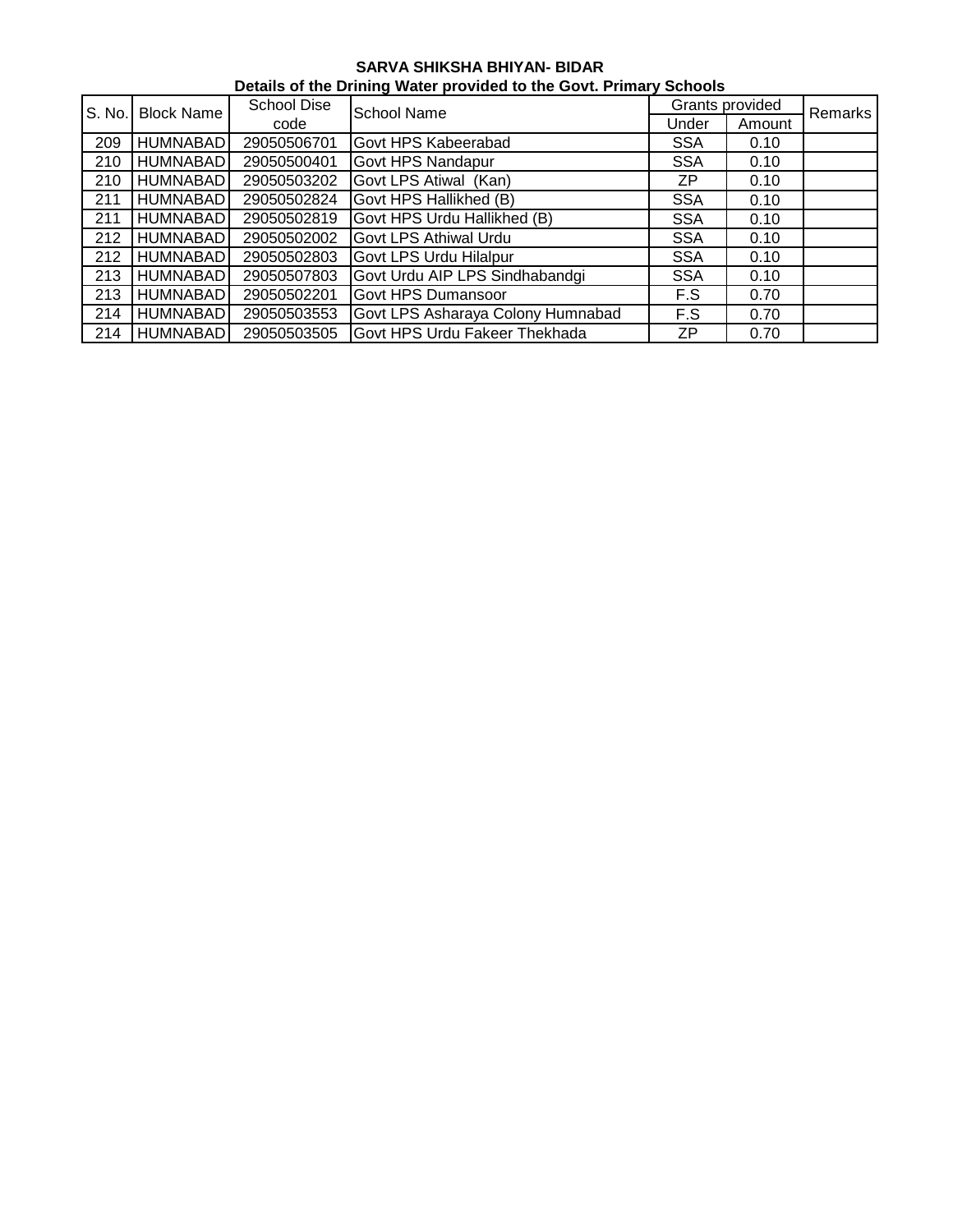|                | S. No. Block Name | <b>School Dise</b> | <b>School Name</b>                                | <b>Grants Released</b> |        | Remarks |
|----------------|-------------------|--------------------|---------------------------------------------------|------------------------|--------|---------|
|                |                   | code               |                                                   | Under                  | Amount |         |
| $\mathbf{1}$   | <b>AURAD</b>      | 29050112301        | <b>GOVT LPS NITTUR (K)</b>                        | <b>SSA</b>             | 0.25   |         |
| $\overline{2}$ | <b>AURAD</b>      | 29050110005        | <b>GOVT LPS RAMANNA TANDA</b>                     | <b>SSA</b>             | 0.25   |         |
| 3              | <b>AURAD</b>      | 29050110004        | GOVT LPS SOMALA NAIK THANDA                       | <b>SSA</b>             | 0.25   |         |
| 4              | <b>AURAD</b>      | 29050105405        | <b>GLPS MAHADEVA PATTY</b><br><b>BHANDARKUMTA</b> | <b>SSA</b>             | 0.25   |         |
| 5              | <b>AURAD</b>      | 29050115901        | GLPS.BHAVANI THANDA(B)                            | <b>SSA</b>             | 0.25   |         |
| 6              | <b>AURAD</b>      | 29050101101        | <b>GOVT HPS BAWALGAON</b>                         | <b>SSA</b>             | 0.25   |         |
| $\overline{7}$ | <b>AURAD</b>      | 29050103901        | <b>GOVT HPS DONGARGAON</b>                        | <b>SSA</b>             | 0.25   |         |
| 8              | <b>AURAD</b>      | 29050105404        | <b>GOVT HPS HOKRANA (B)</b>                       | <b>SSA</b>             | 0.25   |         |
| 9              | <b>AURAD</b>      | 29050115801        | <b>GOVT LPS KISHAN NAIK THANDA</b>                | <b>SSA</b>             | 0.25   |         |
| 10             | <b>AURAD</b>      | 29050103004        | <b>GLPS BABAN NAIK TANDA CHIKLU U</b>             | <b>SSA</b>             | 0.25   |         |
| 11             | <b>AURAD</b>      | 29050115610        | GLPS. KISHAN NAIK THANDA DABKA                    | <b>SSA</b>             | 0.25   |         |
| 12             | <b>AURAD</b>      | 29050103005        | GLPS.KHEMA THANDA CHIKLI(U)                       | <b>SSA</b>             | 0.25   |         |
| 13             | <b>AURAD</b>      | 29050112202        | GOVT LPS NANDIBIJALGAON THANDA                    | <b>SSA</b>             | 0.25   |         |
| 14             | <b>AURAD</b>      | 29050115601        | <b>GOVT MPS CH.DABKA</b>                          | <b>SSA</b>             | 0.25   |         |
| 15             | <b>AURAD</b>      | 29050100701        | <b>GOVT HPS BELDAL</b>                            | <b>SSA</b>             | 0.25   |         |
| 16             | <b>AURAD</b>      | 29050107501        | <b>GOVT HPS KARANJI (B)</b>                       | ZΡ                     | 0.35   |         |
| 17             | <b>AURAD</b>      | 29050104102        | GOVT HPS DONGAON (M) WADI                         | <b>SSA</b>             | 0.25   |         |
| 18             | <b>AURAD</b>      | 29050113101        | <b>GOVT LPS RANDYAL</b>                           | <b>SSA</b>             | 0.25   |         |
| 19             | <b>AURAD</b>      | 29050111201        | <b>GOVT MPS MADNOOR</b>                           | <b>SSA</b>             | 0.25   |         |
| 20             | <b>AURAD</b>      | 29050100156        | <b>GLPS KESHAV NAYAK THANDA</b>                   | <b>ZP</b>              | 0.35   |         |
| 21             | <b>AURAD</b>      | 29050100154        | <b>GLPS TOLA THANDA</b>                           | <b>ZP</b>              | 0.35   |         |
| 22             | <b>AURAD</b>      | 29050101001        | <b>GOVT HPS BONTHI</b>                            | <b>SSA</b>             | 0.25   |         |
| 23             | <b>AURAD</b>      | 29050104601        | <b>GOVT HPS GANESHPUR (A)</b>                     | <b>SSA</b>             | 0.25   |         |
| 24             | <b>AURAD</b>      | 29050106501        | <b>GOVT HPS JAMALPUR</b>                          | <b>SSA</b>             | 0.25   |         |
| 25             | <b>AURAD</b>      | 29050107301        | <b>GOVT LPS KHANDEKERA</b>                        | <b>SSA</b>             | 0.25   |         |
| 26             | <b>AURAD</b>      | 29050118301        | <b>GOVT LPS KIRGUNWADI</b>                        | <b>SSA</b>             | 0.25   |         |
| 27             | <b>AURAD</b>      | 29050109701        | <b>GOVT LPS LINGGI</b>                            | <b>SSA</b>             | 0.25   |         |
| 28             | <b>AURAD</b>      | 29050103301        | <b>GOVT HPS CHANDANWADI</b>                       | <b>SSA</b>             | 0.25   |         |
| 29             | <b>AURAD</b>      | 29050113701        | <b>GOVT HPS SANGAM</b>                            | <b>SSA</b>             | 0.25   |         |
| 30             | <b>AURAD</b>      | 29050100152        | <b>GHPS URDU KAMALNAGAR</b>                       | <b>SSA</b>             | 0.25   |         |
| 31             | <b>AURAD</b>      | 29050100151        | GLPS VASWASNAGAR KAMALNAGAR                       | <b>SSA</b>             | 0.25   |         |
| 32             | <b>AURAD</b>      | 29050101901        | <b>GOVT HPS BALUR (K)</b>                         | <b>SSA</b>             | 0.25   |         |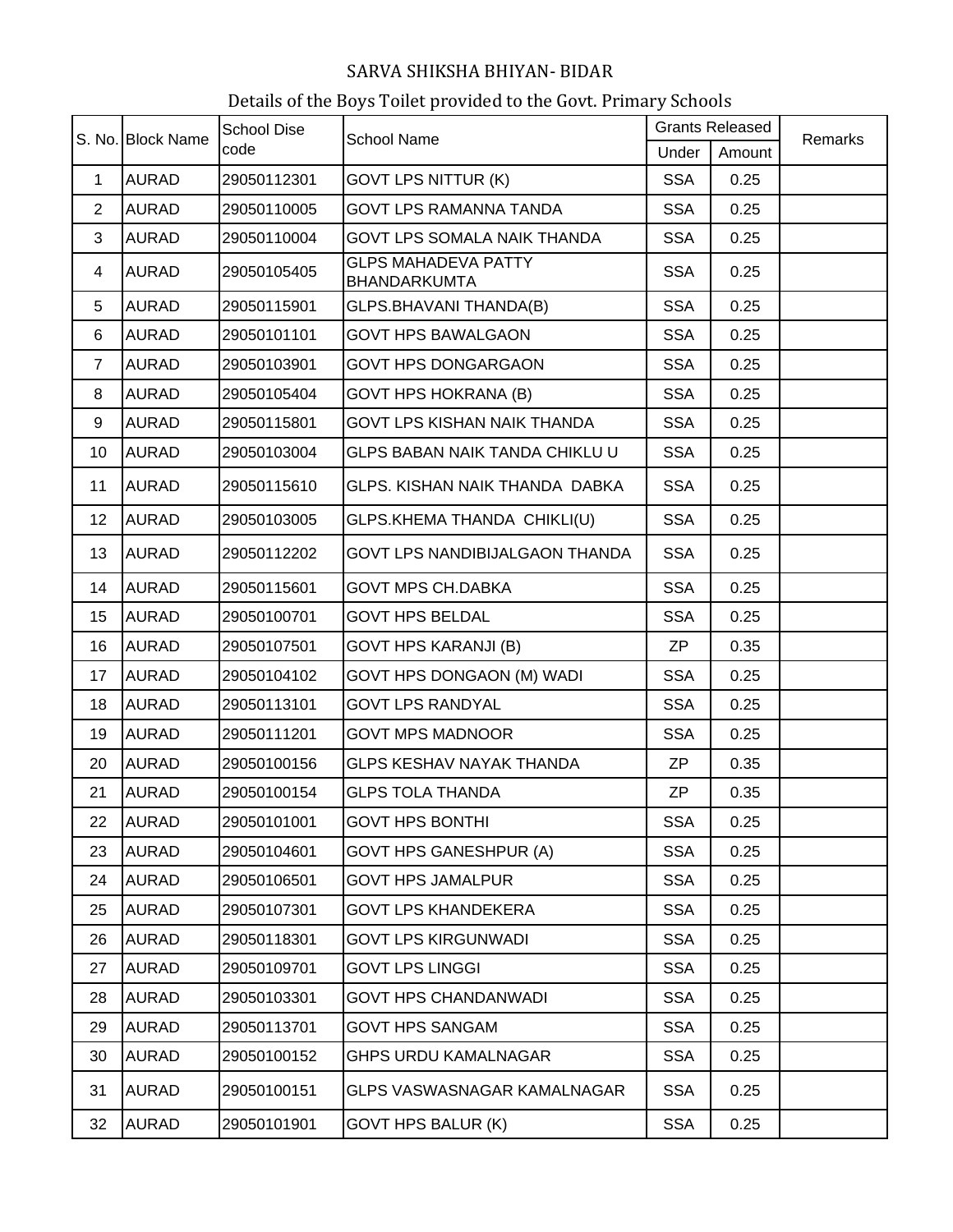| S. No. Block Name |              | <b>School Dise</b> | <b>School Name</b>                   | <b>Grants Released</b> |        | Remarks |
|-------------------|--------------|--------------------|--------------------------------------|------------------------|--------|---------|
|                   |              | code               |                                      | Under                  | Amount |         |
| 33                | <b>AURAD</b> | 29050100301        | <b>GOVT HPS ALLUR(K)</b>             | <b>SSA</b>             | 0.25   |         |
| 34                | <b>AURAD</b> | 29050103801        | <b>GOVT HPS DUPATHMAHAGAON</b>       | <b>SSA</b>             | 0.25   |         |
| 35                | <b>AURAD</b> | 29050105001        | <b>GOVT HPS GADIKUSHNOOR</b>         | <b>SSA</b>             | 0.25   |         |
| 36                | <b>AURAD</b> | 29050107001        | <b>GOVT HPS JEERGA (B)</b>           | ZP                     | 0.35   |         |
| 37                | <b>AURAD</b> | 29050108901        | <b>GOVT HPS KOUTHA (B)</b>           | <b>SSA</b>             | 0.25   |         |
| 38                | <b>AURAD</b> | 29050111302        | <b>GOVT HPS MUSTAPUR</b>             | <b>SSA</b>             | 0.25   |         |
| 39                | <b>AURAD</b> | 29050101701        | <b>GOVT LPS BABALLI</b>              | <b>ZP</b>              | 0.35   |         |
| 40                | <b>AURAD</b> | 29050100304        | <b>GOVT LPS GARMA THANDA</b>         | <b>SSA</b>             | 0.25   |         |
| 41                | <b>AURAD</b> | 29050111101        | <b>GOVT LPS MANGEMPUR</b>            | ZP                     | 0.35   |         |
| 42                | <b>AURAD</b> | 29050111102        | <b>GOVT LPS MANGEMPUR (N)</b>        | <b>SSA</b>             | 0.25   |         |
| 43                | <b>AURAD</b> | 29050101401        | <b>GOVT HPS BALAT (B)</b>            | <b>SSA</b>             | 0.25   |         |
| 44                | <b>AURAD</b> | 29050104703        | GOVT LPS BHAVANI MOTIRAM THANDA      | <b>SSA</b>             | 0.25   |         |
| 45                | <b>AURAD</b> | 29050108604        | <b>GOVT LPS HARI TANDA</b>           | <b>SSA</b>             | 0.25   |         |
| 46                | <b>AURAD</b> | 29050108602        | <b>GOVT LPS KOREKAL THANDA</b>       | <b>SSA</b>             | 0.25   |         |
| 47                | <b>AURAD</b> | 29050110504        | <b>GLPS SOMATHANDA MALEGAON</b>      | ZP                     | 0.35   |         |
| 48                | <b>AURAD</b> | 29050110508        | <b>GLPS URDU MURKI</b>               | <b>SSA</b>             | 0.25   |         |
| 49                | <b>AURAD</b> | 29050110601        | <b>GOVT HPS MALEGAON</b>             | <b>SSA</b>             | 0.25   |         |
| 50                | <b>AURAD</b> | 29050115001        | <b>GOVT HPS WAGANGERA</b>            | <b>SSA</b>             | 0.25   |         |
| 51                | <b>AURAD</b> | 29050102902        | <b>GOVT LPS CHEMGAON THANDA</b>      | <b>SSA</b>             | 0.25   |         |
| 52                | <b>AURAD</b> | 29050102903        | <b>GOVT.LPS SAKUBAI CHIRKI THAND</b> | ZP                     | 0.35   |         |
| 53                | <b>AURAD</b> | 29050106601        | <b>GOVT LPS JONNEKERI</b>            | <b>SSA</b>             | 0.25   |         |
| 54                | <b>AURAD</b> | 29050108701        | <b>GOVT LPS KAPPEKERI</b>            | <b>SSA</b>             | 0.25   |         |
| 55                | <b>AURAD</b> | 29050111002        | <b>GOVT LPS MASKAL THANDA</b>        | ΖP                     | 0.35   |         |
| 56                | <b>AURAD</b> | 29050100501        | <b>GOVT HPS BORAL</b>                | <b>SSA</b>             | 0.25   |         |
| 57                | <b>AURAD</b> | 29050104401        | <b>GOVT HPS EKLARA</b>               | <b>SSA</b>             | 0.25   |         |
| 58                | <b>AURAD</b> | 29050111601        | <b>GOVT HPS NARAYANPUR</b>           | <b>SSA</b>             | 0.25   |         |
| 59                | <b>AURAD</b> | 29050113201        | <b>GOVT HPS SUNDAL</b>               | <b>SSA</b>             | 0.25   |         |
| 60                | <b>AURAD</b> | 29050115301        | <b>GOVT HPS YANGUNDA</b>             | <b>SSA</b>             | 0.25   |         |
| 61                | <b>AURAD</b> | 29050100602        | GOVT LPS BADALGAON THANDA            | <b>SSA</b>             | 0.25   |         |
| 62                | <b>AURAD</b> | 29050114301        | <b>GOVT LPS TULJAPUR</b>             | <b>SSA</b>             | 0.25   |         |
| 63                | <b>AURAD</b> | 29050104402        | <b>GOVTLPS EKLAR THANDA</b>          | <b>SSA</b>             | 0.25   |         |
| 64                | <b>AURAD</b> | 29050110901        | <b>GOVT HPS MUDHOL (K)</b>           | <b>SSA</b>             | 0.25   |         |
| 65                | <b>AURAD</b> | 29050105202        | <b>GOVT LPS HASSIKERA TANDA</b>      | <b>SSA</b>             | 0.25   |         |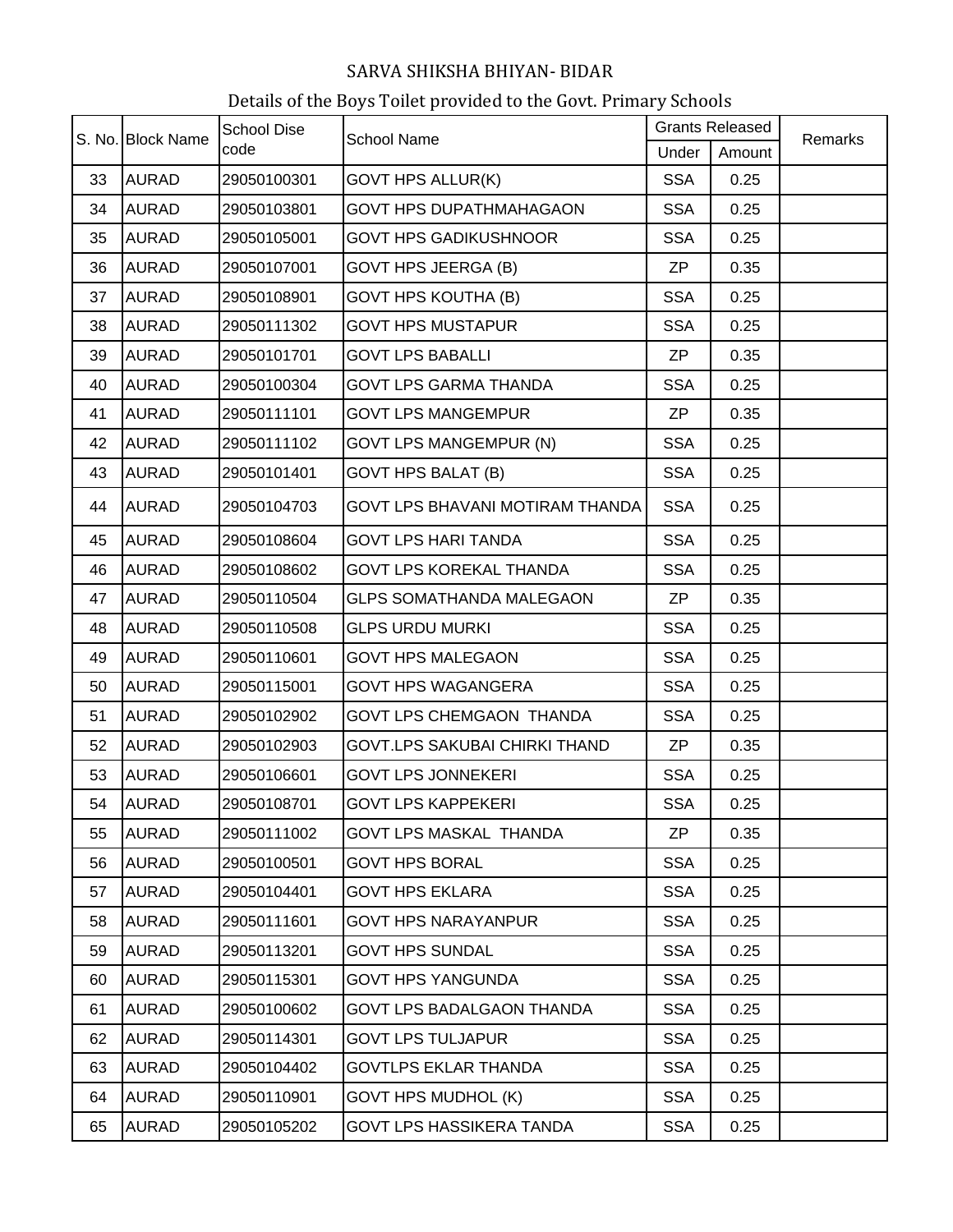| S. No. Block Name | <b>School Dise</b> |             |                                       | <b>Grants Released</b> | Remarks |  |
|-------------------|--------------------|-------------|---------------------------------------|------------------------|---------|--|
|                   |                    | code        | <b>School Name</b>                    | Under                  | Amount  |  |
| 66                | <b>AURAD</b>       | 29050109901 | <b>GOVT LPS LINGDALLI (U)</b>         | <b>SSA</b>             | 0.25    |  |
| 67                | <b>AURAD</b>       | 29050114601 | <b>GOVT MPS TORNA</b>                 | <b>SSA</b>             | 0.25    |  |
| 68                | <b>AURAD</b>       | 29050110810 | <b>GOVT URDU LPS MUDHOL(B)</b>        | <b>SSA</b>             | 0.25    |  |
| 69                | <b>AURAD</b>       | 29050114605 | GOVT.LPS.LATADEVI THANDA              | <b>SSA</b>             | 0.25    |  |
| 70                | <b>AURAD</b>       | 29050107109 | <b>GLPS DHAKU THANDA</b>              | <b>SSA</b>             | 0.25    |  |
| 71                | <b>AURAD</b>       | 29050103502 | <b>GLPS GANGARAM TANDA CHIKLI (J)</b> | <b>SSA</b>             | 0.25    |  |
| 72                | <b>AURAD</b>       | 29050100143 | <b>GLPS URDU JAMBGI</b>               | <b>SSA</b>             | 0.25    |  |
| 73                | <b>AURAD</b>       | 29050100142 | <b>GLPS URDU WADAGAON</b>             | <b>SSA</b>             | 0.25    |  |
| 74                | <b>AURAD</b>       | 29050103507 | <b>GLPS. YAKNATH THANDA</b>           | ZP                     | 0.35    |  |
| 75                | <b>AURAD</b>       | 29050115206 | <b>GLPS.POMADEVLA THANDA</b>          | ZΡ                     | 0.35    |  |
| 76                | <b>AURAD</b>       | 29050115213 | <b>GOVT LPS DAKU TANDA</b>            | <b>SSA</b>             | 0.25    |  |
| 77                | <b>AURAD</b>       | 29050110403 | <b>GOVT LPS GOPINAIK THANDA</b>       | <b>SSA</b>             | 0.25    |  |
| 78                | <b>AURAD</b>       | 29050107104 | <b>GOVT LPS JAGIRDAR THANDA</b>       | <b>SSA</b>             | 0.25    |  |
| 79                | <b>AURAD</b>       | 29050109304 | <b>GOVT URDU LPS KHANAPUR</b>         | <b>SSA</b>             | 0.25    |  |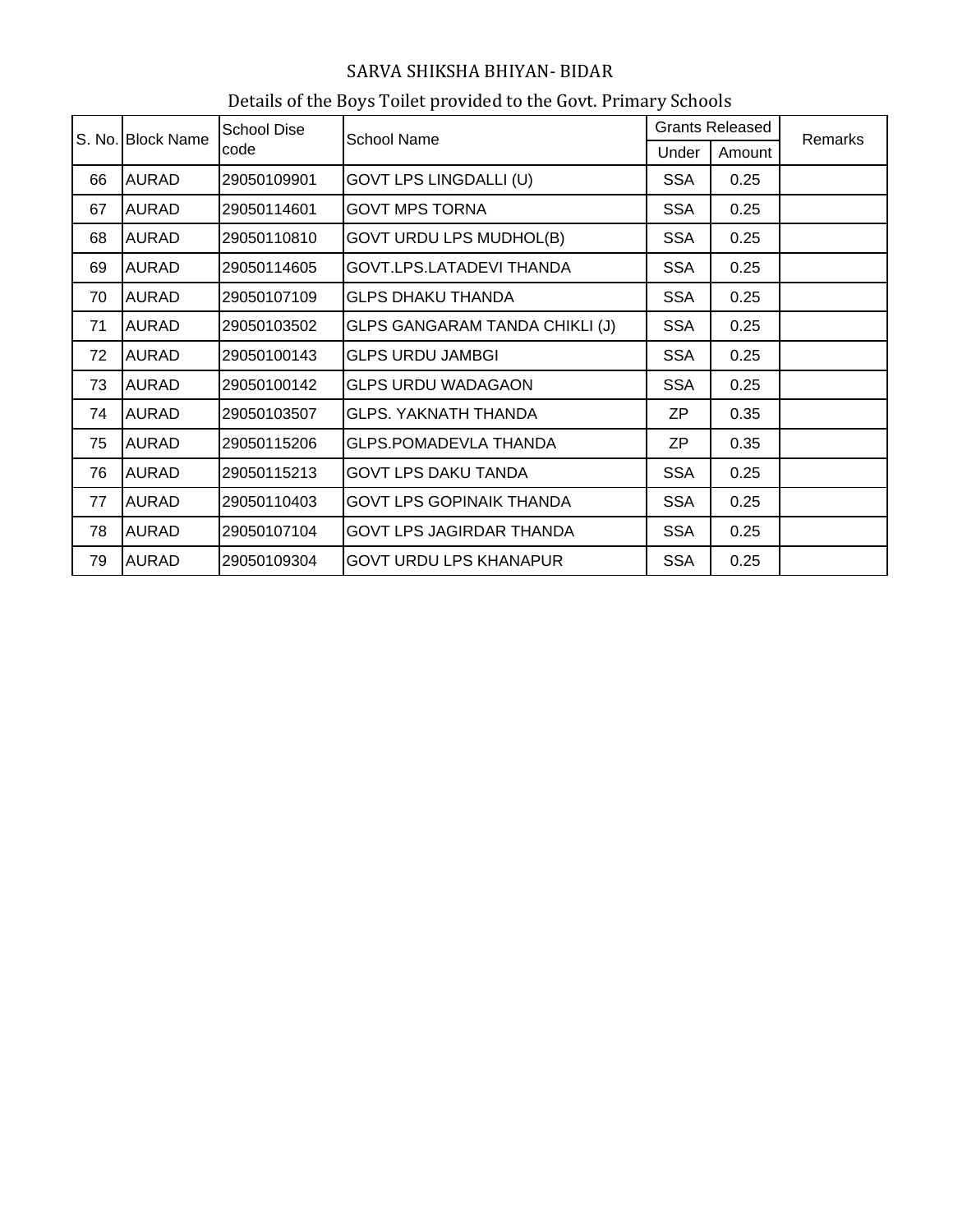| S. No. Block Name |                 | <b>School Dise</b> | <b>School Name</b>            | <b>Grants Released</b> |        | Remarks |
|-------------------|-----------------|--------------------|-------------------------------|------------------------|--------|---------|
|                   |                 | code               |                               | Under                  | Amount |         |
| 80                | <b>B.Kalyan</b> | 29050200702        | Ashram School Betbalkunda     | <b>SSA</b>             | 0.5    |         |
| 81                | <b>B.Kalyan</b> | 29505200701        | Hrps Betbalkunda              | <b>SSA</b>             | 0.5    |         |
| 82                | <b>B.Kalyan</b> | 29050207701        | Hrps Janpaur                  | <b>SSA</b>             | 0.5    |         |
| 83                | <b>B.Kalyan</b> | 29050204403        | <b>LPS Gour Thanda</b>        | <b>SSA</b>             | 0.5    |         |
| 84                | <b>B.Kalyan</b> | 29050210801        | <b>Hrps Mirkhal</b>           | <b>SSA</b>             | 0.25   |         |
| 85                | <b>B.Kalyan</b> | 29050210802        | Hrps Mikhal Thanda            | <b>SSA</b>             | 0.25   |         |
| 86                | <b>B.Kalyan</b> | 29050208402        | Lps Basavanagr Khandal        | <b>SSA</b>             | 0.5    |         |
| 87                | <b>B.Kalyan</b> |                    | Lps Mirkhal                   | <b>SSA</b>             | 0.25   |         |
| 88                | <b>B.Kalyan</b> | 29050211401        | Hrps Mirjapur                 | <b>SSA</b>             | 0.25   |         |
| 89                | <b>B.Kalyan</b> | 29050200601        | <b>Hrps Atlapur</b>           | <b>SSA</b>             | 0.5    |         |
| 90                | <b>B.Kalyan</b> | 29050207301        | Lps Hipparga Ghat             | <b>SSA</b>             | 0.5    |         |
| 91                | <b>B.Kalyan</b> | 29050207102        | Hrps Hanmanthwadi (M)         | <b>SSA</b>             | 0.25   |         |
| 92                | <b>B.Kalyan</b> | 29050211302        | Govt. Hrps Urdu Manthal       | <b>SSA</b>             | 0.5    |         |
| 93                | <b>B.Kalyan</b> | 29050201603        | Govt.Hps Bhosga Urdu          | <b>SSA</b>             | 0.25   |         |
| 94                | <b>B.Kalyan</b> | 29050215801        | Govt.Hps Yalladgundi          | <b>SSA</b>             | 0.5    |         |
| 95                | <b>B.Kalyan</b> | 29050215802        | Govt.Lps Yalladgugundi Thanda | <b>SSA</b>             | 0.25   |         |
| 96                | <b>B.Kalyan</b> | 29050212202        | Govt Htrps Nilkantwadi        | <b>SSA</b>             | 0.25   |         |
| 97                | <b>B.Kalyan</b> | 29050206201        | Govt Htrps Halli              | <b>SSA</b>             | 0.25   |         |
| 98                | <b>B.Kalyan</b> | 29050202401        | Govt.LPS Chittakota (K)       | <b>ZP</b>              | 0.35   |         |
| 99                | <b>B.Kalyan</b> | 29050210504        | Govt.Hrps Chaukiwadi          | <b>SSA</b>             |        |         |
| 100               | <b>B.Kalyan</b> | 29050210502        | Govt.Hrps Morkhandiwadi       | <b>ZP</b>              | 0.35   |         |
| 101               | <b>B.Kalyan</b> | 29050216402        | Govt Lps Kadrabaad            | <b>SSA</b>             | 0.25   |         |
| 102               | <b>B.Kalyan</b> | 29050202806        | Govt. Lps Heeru Thanda        | <b>ZP</b>              | 0.35   |         |
| 103               | <b>B.Kalyan</b> | 29050202802        | Govt. Lps Sheku Thanda        | <b>ZP</b>              | 0.35   |         |
| 104               | <b>B.Kalyan</b> | 29050206904        | Govt. Lps Banjara Thanda      | <b>ZP</b>              | 0.35   |         |
| 105               | <b>B.Kalyan</b> | 29050202803        | Govt. Lps Gangaram Thanda     | <b>ZP</b>              | 0.35   |         |
| 106               | <b>B.Kalyan</b> | 29050202804        | Govt. Lps Chikanagaon Thanda  | <b>ZP</b>              | 0.35   |         |
| 107               | <b>B.Kalyan</b> | 29050202805        | Govt. Lps Hanuma Nagar Thanda | <b>ZP</b>              | 0.35   |         |
| 108               | <b>Bhalki</b>   | 29050312402        | Govt. Hr.P.S. Shrimali        | <b>SSA</b>             | 0.05   |         |
| 109               | <b>Bhalki</b>   | 29050312403        | Govt. U.P.S. Shrimali         | <b>SSA</b>             | 0.25   |         |
| 110               | <b>Bhalki</b>   | 29050313101        | Govt. M.P.S. Tugaon (H)       | <b>SSA</b>             | 0.05   |         |
| 111               | <b>Bhalki</b>   | 29050300106        | Govt. Hr.P.S. Alwai           | <b>SSA</b>             | 0.05   |         |
| 112               | <b>Bhalki</b>   | 29050315401        | Govt. L.P.S. Hariwadi         | ZP                     | 0.35   |         |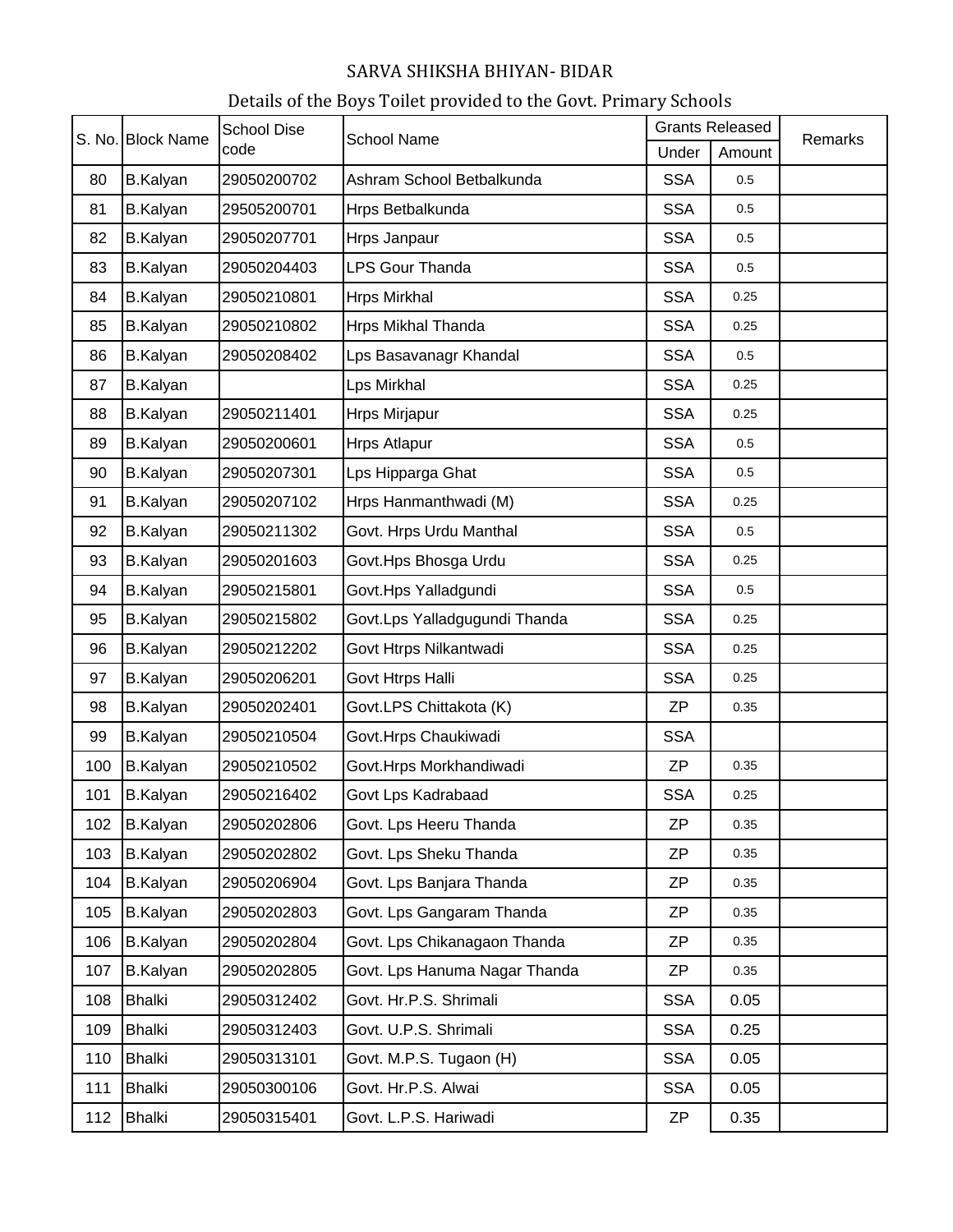| S. No. Block Name |               | <b>School Dise</b> | <b>School Name</b>             | <b>Grants Released</b> |        | Remarks |
|-------------------|---------------|--------------------|--------------------------------|------------------------|--------|---------|
|                   |               | code               |                                | Under                  | Amount |         |
| 113               | Bhalki        | 29050303901        | Govt. Hr.P.S. Gunjarga         | <b>ZP</b>              | 0.35   |         |
| 114               | Bhalki        | 29050300602        | Govt. Hr.P.S. Attarga(B)       | <b>ZP</b>              | 0.35   |         |
| 115               | <b>Bhalki</b> | 29050309101        | Govt. Hr.P.S. Manikeshwar      | <b>SSA</b>             | 0.25   |         |
| 116               | <b>Bhalki</b> | 29050309710        | Govt. U.P.S. Mehakar           | <b>SSA</b>             | 0.05   |         |
| 117               | <b>BHALKI</b> | 29050300109        | GOVT LPS ALWAI (KAN) NEW       | <b>SSA</b>             | 0.05   |         |
| 118               | <b>BHALKI</b> | 29050303902        | GOVT LPS GUNJARGA (KAN) NEW    | <b>SSA</b>             | 0.05   |         |
| 119               | <b>BHALKI</b> | 29050312403        | GOVT LPS SRIMALI (KAN) new     | <b>SSA</b>             | 0.05   |         |
| 120               | <b>BHALKI</b> | 29050313105        | GOVT LPS TUGAON (H) (KAN) new  | <b>SSA</b>             | 0.05   |         |
| 121               | <b>BHALKI</b> | 29050309712        | GOVT LPS NARAD SANGAM (KAN)    | <b>SSA</b>             | 0.25   |         |
| 122               | Bhalki        | 29050301402        | Govt. M.P.S. Pattan Bhalki     | <b>SSA</b>             | 0.05   |         |
| 125               | <b>BHALKI</b> | 29050313601        | <b>GOVT MPS WARWATTI</b>       | <b>SSA</b>             | 1.85   |         |
| 126               | <b>BHALKI</b> | 29050313603        | GOVT. MPS MAR. WAWATTI (B)     | <b>SSA</b>             | 0.05   |         |
| 127               | <b>Bhalki</b> |                    | Govt. H.P.S. Mavinhalli        | <b>SSA</b>             | 0.05   |         |
| 128               | <b>Bhalki</b> |                    | Govt. H.P.S. Bhyalhalli (W)    | <b>SSA</b>             | 0.35   |         |
| 129               | <b>Bhalki</b> | 29050306501        | <b>GOVT HPS KALWADI</b>        | <b>SSA</b>             | 0.05   |         |
| 130               | <b>Bhalki</b> |                    | Govt. H.P.S. Kuntesirsi        | <b>SSA</b>             | 0.05   |         |
| 131               | <b>Bhalki</b> |                    | Govt. L.P.S. Urdu Navadagi     | <b>SSA</b>             | 0.05   |         |
| 132               | Bhalki        | 29050301501        | Govt. M.P.S. Kan Bhatambra     | <b>SSA</b>             | 1.85   |         |
| 133               | Bhalki        | 29050310801        | Govt. Hr.P.S. Nideban          | <b>SSA</b>             | 0.25   |         |
| 134               | <b>Bhalki</b> | 29050308201        | Govt. L.P.S. Koroor (old)      | <b>SSA</b>             | 1.85   |         |
| 135               | <b>Bhalki</b> | 29050306902        | Govt. L.P.S. Urdu Koroor (New) | <b>SSA</b>             | 0.25   |         |
| 136               | <b>Bhalki</b> | 29050313805        | Govt. Hr.P.S. Urdu Wanjerkheda | <b>SSA</b>             | 0.25   |         |
| 137               | <b>Bhalki</b> | 29050311401        | Govt. M.P.S. Saigaon           | <b>SSA</b>             | 0.25   |         |
| 138               | <b>Bhalki</b> | 29050313401        | Govt. Hr.P.S. Wagalgaon        | <b>SSA</b>             | 0.25   |         |
| 139               | <b>Bhalki</b> | 29050305702        | Govt. L.P.S. Jirgyal           | <b>SSA</b>             | 0.25   |         |
| 140               | <b>Bhalki</b> | 29050305201        | Govt. Hr.P.S. Inchur           | <b>SSA</b>             | 0.05   |         |
| 141               | <b>BHALKI</b> | 29050307401        | <b>GOVT LPS KUNTEGAON</b>      | <b>SSA</b>             | 0.05   |         |
| 142               | <b>BHALKI</b> | 29050307402        | GOVT LPS MARATHI KUNTEGAON     | <b>SSA</b>             | 0.05   |         |
| 143               | <b>Bhalki</b> | 29050301005        | Govt. Hr.P.S. Urdu Bajolga (K) | <b>SSA</b>             | 0.05   |         |
| 144               | <b>Bhalki</b> | 29050301101        | GOVT HPS BEERI (B)             | <b>State</b>           | 1.53   |         |
| 145               | <b>Bhalki</b> | 29050301103        | GOVT. HPS MAR. BEERI (B)       | <b>SSA</b>             | 0.05   |         |
| 146               | <b>Bhalki</b> | 29050306402        | Govt. L.P.S. Kalasdal Tanda    | <b>SSA</b>             | 0.05   |         |
| 147               | <b>Bhalki</b> | 29050305101        | <b>GOVT LPS HUNAJI (A)</b>     | <b>SSA</b>             | 0.25   |         |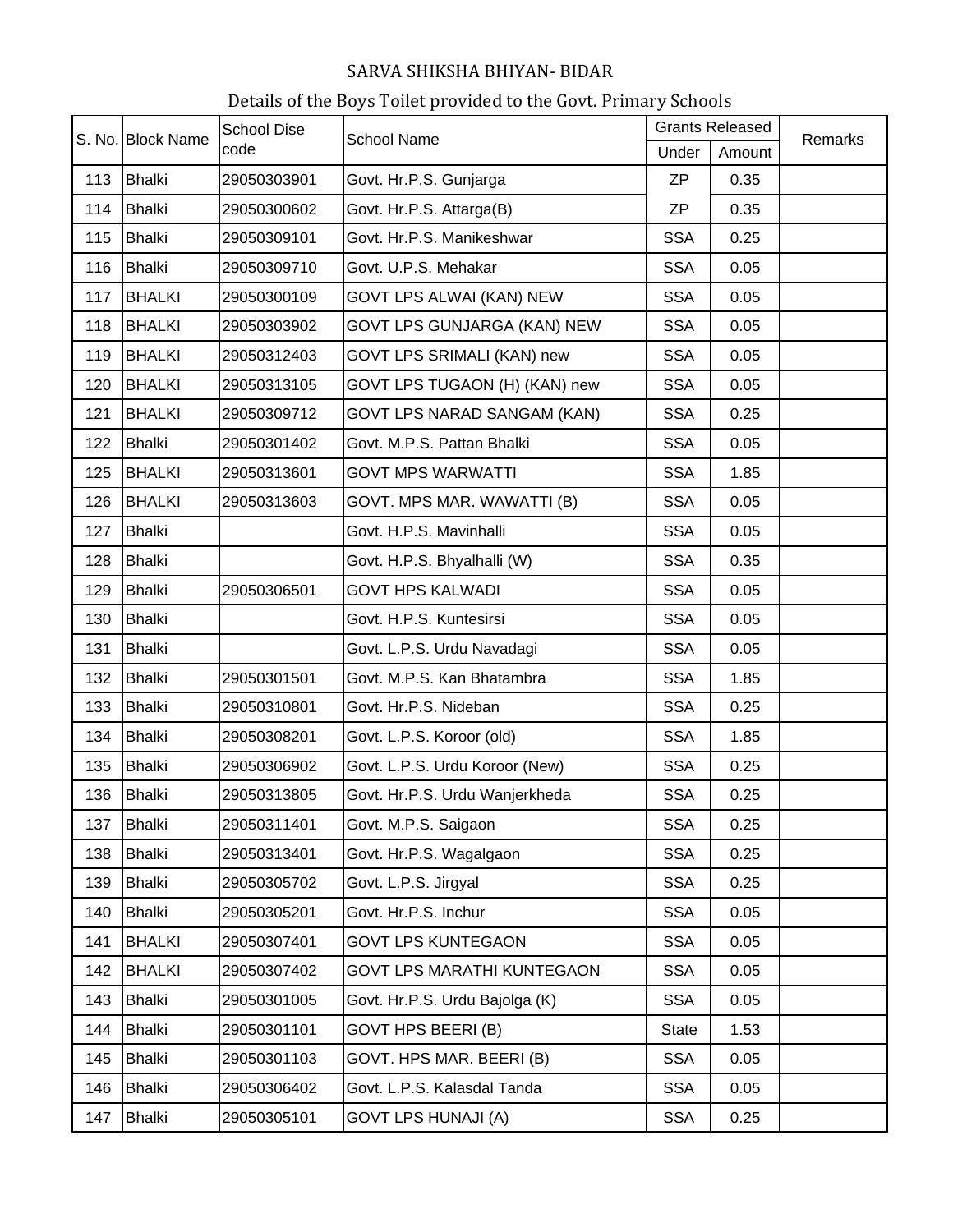|     | S. No. Block Name | <b>School Dise</b><br>code | <b>School Name</b>            | <b>Grants Released</b> |        | Remarks |
|-----|-------------------|----------------------------|-------------------------------|------------------------|--------|---------|
|     |                   |                            |                               | Under                  | Amount |         |
| 148 | Bhalki            | 29050305102                | GOVT. LPS MAR. HUNAJI (A)     | <b>SSA</b>             | 0.05   |         |
| 149 | Bhalki            | 29050302201                | Govt. H.P.S. Chandapur        | <b>SSA</b>             | 0.25   |         |
| 150 | <b>Bhalki</b>     | 29050302202                | Govt. L.P.S. Chandapur (Urdu) | <b>SSA</b>             | 0.05   |         |
| 151 | Bhalki            | 29050301014                | Govt. L.P.S. Dongargi Cross   | <b>SSA</b>             | 0.25   |         |
| 152 | Bhalki            | 29050310301                | Govt. Hr.P.S. Beeri (K)       | <b>SSA</b>             | 0.25   |         |
| 153 | <b>Bhalki</b>     | 29050300802                | Govt. L.P.S. Baloor tanda-Kan | <b>SSA</b>             | 0.05   |         |
| 154 | <b>Bhalki</b>     | 29050313503                | Govt. L.P.S. Bhagawanwadi     | <b>SSA</b>             | 0.05   |         |
| 155 | <b>Bhalki</b>     | 29050307005                | Govt. L.P.S. K.Chincholi      | <b>SSA</b>             | 0.25   |         |
| 156 | <b>Bhalki</b>     | 29050309402                | Govt. Hr.P.S. Masimadu Urdu   | <b>SSA</b>             | 0.75   |         |
| 157 | <b>Bhalki</b>     | 29050300901                | Govt. Hr.P.S. Bardapur        | <b>SSA</b>             | 0.05   |         |
| 158 | <b>Bhalki</b>     | 29050301601                | Govt. Hr.P.S. Bhagyanagar     | <b>SSA</b>             | 0.05   |         |
| 159 | Bhalki            | 29050306101                | Govt. Hr.P.S. Kapalapur       | <b>SSA</b>             | 0.25   |         |
| 160 | <b>Bhalki</b>     | 29050306102                | Govt. Hr.P.S. Kapalapur Urdu  | <b>SSA</b>             | 0.25   |         |
| 161 | <b>Bhalki</b>     | 29050306103                | GOVT. LPS MAR. KAPALAPUR      | <b>SSA</b>             | 0.25   |         |
| 162 | <b>Bhalki</b>     | 29050313902                | Govt. Hr.P.S. Yenkur Urdu     | <b>SSA</b>             | 0.10   |         |
| 163 | <b>Bhalki</b>     | 29050302801                | Govt. M.P.S. Dhanura (S)      | <b>SSA</b>             | 0.05   |         |
| 164 | <b>Bhalki</b>     | 29050308902                | Govt. Hr.P.S. Urdu Malchapur  | <b>SSA</b>             | 0.05   |         |
| 165 | Bhalki            | 29050311102                | Govt. Hr.P.S. Rudnoor Tanda   | <b>SSA</b>             | 0.05   |         |
| 166 | Bhalki            | 29050307101                | Govt. Hr.P.S. Khanapur        | <b>SSA</b>             | 0.05   |         |
| 167 | <b>Bhalki</b>     | 29050307102                | Govt. L.P.S. Khanapur Thanda  | <b>SSA</b>             | 0.05   |         |
| 168 | <b>Bhalki</b>     | 29050302807                | Govt. L.P.S. Dadodi Thanda    | <b>SSA</b>             | 0.05   |         |
| 169 | <b>Bhalki</b>     | 29050309502                | Govt. L.P.S. M.M.Badawane     | <b>SSA</b>             | 0.10   |         |
| 170 | <b>Bhalki</b>     | 29050313201                | Govt. Hr.P.S. Tamgyal         | <b>SSA</b>             | 0.05   |         |
| 171 | <b>Bhalki</b>     | 29050301701                | Govt. Hr.P.S. Bhatsangavi     | <b>SSA</b>             | 0.05   |         |
| 173 | <b>Bhalki</b>     | 29050306601                | Govt. Hr.P.S. Kasar Tugaon    | <b>SSA</b>             | 0.05   |         |
| 175 | <b>Bhalki</b>     | 29050312202                | Govt. L.P.S. Urdu Shivani     | <b>SSA</b>             | 0.05   |         |
| 176 | <b>Bhalki</b>     | 29050308701                | Govt. M.P.S. Lakhangaon       | <b>SSA</b>             | 0.10   |         |
| 177 | <b>Bhalki</b>     | 29050312301                | Govt. L.P.S. Sompur           | <b>SSA</b>             | 0.10   |         |
| 178 | <b>Bhalki</b>     | 29050300701                | Govt. Hr.P.S. Atnoor          | <b>SSA</b>             | 0.25   |         |
| 179 | <b>Bhalki</b>     | 29050308601                | Govt. Hr.P.S. Lanjwad         | <b>SSA</b>             | 0.05   |         |
| 180 | <b>Bhalki</b>     |                            | Govt. L.P.S. Tamgyal (Kan)    | <b>SSA</b>             | 0.05   |         |
| 181 | <b>Bhalki</b>     |                            | Govt. L.P.S. Sompur (Kan)     | <b>SSA</b>             | 0.05   |         |
| 182 | <b>Bhalki</b>     |                            | Govt. L.P.S. Atnoor (Kan)     | <b>SSA</b>             | 0.05   |         |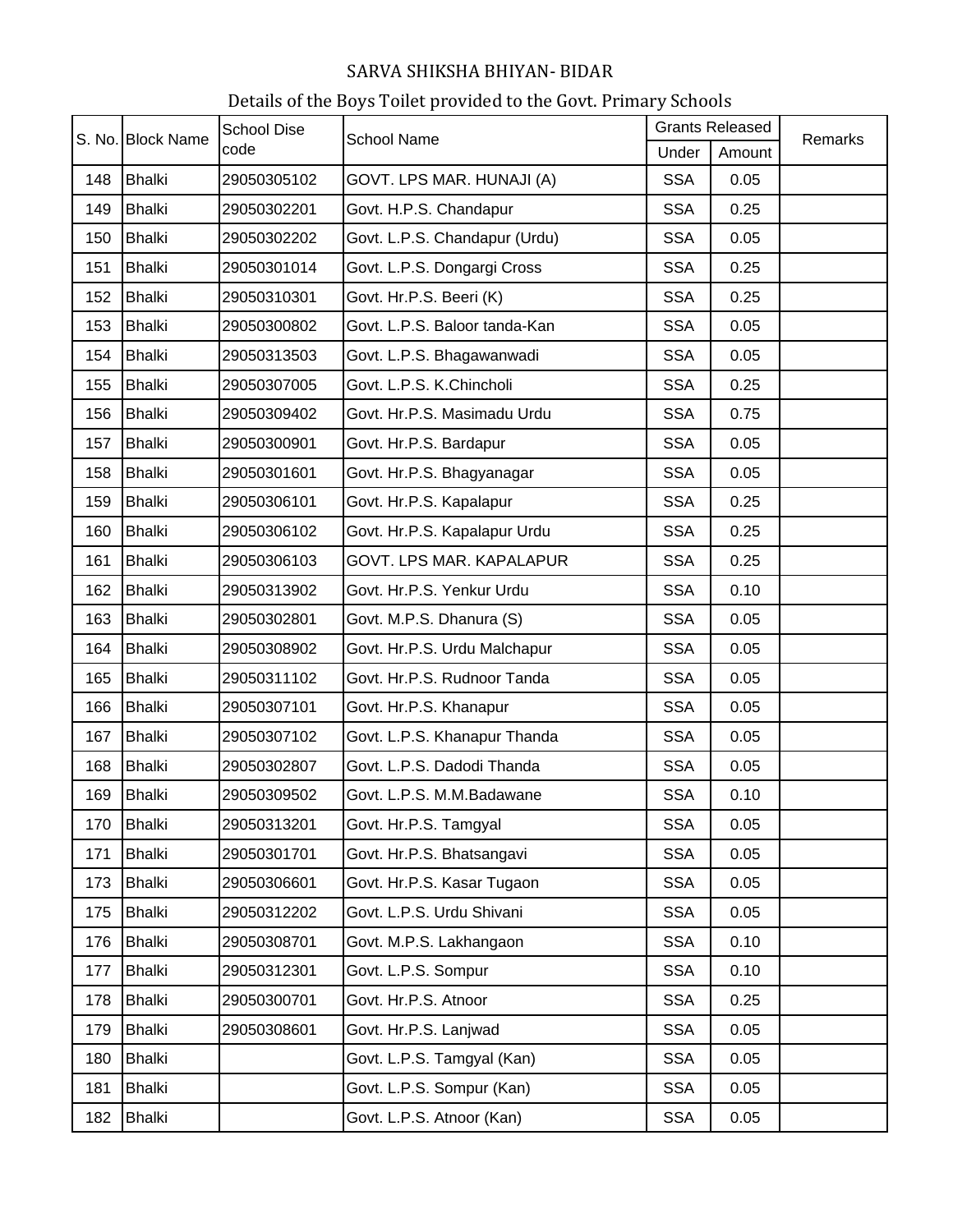| S. No. Block Name |              | <b>School Dise</b> | <b>School Name</b>                        | <b>Grants Released</b> |        | Remarks |
|-------------------|--------------|--------------------|-------------------------------------------|------------------------|--------|---------|
|                   |              | code               |                                           | Under                  | Amount |         |
| 187               | <b>Bidar</b> | 29050401602        | Govt. HPS (Kannada) Bambulgi              | <b>SSA</b>             | 0.25   |         |
| 188               | <b>Bidar</b> | 29050401603        | Govt. LPS (Urdu) Bombulgi                 | <b>SSA</b>             | 0.25   |         |
| 189               | <b>Bidar</b> | 29050410102        | Govt. Hr PS (Urdu) (AIP) Rekulgi          | <b>SSA</b>             | 0.25   |         |
| 190               | <b>Bidar</b> | 29050408803        | Govt. LPS (Urdu) Hochaknalli              | <b>SSA</b>             | 0.25   |         |
| 191               | <b>Bidar</b> | 29050410005        | Govt. Hr PS (Urdu) Ranjol Kheni           | <b>SSA</b>             | 0.25   |         |
| 192               | <b>Bidar</b> | 29050410007        | Govt. LPS (Urdu) Gursi Galli Ranjol Kheni | <b>SSA</b>             | 0.25   |         |
| 193               | <b>Bidar</b> | 29050412202        | <b>GLPS Tadapalli</b>                     | <b>SSA</b>             | 0.25   |         |
| 194               | <b>Bidar</b> | 29050401502        | GHPS Bhangoor (U)                         | <b>SSA</b>             | 0.25   |         |
| 195               | <b>Bidar</b> | 29050401501        | GHPS Bhangoor (K)                         | <b>SSA</b>             | 0.25   |         |
| 196               | <b>Bidar</b> | 29050410004        | GHPS Mogadal (U)                          | <b>SSA</b>             | 0.25   |         |
| 197               | <b>Bidar</b> | 29050400202        | Govt Hr PS Aliabad Tq: & Dist: Bidar      | <b>SSA</b>             | 0.25   |         |
| 198               | <b>Bidar</b> | 29050402603        | Govt HPS (Urdu) Baroor                    | <b>SSA</b>             | 0.25   |         |
| 199               | <b>Bidar</b> | 29050402602        | Govt LPS Baroor Thanada                   | <b>SSA</b>             | 0.25   |         |
| 200               | <b>Bidar</b> | 29050404501        | Govt. LPS Gouspur                         | <b>SSA</b>             | 0.25   |         |
| 201               | <b>Bidar</b> | 29050408701        | Govt. MPS Manhalli (Kan)                  | <b>SSA</b>             | 0.25   |         |
| 202               | <b>Bidar</b> | 418303             | Govt. HPS Faizpura (Kan)                  | <b>SSA</b>             | 0.25   |         |
| 203               | <b>Bidar</b> | 418304             | Govt. Hr PS Faizpura (Urdu)               | <b>SSA</b>             | 0.25   |         |
| 204               | <b>Bidar</b> | 418106             | Govt. Lr PS Shapur Gate Bidar             | <b>SSA</b>             | 0.25   |         |
| 205               | <b>Bidar</b> | 411401             | Govt. Lr PS Shapur                        | <b>SSA</b>             | 0.25   |         |
| 206               | <b>Bidar</b> | 411701             | Govt. Hr PS Sultanpur                     | <b>SSA</b>             | 0.25   |         |
| 207               | <b>Bidar</b> | 408202             | Govt. Lr. PS Malkapur (Urdu)              | <b>SSA</b>             | 0.25   |         |
| 208               | <b>Bidar</b> | 409701             | Govt. Lr PS Odawadi                       | <b>SSA</b>             | 0.25   |         |
| 209               | <b>Bidar</b> | 412101             | Govt Hr. PS Tajlapur                      | <b>SSA</b>             | 0.25   |         |
| 210               | <b>Bidar</b> | 408601             | Govt. Lr. PS Marjapur (Kan)               | <b>SSA</b>             | 0.25   |         |
| 211               | <b>Bidar</b> | 401002             | Govt. Hr. PS Darga Astoor (Urdu)          | <b>SSA</b>             | 0.25   |         |
| 212               | <b>Bidar</b> | 29050410301        | Govt. LPS Rasulabad                       | <b>SSA</b>             | 0.25   |         |
| 213               | <b>Bidar</b> | 29050417501        | Govt. Vidhyanagar                         | <b>SSA</b>             | 0.25   |         |
| 214               | <b>Bidar</b> | 29050407001        | Govt. P.S. Kolar (B) (Kan)                | <b>SSA</b>             | 0.25   |         |
| 215               | <b>Bidar</b> | 29050406002        | Govt. P.S. Kolar (K) (Urdu)               | <b>SSA</b>             | 0.25   |         |
| 216               | <b>Bidar</b> | 29050401902        | Govt. P.S. belur (Urdu)                   | <b>SSA</b>             | 0.25   |         |
| 217               | <b>Bidar</b> | 29050401901        | Govt. P.S. Belur (Kann)                   | <b>SSA</b>             | 0.25   |         |
| 218               | <b>Bidar</b> | 29050401701        | Govt. Hr. P.S. Budhera                    | <b>SSA</b>             | 0.25   |         |
| 219               | <b>Bidar</b> | 29050401703        | Govt. Hr. PS Chetanalli                   | <b>SSA</b>             | 0.25   |         |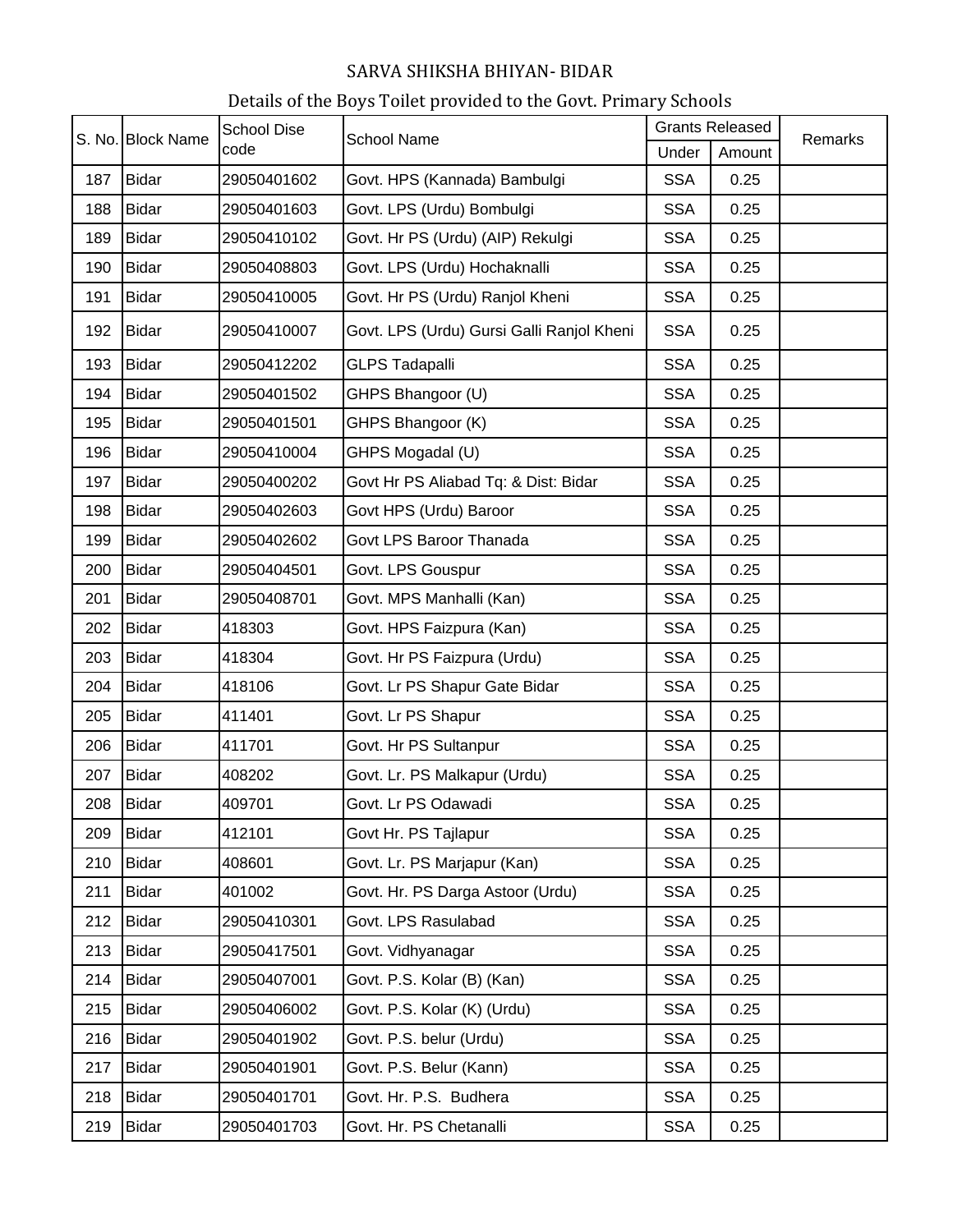| Details of the Boys Toilet provided to the Govt. Primary Schools |  |
|------------------------------------------------------------------|--|
|                                                                  |  |

|     | S. No. Block Name | <b>School Dise</b> | <b>School Name</b>              | <b>Grants Released</b> |        | Remarks |
|-----|-------------------|--------------------|---------------------------------|------------------------|--------|---------|
|     |                   | code               |                                 | Under                  | Amount |         |
| 220 | <b>Bidar</b>      | 29050401703        | Govt. Hr. PS Budhera            | <b>SSA</b>             | 0.25   |         |
| 221 | <b>Bidar</b>      | 29050402704        | Govt. LPS Khaja Nagar           | <b>SSA</b>             | 0.25   |         |
| 222 | <b>Bidar</b>      | 29050406202        | Govt. (Urdu) Lr. P.S. Kannathi  | <b>SSA</b>             | 0.25   |         |
| 223 | <b>Bidar</b>      | 29050405717        | Govt. Adarsh Vidyalaya Janwada  | Panch<br>Soulabh<br>ya | 0.70   |         |
| 224 | <b>Bidar</b>      | 29050418108        | Govt. Lr. P.S. Urdu Haladkeri   | <b>SSA</b>             | 0.25   |         |
| 225 | <b>Bidar</b>      | 29050404202        | GLPS Gadgi (U)                  | <b>SSA</b>             | 0.25   |         |
| 226 | <b>Bidar</b>      | 29050411601        | GLPS Solpur (K)                 | <b>SSA</b>             | 0.25   |         |
| 227 | <b>Bidar</b>      | 29050403501        | GHPS Chimkod (K)                | <b>SSA</b>             | 0.25   |         |
| 228 | <b>Bidar</b>      |                    | GLPS Chimkod (U)                | <b>SSA</b>             | 0.25   |         |
| 229 | <b>Bidar</b>      | 29050409501        | Govt. LPS Nemtabad              | <b>SSA</b>             | 0.25   |         |
| 230 | <b>Bidar</b>      | 2905042801         | Govt. Hr. P.S. Chidri (Kan)     | <b>SSA</b>             | 0.25   |         |
| 231 | <b>Bidar</b>      |                    | Govt. LPS Kuttabad (Urdu)       | <b>SSA</b>             | 0.25   |         |
| 232 | <b>Bidar</b>      | 29050417401        | Govt. LPS Malgond Colony (Kan)  | <b>SSA</b>             | 0.25   |         |
| 233 | <b>Bidar</b>      | 29050401108        | Govt. Hr. PS Bagdal Thanad (A)  | <b>SSA</b>             | 0.25   |         |
| 234 | <b>Bidar</b>      | 29050411007        | Govt. LPS (Urdu) Sangolgi       | <b>SSA</b>             | 0.25   |         |
| 235 | <b>Bidar</b>      | 29050409302        | Govt. LPS (Urdu) Nelwad         | <b>SSA</b>             | 0.25   |         |
| 236 | <b>Bidar</b>      | 29050400304        | Govt. Hr PS (Kan) Amlapur       | <b>SSA</b>             | 0.25   |         |
| 237 | <b>Bidar</b>      | 29050412802        | Govt. Hr. PS (Urdu) Yakatpur    | <b>SSA</b>             | 0.25   |         |
| 238 | <b>Bidar</b>      | 29050411802        | Govt. Hr. PS (Urdu) Satoli      | <b>SSA</b>             | 0.25   |         |
| 239 | <b>Bidar</b>      | 29050409601        | Govt. Hr PS (Kan) Nagora (Extn) | <b>SSA</b>             | 0.25   |         |
| 240 | <b>Bidar</b>      | 29050404402        | Govt. LPS (Urdu) Ghodapalli     | <b>SSA</b>             | 0.25   |         |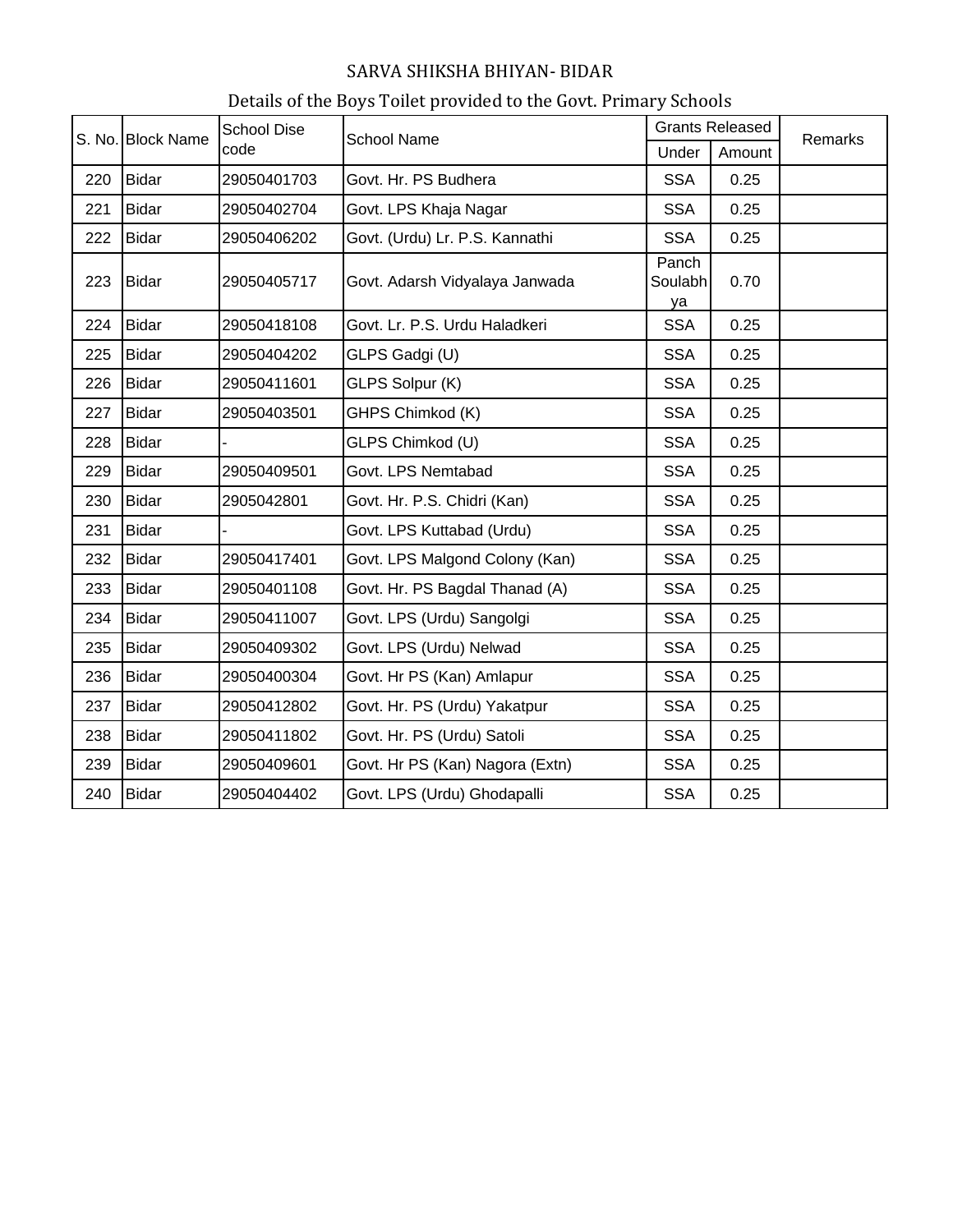| S. No. Block Name |                 | <b>School Dise</b>   | <b>School Name</b>                | <b>Grants Released</b> |        | Remarks |
|-------------------|-----------------|----------------------|-----------------------------------|------------------------|--------|---------|
|                   |                 | code                 |                                   | Under                  | Amount |         |
| 241               |                 | HUMNABAD 29050505502 | Govt. HPS Manik nagar             | <b>SSA</b>             | 0.25   |         |
| 242               |                 | HUMNABAD 29050505902 | Govt. HPS Urdu molkera            | <b>SSA</b>             | 0.25   |         |
| 243               |                 | HUMNABAD 29050502906 | Govt L.P.S Kladhari Tanda         | <b>SSA</b>             | 0.25   |         |
| 244               |                 | HUMNABAD 29050502501 | Govt HPS Ghat boral(k)            | <b>SSA</b>             | 0.25   |         |
| 245               |                 | HUMNABAD 29050503702 | Govt LPS Husnal (Urdu)            | <b>SSA</b>             | 0.25   |         |
| 246               |                 | HUMNABAD 29050508001 | Govt HPS Sultanbad (K)            | <b>SSA</b>             | 0.25   |         |
| 247               |                 | HUMNABAD 29050506801 | Govt HPS Nimbur                   | <b>SSA</b>             | 0.25   |         |
| 248               |                 | HUMNABAD 29050505701 | Govt HPS Markal                   | <b>SSA</b>             | 0.25   |         |
| 249               |                 | HUMNABAD 29050501401 | Govt HPS Balaji                   | <b>SSA</b>             | 0.25   |         |
| 250               |                 | HUMNABAD 29050505702 | Govt LPS Markas Urdu              | <b>SSA</b>             | 0.25   |         |
| 251               |                 | HUMNABAD 29050501402 | Govt LPS Naheru nagar             | <b>SSA</b>             | 0.25   |         |
| 252               |                 | HUMNABAD 29050505301 | Govt. HPS Malkapur Wadi           | <b>SSA</b>             | 0.25   |         |
| 253               |                 | HUMNABAD 29050503301 | Govt. HPS Hippargaon              | <b>SSA</b>             | 0.25   |         |
| 254               |                 | HUMNABAD 29050505002 | Govt LPS Mahindar Madargaon       | <b>SSA</b>             | 0.25   |         |
| 255               |                 | HUMNABAD 29050508502 | Govt. HPS Waddnkera               | <b>SSA</b>             | 0.25   |         |
| 256               |                 | HUMNABAD 29050508301 | Govt. HPS Udbal                   | <b>SSA</b>             | 0.25   |         |
| 257               |                 | HUMNABAD 29050500801 | Govt. HPS Belkera                 | <b>SSA</b>             | 0.25   |         |
| 258               |                 | HUMNABAD 29050505401 | Govt MPS Mangalagi                | <b>SSA</b>             | 0.25   |         |
| 259               |                 | HUMNABAD 29050500911 | RMSA ADARSH SCHOOL BEMALKHEDA     | <b>SSA</b>             |        |         |
| 260               | <b>HUMNABAD</b> | 29050503405          | Govt HPS Girls Hudgi              | <b>SSA</b>             | 0.25   |         |
| 261               |                 | HUMNABAD 29050507702 | Govt Urdu AIP HPS Sindhankera     | <b>SSA</b>             | 0.25   |         |
| 262               |                 | HUMNABAD 29050506408 | Govt LPS Mutangi (Ext)            | <b>SSA</b>             | 0.25   |         |
| 263               |                 | HUMNABAD 29050507401 | Govt MPS Sedhol                   | <b>SSA</b>             | 0.25   |         |
| 264               |                 | HUMNABAD 29050507001 | Govt HPS Othagi                   | <b>SSA</b>             | 0.25   |         |
| 265               | <b>HUMNABAD</b> | 29050501502          | Govt LPS Chandanhalli EXT         | <b>SSA</b>             | 0.25   |         |
| 266               | <b>HUMNABAD</b> | 29050503902          | Govt LPS Jalsangi                 | <b>SSA</b>             | 0.25   |         |
| 267               |                 | HUMNABAD 29050502309 | Govt HPS Dubalgundi Urdu          | <b>SSA</b>             | 0.25   |         |
| 268               | <b>HUMNABAD</b> | 29050507003          | Govt HPS Urdu Othagi              | <b>SSA</b>             | 0.25   |         |
| 269               |                 | HUMNABAD 29050503553 | Govt LPS Asharaya Colony Humnabad | <b>SSA</b>             | 0.25   |         |
| 270               |                 | HUMNABAD 29050500555 | Govt HPS Murarjee S Humnabad      | <b>SSA</b>             | 0.25   |         |
| 271               |                 | HUMNABAD 29050503505 | Govt HPS Urdu Fakeer Thekhada     | <b>SSA</b>             | 0.25   |         |
| 272               | <b>HUMNABAD</b> | 29050502803          | Govt MPS BSSK Hallikhed (B)       | <b>SSA</b>             | 0.25   |         |
| 273               | <b>HUMNABAD</b> | 29050506701          | Govt HPS Kabeerabad               | <b>SSA</b>             | 0.25   |         |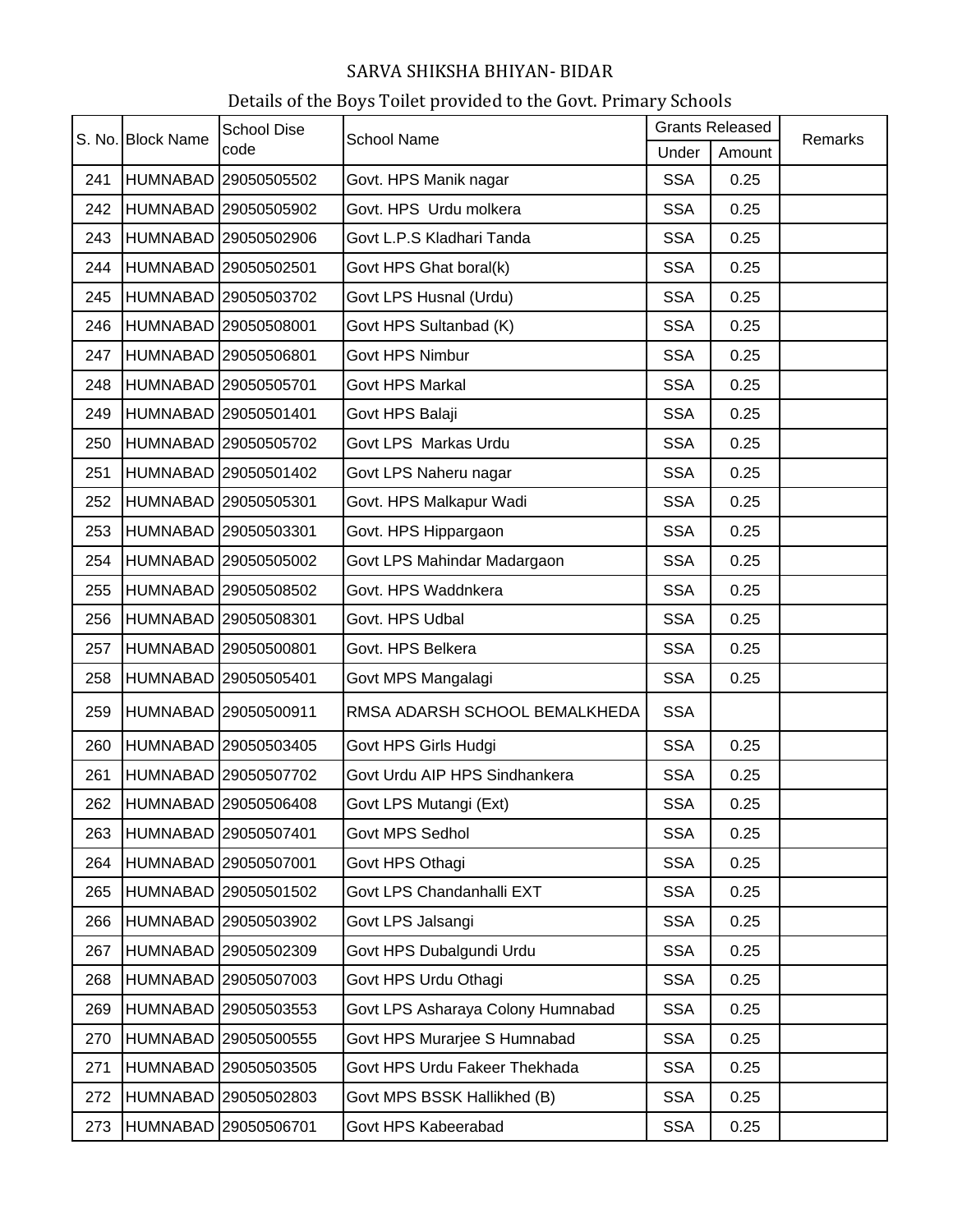| S. No. Block Name |      | <b>School Dise</b>   | School Name                    | <b>Grants Released</b> |      | <b>Remarks</b> |
|-------------------|------|----------------------|--------------------------------|------------------------|------|----------------|
|                   | code |                      | Under                          | Amount                 |      |                |
| 274               |      | HUMNABAD 29050502824 | Govt HPS Hallikhed (B)         | <b>SSA</b>             | 0.25 |                |
| 275               |      | HUMNABAD 29050502819 | Govt HPS Urdu Hallikhed (B)    | <b>SSA</b>             | 0.25 |                |
| 276               |      | HUMNABAD 29050502803 | Govt LPS Urdu Hilalpur         | <b>SSA</b>             | 0.25 |                |
| 277               |      | HUMNABAD 29050507803 | Govt Urdu AIP LPS Sindhabandgi | <b>SSA</b>             | 0.25 |                |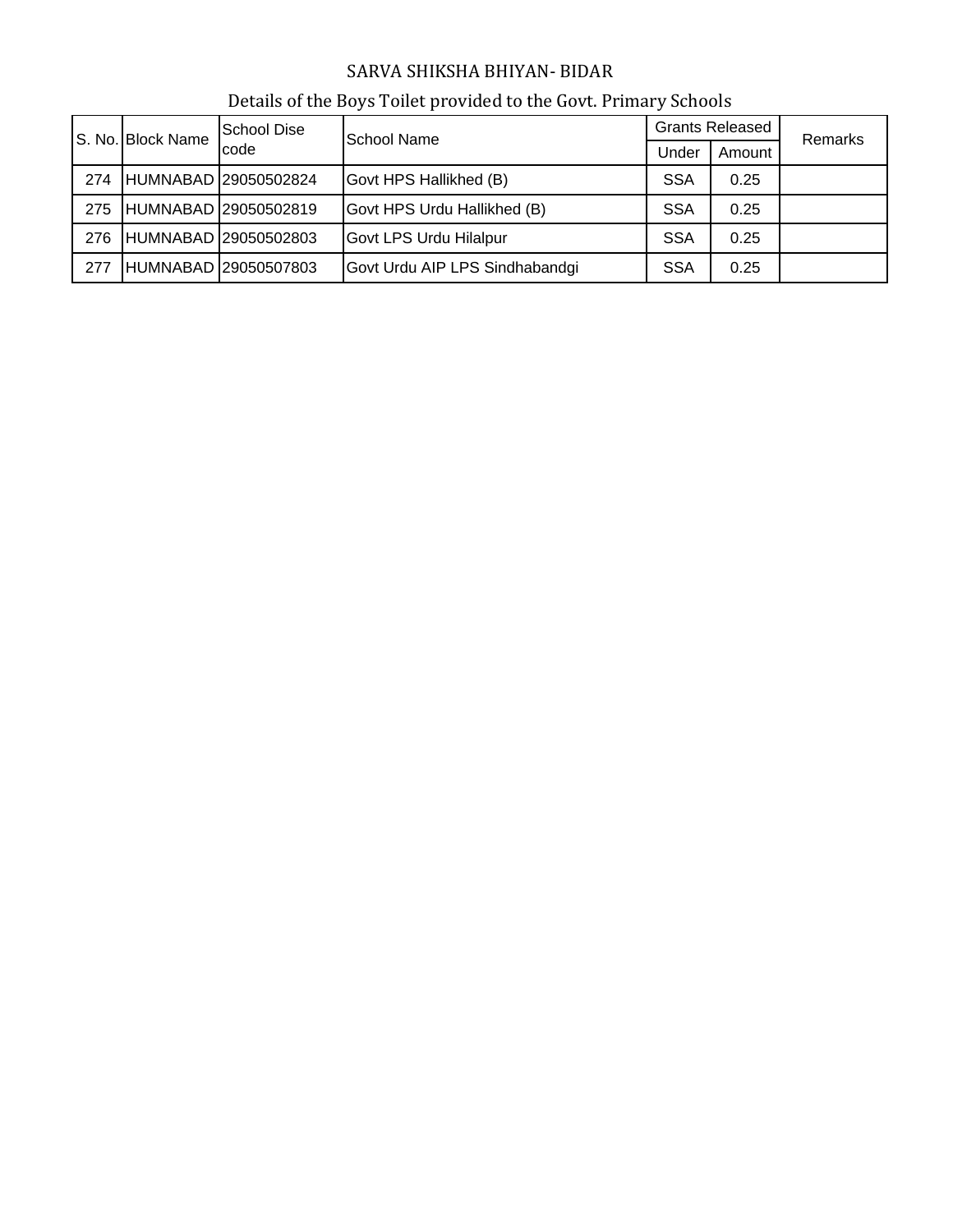| S.              |                   | <b>School Dise</b> |                                       |                 | <b>Grants Released</b> |         |
|-----------------|-------------------|--------------------|---------------------------------------|-----------------|------------------------|---------|
| No.             | <b>Block Name</b> | code               | School Name                           | Under           | Amount                 | Remarks |
| 1               | <b>AURAD</b>      | 29050121101        | <b>GLPS BHAVANI NAGAR TANDA AURAD</b> | <b>SSA</b>      | 0.25                   |         |
| $\overline{2}$  | <b>AURAD</b>      | 29050119802        | <b>GOVT HPS HARIJANWADA AURAD</b>     | <b>SSA</b>      | 1.85                   |         |
| 3               | <b>AURAD</b>      | 29050120901        | <b>GOVT LPS BASWANWADI THANDA</b>     | <b>SSA</b>      | 1.85                   |         |
| 4               | <b>AURAD</b>      | 29050120902        | <b>GOVT LPS DESHAMUKHA THANDA</b>     | <b>SSA</b>      | 0.25                   |         |
| 5               | <b>AURAD</b>      | 29050121102        | <b>GOVT LPS INDIRA NAGAR THANDA</b>   | <b>SSA</b>      | 0.25                   |         |
| 6               | <b>AURAD</b>      | 29050100148        | <b>GHPS URDU HEDGAPUR</b>             | <b>SSA</b>      | 0.25                   |         |
| 7               | <b>AURAD</b>      | 29050100147        | <b>GLPS CHANDAR MAHARAJ THANDA</b>    | <b>SSA</b>      | 0.25                   |         |
| 8               | <b>AURAD</b>      | 29050101204        | <b>GLPS NAIKTHANDA DONGAO(M)</b>      | <b>SSA</b>      | 0.25                   |         |
| 9               | <b>AURAD</b>      | 29050112801        | <b>GOVT HPS RAKASHAL(K)</b>           | <b>SSA</b>      | 0.25                   |         |
| 10 <sup>1</sup> | <b>AURAD</b>      | 29050101201        | <b>GOVT HPS BELKUNI (CH)</b>          | <b>SSA</b>      | 0.25                   |         |
| 11              | <b>AURAD</b>      | 29050110001        | <b>GOVT HPS MAHADONAGHAON</b>         | <b>SSA</b>      | 0.25                   |         |
| 12              | <b>AURAD</b>      | 29050110201        | <b>GOVT HPS MUNGNAL</b>               | <b>SSA</b>      | 0.25                   |         |
| 13              | <b>AURAD</b>      | 29050112401        | <b>GOVT HPS NAGOOR (B)</b>            | <b>SSA</b>      | 1.85                   |         |
| 14              | <b>AURAD</b>      | 29050101202        | <b>GOVT HPS URDU BELKUNI (CH)</b>     | <b>SSA</b>      | 0.25                   |         |
| 15              | <b>AURAD</b>      | 29050101209        | <b>GOVT LPS BHOJUNAYAK THANDA</b>     | <b>SSA</b>      | 0.25                   |         |
| 16              | <b>AURAD</b>      | 29050101208        | <b>GOVT LPS GANGARAM THANDA</b>       | <b>SSA</b>      | 1.85                   |         |
| 17              | <b>AURAD</b>      | 29050101210        | <b>GOVT LPS MAANSINGH TANDA</b>       | <b>SSA</b>      | 0.25                   |         |
| 18              | <b>AURAD</b>      | 29050112301        | <b>GOVT LPS NITTUR (K)</b>            | <b>SSA</b>      | 1.85                   |         |
| 19              | <b>AURAD</b>      | 29050110005        | <b>GOVT LPS RAMANNA TANDA</b>         | <b>SSA</b>      | 0.25                   |         |
| 20              | <b>AURAD</b>      | 29050110003        | <b>GOVT LPS RAMATHANDA DONGAON(M)</b> | <b>SSA</b>      | 0.25                   |         |
| 21              | <b>AURAD</b>      | 29050110004        | <b>GOVT LPS SOMALA NAIK THANDA</b>    | <b>SSA</b>      | 0.25                   |         |
| 22              | <b>AURAD</b>      | 29050105801        | <b>GOVT MPS HEDGAPUR</b>              | <b>SSA</b>      | 1.85                   |         |
| 23              | <b>AURAD</b>      | 29050105407        | <b>GHPS HOKRANA TANDA</b>             | <b>SSA</b>      | 1.85                   |         |
| 24              | <b>AURAD</b>      | 29050101004        | <b>GLPS.BAVAN MATTI THANDA</b>        | <b>SSA</b>      | 1.85                   |         |
| 25              | <b>AURAD</b>      | 29050115901        | <b>GLPS.BHAVANI THANDA(B)</b>         | <b>SSA</b>      | 0.25                   |         |
| 26              | <b>AURAD</b>      | 29050101101        | <b>GOVT HPS BAWALGAON</b>             | <b>SSA</b>      | 1.85                   |         |
| 27              | <b>AURAD</b>      | 29050100902        | GOVT HPS URDU BHANDARKAMTA            | <b>SSA</b>      | 0.25                   |         |
| 28              | <b>AURAD</b>      | 29050101104        | <b>GOVT LPS URDU BAWALGAON</b>        | <b>SSA</b>      | 0.25                   |         |
| 29              | <b>AURAD</b>      | 29050105402        | <b>GOVT LPS URDU HOKRANA</b>          | <b>SSA</b>      | 0.25                   |         |
| 30              | <b>AURAD</b>      | 29050103004        | <b>GLPS BABAN NAIK TANDA CHIKLU U</b> | <b>SSA</b>      | 0.25                   |         |
| 31              | <b>AURAD</b>      | 29050105102        | <b>GLPS RAMSING TANDA GANESHPUR U</b> | <b>SSA</b>      | 0.25                   |         |
| 32              | <b>AURAD</b>      | 29050102803        | <b>GLPS URDU CHONDIMUKHED</b>         | <b>SSA</b>      | 1.85                   |         |
| 33              | <b>AURAD</b>      | 29050115610        | <b>GLPS. KISHAN NAIK THANDA DABKA</b> | <b>SSA</b>      | 0.25                   |         |
| 34              | <b>AURAD</b>      | 29050103005        | <b>GLPS.KHEMA THANDA CHIKLI(U)</b>    | <b>SSA</b>      | 1.85                   |         |
|                 | 35 AURAD          | 29050103001        | GOVT HPS CHIKALI (U)                  | <b>SSA</b>      | 0.25                   |         |
| 36              | <b>AURAD</b>      | 29050102802        | <b>GOVT HPS CHONDIMUKHED</b>          | <b>SSA</b>      | 0.25                   |         |
|                 | 37 AURAD          | 29050105101        | <b>GOVT HPS GANESHPUR (U)</b>         | <b>SSA</b>      | 0.25                   |         |
| 38              | <b>AURAD</b>      | 29050104901        | <b>GOVT HPS GANGANBEED</b>            | <b>SSA</b>      | 1.85                   |         |
| 39              | <b>AURAD</b>      | 29050112201        | <b>GOVT HPS NANDIBIJALGAON</b>        | <b>SSA</b>      | 0.25                   |         |
| 40              | <b>AURAD</b>      | 29050115701        | <b>GOVT LPS AKNAPUR</b>               | <b>SSA</b>      | 1.85                   |         |
| 41              | <b>AURAD</b>      | 29050104902        | <b>GOVT LPS GANGANBEED THANDA</b>     | <b>SSA</b>      | 0.25                   |         |
|                 | 42 AURAD          | 29050103006        | <b>GOVT LPS MAILOOR THANDA</b>        | <b>SSA</b>      | 0.25                   |         |
| 43              | <b>AURAD</b>      | 29050110701        | <b>GOVT LPS MUTHKHED</b>              | <b>ZP</b>       | 0.35                   |         |
|                 | 44 AURAD          | 29050112202        | <b>GOVT LPS NANDIBIJALGAON THANDA</b> | <b>SSA</b>      | 0.25                   |         |
|                 | 45 AURAD          | 29050103007        | <b>GOVT LPS URDU CHIKLI(U)</b>        | <b>SSA</b>      | 0.25                   |         |
| 46              | <b>AURAD</b>      | 29050112203        | <b>GOVT LPS VASRAM NAIK THANDA</b>    | $Z\overline{P}$ | 0.35                   |         |
|                 | 47 AURAD          | 29050115601        | <b>GOVT MPS CH.DABKA</b>              | <b>SSA</b>      | 1.85                   |         |
| 48              | <b>AURAD</b>      | 29050100139        | <b>GLPS GURUPADAPPA THANDA</b>        | <b>SSA</b>      | 1.85                   |         |
| 49              | <b>AURAD</b>      | 29050100701        | <b>GOVT HPS BELDAL</b>                | <b>SSA</b>      | 1.85                   |         |
| 50              | <b>AURAD</b>      | 29050107501        | <b>GOVT HPS KARANJI (B)</b>           | ZP              | 0.35                   |         |
| 51              | <b>AURAD</b>      | 29050107601        | <b>GOVT HPS KARANJI (K)</b>           | <b>ZP</b>       | 0.35                   |         |
| 52              | <b>AURAD</b>      | 29050110301        | <b>GOVT HPS MANOOR (K)</b>            | <b>SSA</b>      | 1.85                   |         |
| 53              | <b>AURAD</b>      | 29050111901        | <b>GOVT HPS NAGANPALLI</b>            | <b>SSA</b>      | 1.85                   |         |
|                 |                   |                    |                                       |                 |                        |         |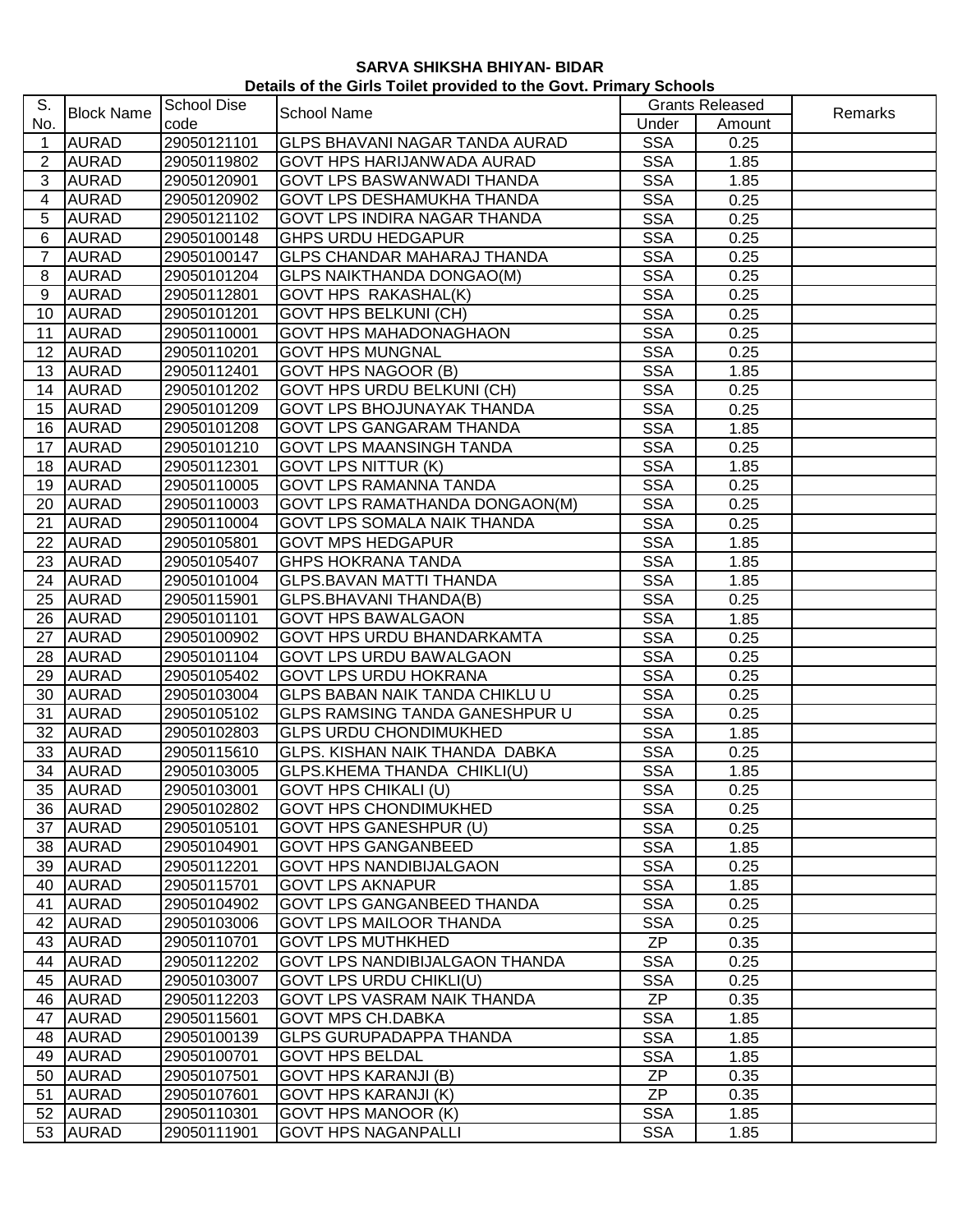| Details of the Girls Toilet provided to the Govt. Primary Schools |  |  |
|-------------------------------------------------------------------|--|--|
|-------------------------------------------------------------------|--|--|

| S.  |                   | <b>School Dise</b> |                                            |            | <b>Grants Released</b> |         |
|-----|-------------------|--------------------|--------------------------------------------|------------|------------------------|---------|
| No. | <b>Block Name</b> | code               | School Name                                | Under      | Amount                 | Remarks |
|     | 54 AURAD          | 29050102703        | <b>GOVT LPS CHANTAKI THANDA</b>            | <b>SSA</b> | 0.25                   |         |
| 55  | <b>AURAD</b>      | 29050109501        | <b>GOVT LPS LINGDALLI (J)</b>              | <b>SSA</b> | 1.85                   |         |
|     | 56 AURAD          | 29050112702        | <b>GOVT LPS RAIPALLI URDU</b>              | <b>SSA</b> | 0.25                   |         |
|     | 57 AURAD          | 29050102003        | <b>GLPS URDU BELKUNI (B)</b>               | <b>ZP</b>  | 0.35                   |         |
| 58  | <b>AURAD</b>      | 29050104106        | <b>GLPS URDU DONGAON (M)</b>               | <b>SSA</b> | 0.25                   |         |
|     | 59 AURAD          | 29050102002        | <b>GOVT HPS BHOPALGUD</b>                  | <b>ZP</b>  | 0.35                   |         |
|     | 60 AURAD          | 29050113601        | <b>GOVT HPS SANGNAL</b>                    | <b>SSA</b> | 0.25                   |         |
| 61  | <b>AURAD</b>      | 29050107702        | <b>GOVT URDU LPS KARAKYAL</b>              | <b>SSA</b> | 1.85                   |         |
|     | 62 AURAD          | 29050117101        | <b>GLPS DESU NAIK THANDA SAVARGAON</b>     | <b>SSA</b> | 0.25                   |         |
|     | 63 AURAD          | 29050100156        | <b>GLPS KESHAV NAYAK THANDA</b>            | <b>SSA</b> | 0.25                   |         |
|     | 64 AURAD          | 29050101003        | <b>GLPS NAMA THANDA BONTHI</b>             | <b>ZP</b>  | 0.35                   |         |
|     | 65 AURAD          | 29050100155        | <b>GLPS SANGRAM THANDA</b>                 | <b>ZP</b>  | 0.35                   |         |
|     | 66 AURAD          | 29050100154        | <b>GLPS TOLA THANDA</b>                    | <b>ZP</b>  | 0.35                   |         |
|     | 67 AURAD          | 29050106501        | <b>GOVT HPS JAMALPUR</b>                   | <b>SSA</b> | 1.85                   |         |
|     | 68 AURAD          | 29050109302        | <b>GOVT LPS BHIMLA THANDA (KHANDIKERI)</b> | <b>SSA</b> | 0.25                   |         |
|     | 69 AURAD          | 29050107303        | <b>GOVT LPS DHANSING THAND</b>             | <b>ZP</b>  | 0.35                   |         |
|     | 70 AURAD          | 29050105302        | <b>GOVT LPS HULLYAL THANDA</b>             | <b>ZP</b>  | 0.35                   |         |
| 71  | <b>AURAD</b>      | 29050118301        | <b>GOVT LPS KIRGUNWADI</b>                 | <b>SSA</b> | 1.85                   |         |
|     | 72 AURAD          | 29050109701        | <b>GOVT LPS LINGGI</b>                     | <b>SSA</b> | 1.85                   |         |
| 73  | <b>AURAD</b>      | 29050104501        | <b>GOVT MPS EKAMBA</b>                     | <b>SSA</b> | 1.85                   |         |
|     | 74 AURAD          | 29050106104        | <b>GLPS URDU HOLSAMUDRA</b>                | <b>SSA</b> | 0.25                   |         |
| 75  | <b>AURAD</b>      | 29050103301        | <b>GOVT HPS CHANDANWADI</b>                | <b>SSA</b> | 1.85                   |         |
| 76  | <b>AURAD</b>      | 29050108501        | <b>GOVT HPS KORIYAL</b>                    | <b>SSA</b> | 1.85                   |         |
| 77  | <b>AURAD</b>      | 29050113901        | <b>GOVT HPS SAWALI</b>                     | <b>SSA</b> | 1.85                   |         |
| 78  | <b>AURAD</b>      | 29050102301        | <b>GOVT LPS BASANAL</b>                    | <b>SSA</b> | 0.25                   |         |
| 79  | <b>AURAD</b>      | 29050100152        | <b>GHPS URDU KAMALNAGAR</b>                | <b>SSA</b> | 0.25                   |         |
| 80  | <b>AURAD</b>      | 29050100151        | GLPS VASWASNAGAR KAMALNAGAR                | <b>SSA</b> | 0.25                   |         |
| 81  | <b>AURAD</b>      | 29050101901        | <b>GOVT HPS BALUR (K)</b>                  | <b>SSA</b> | 0.25                   |         |
| 82  | <b>AURAD</b>      | 29050111501        | <b>GOVT HPS MURUG (K)</b>                  | <b>SSA</b> | 1.85                   |         |
| 83  | <b>AURAD</b>      | 29050113001        | <b>GOVT LPS RAMPUR</b>                     | <b>SSA</b> | 1.85                   |         |
|     | 84 AURAD          | 29050100301        | <b>GOVT HPS ALLUR(K)</b>                   | <b>SSA</b> | 1.85                   |         |
| 85  | <b>AURAD</b>      | 29050103801        | <b>GOVT HPS DUPATHMAHAGAON</b>             | <b>SSA</b> | 0.25                   |         |
| 86  | <b>AURAD</b>      | 29050105001        | <b>GOVT HPS GADIKUSHNOOR</b>               | <b>SSA</b> | 0.25                   |         |
| 87  | <b>AURAD</b>      | 29050107001        | <b>GOVT HPS JEERGA (B)</b>                 | <b>ZP</b>  | 0.35                   |         |
|     | 88 AURAD          | 29050108901        | GOVT HPS KOUTHA (B)                        | <b>SSA</b> | 0.25                   |         |
| 89  | <b>AURAD</b>      | 29050109001        | <b>GOVT HPS KOUTHA (K)</b>                 | <b>SSA</b> | 0.25                   |         |
|     | 90 AURAD          | 29050101701        | <b>GOVT LPS BABALLI</b>                    | <b>SSA</b> | 0.25                   |         |
|     | 91 AURAD          | 29050103802        | <b>GOVT LPS BHIKKU NAIK THANDA</b>         | ZP         | 0.35                   |         |
|     | 92 AURAD          | 29050100304        | <b>GOVT LPS GARMA THANDA</b>               | <b>SSA</b> | 0.25                   |         |
|     | 93 AURAD          | 29050111102        | <b>GOVT LPS MANGEMPUR (N)</b>              |            |                        |         |
|     | 94 AURAD          | 29050105702        | <b>GLPS URDU HIPPALGAON</b>                | <b>SSA</b> | 0.25                   |         |
|     | 95 AURAD          | 29050100149        | <b>GLPS URDU RAKSHAL (B)</b>               | <b>SSA</b> | 0.25                   |         |
|     | 96 AURAD          | 29050101401        | <b>GOVT HPS BALAT (B)</b>                  | <b>SSA</b> | 0.25                   |         |
|     | 97 AURAD          | 29050101402        | <b>GOVT HPS BALATH (K)</b>                 | <b>SSA</b> | 1.85                   |         |
|     | 98 AURAD          | 29050114701        | <b>GOVT HPS TAPASHAL</b>                   | <b>SSA</b> | 1.85                   |         |
|     | 99 AURAD          | 29050116501        | <b>GOVT LPS AMBEDKAR COLONY</b>            | <b>ZP</b>  | 0.35                   |         |
|     | 100 AURAD         | 29050104703        | <b>GOVT LPS BHAVANI MOTIRAM THANDA</b>     | ZP         | 0.35                   |         |
|     | 101 AURAD         | 29050108604        | <b>GOVT LPS HARI TANDA</b>                 | <b>SSA</b> | 0.25                   |         |
|     | 102 AURAD         | 29050104702        | GOVT LPS KISHAN THANDA GOUNDGA             | <b>SSA</b> | 0.25                   |         |
|     | 103 AURAD         | 29050108602        | <b>GOVT LPS KOREKAL THANDA</b>             | <b>SSA</b> | 0.25                   |         |
|     | 104 AURAD         | 29050107911        | <b>GOVT URDU HPS KUSHNOOR T</b>            | <b>SSA</b> | 0.25                   |         |
|     | 105 AURAD         | 29050110504        | <b>GLPS SOMATHANDA MALEGAON</b>            | <b>SSA</b> | 0.25                   |         |
|     | 106 AURAD         | 29050110508        | <b>GLPS URDU MURKI</b>                     | <b>SSA</b> | 0.25                   |         |
|     |                   |                    |                                            |            |                        |         |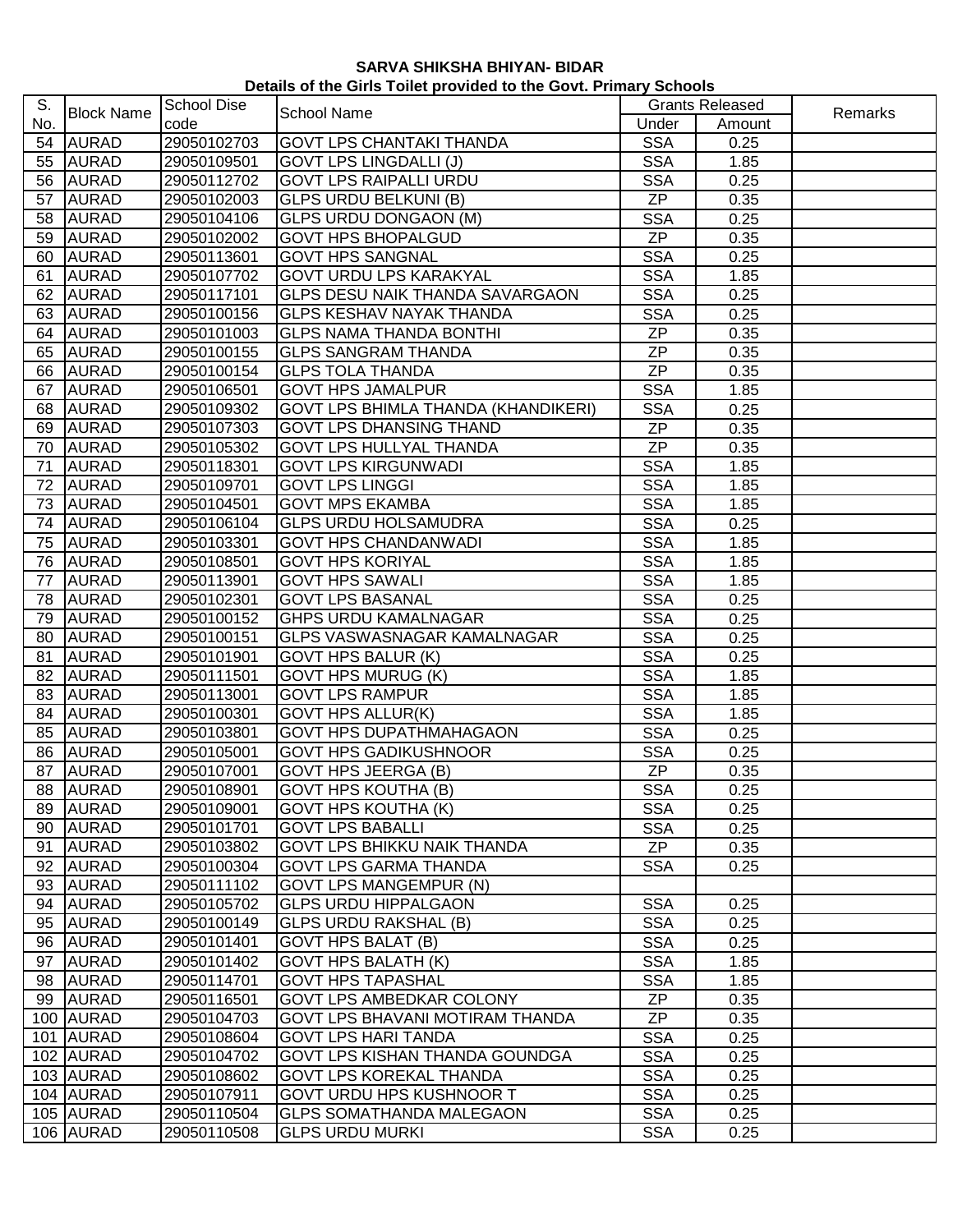| S.  |                   | <b>School Dise</b> |                                         |            | <b>Grants Released</b> |         |
|-----|-------------------|--------------------|-----------------------------------------|------------|------------------------|---------|
| No. | <b>Block Name</b> | code               | <b>School Name</b>                      | Under      | Amount                 | Remarks |
|     | 107 AURAD         | 29050106201        | <b>GOVT HPS HAKAYAL</b>                 | <b>SSA</b> | 0.25                   |         |
|     | 108 AURAD         | 29050110601        | <b>GOVT HPS MALEGAON</b>                | <b>SSA</b> | 1.85                   |         |
|     | 109 AURAD         | 29050115001        | <b>GOVT HPS WAGANGERA</b>               | <b>SSA</b> | 1.85                   |         |
|     | 110 AURAD         | 29050102902        | <b>GOVT LPS CHEMGAON THANDA</b>         | <b>SSA</b> | 0.25                   |         |
|     | 111 AURAD         | 29050110505        | <b>GOVT LPS DHANGAR WADI</b>            | <b>SSA</b> | 0.25                   |         |
|     | 112 AURAD         | 29050105502        | <b>GOVT LPS HANDIKERA THANDA</b>        | <b>SSA</b> | 0.25                   |         |
|     | 113 AURAD         | 29050110503        | <b>GOVT LPS MURKI THAND</b>             | <b>SSA</b> | 0.25                   |         |
|     | 114 AURAD         | 29050110506        | <b>GOVT LPS SHIVAPUR</b>                | <b>SSA</b> | 0.25                   |         |
|     | 115 AURAD         | 29050102903        | <b>GOVT.LPS SAKUBAI CHIRKI THAND</b>    | <b>SSA</b> | 0.25                   |         |
|     | 116 AURAD         | 29050106701        | <b>GOVT HPS JOJANA</b>                  | <b>SSA</b> | 0.25                   |         |
|     | 117 AURAD         | 29050106801        | <b>GOVT LPS JEERGA (K)</b>              | <b>SSA</b> | 0.25                   |         |
|     | 118 AURAD         | 29050106601        | <b>GOVT LPS JONNEKERI</b>               | <b>SSA</b> | 1.85                   |         |
|     | 119 AURAD         | 29050103402        | <b>GOVT LPS KANNADA CHATNNAL</b>        | <b>SSA</b> | 1.85                   |         |
|     | 120 AURAD         | 29050108701        | <b>GOVT LPS KAPPEKERI</b>               | <b>SSA</b> | 1.85                   |         |
|     | 121 AURAD         | 29050111002        | <b>GOVT LPS MASKAL THANDA</b>           | <b>SSA</b> | 1.85                   |         |
|     | 122 AURAD         | 29050100138        | <b>GLPS URDU NARAYANPUR</b>             | <b>SSA</b> | 1.85                   |         |
|     | 123 AURAD         | 29050100601        | <b>GOVT HPS BADALGAON</b>               | <b>SSA</b> | 1.85                   |         |
|     |                   |                    |                                         |            |                        |         |
|     | 124 AURAD         | 29050100801        | <b>GOVT HPS BARDAPUR</b>                | <b>SSA</b> | 1.85                   |         |
|     | 125 AURAD         | 29050100501        | <b>GOVT HPS BORAL</b>                   | <b>SSA</b> | 0.25                   |         |
|     | 126 AURAD         | 29050111601        | <b>GOVT HPS NARAYANPUR</b>              | <b>SSA</b> | 1.85                   |         |
|     | 127 AURAD         | 29050115301        | <b>GOVT HPS YANGUNDA</b>                | <b>SSA</b> | 0.25                   |         |
|     | 128 AURAD         | 29050100201        | <b>GOVT LPS ALLAPUR</b>                 | <b>SSA</b> | 0.25                   |         |
|     | 129 AURAD         | 29050100602        | <b>GOVT LPS BADALGAON THANDA</b>        | <b>SSA</b> | 1.85                   |         |
|     | 130 AURAD         | 29050106901        | <b>GOVT LPS JAKANAL</b>                 | <b>SSA</b> | 1.85                   |         |
|     | 131 AURAD         | 29050107401        | <b>GOVT LPS KASHAMPUR(A)</b>            | <b>SSA</b> | 1.85                   |         |
|     | 132 AURAD         | 29050110101        | <b>GOVT LPS MAMDAPUR</b>                | <b>SSA</b> | 0.25                   |         |
|     | 133 AURAD         | 29050111701        | <b>GOVT LPS NANDYAL</b>                 | <b>SSA</b> | 1.85                   |         |
|     | 134 AURAD         | 29050107203        | <b>GOVT LPS URDU KOLLUR</b>             | <b>SSA</b> | 0.25                   |         |
|     | 135 AURAD         | 29050104402        | <b>GOVTLPS EKLAR THANDA</b>             | <b>SSA</b> | 0.25                   |         |
|     | 136 AURAD         | 29050108502        | <b>GLPS URDU KORIYAL</b>                | <b>SSA</b> | 1.85                   |         |
|     | 137 AURAD         | 29050107103        | <b>GLPS. WASIRAM NAYAK THANDA</b>       | <b>ZP</b>  | 0.35                   |         |
|     | 138 AURAD         | 29050103101        | <b>GOVT HPS CHANDORI</b>                | <b>SSA</b> | 0.25                   |         |
|     | 139 AURAD         | 29050105601        | <b>GOVT HPS HALHALLI</b>                | <b>SSA</b> | 0.25                   |         |
|     | 140 AURAD         | 29050110901        | <b>GOVT HPS MUDHOL (K)</b>              | <b>SSA</b> | 0.25                   |         |
|     | 141 AURAD         | 29050101801        | <b>GOVT HPS, BEMBRA</b>                 | <b>SSA</b> | 0.25                   |         |
|     | 142 AURAD         | 29050107105        | <b>GOVT LPS BHAVANI DHANSINGHTHANDA</b> | ZP         | 0.35                   |         |
|     | 143 AURAD         | 29050105202        | <b>GOVT LPS HASSIKERA TANDA</b>         | <b>SSA</b> | 0.25                   |         |
|     | 144 AURAD         | 29050109901        | <b>GOVT LPS LINGDALLI (U)</b>           | <b>SSA</b> | 0.25                   |         |
|     | 145 AURAD         | 29050110805        | <b>GOVT MPS MUDHOL (B)</b>              | <b>SSA</b> | 1.85                   |         |
|     | 146 AURAD         | 29050110810        | <b>GOVT URDU LPS MUDHOL(B)</b>          | <b>SSA</b> | 1.85                   |         |
|     | 147 AURAD         | 29050100140        | <b>GLPS CHANDAR THANDA</b>              | <b>SSA</b> | 0.25                   |         |
|     | 148 AURAD         | 29050107109        | <b>GLPS DHAKU THANDA</b>                | <b>SSA</b> | 1.85                   |         |
|     | 149 AURAD         | 29050103502        | <b>GLPS GANGARAM TANDA CHIKLI (J)</b>   | <b>SSA</b> | 0.25                   |         |
|     | 150 AURAD         | 29050115205        | <b>GLPS MAHARAJ THANDA</b>              | <b>ZP</b>  | 0.35                   |         |
|     | 151 AURAD         | 29050100143        | <b>GLPS URDU JAMBGI</b>                 | <b>SSA</b> | 0.25                   |         |
|     | 152 AURAD         | 29050100142        | <b>GLPS URDU WADAGAON</b>               | <b>SSA</b> | 0.25                   |         |
|     | 153 AURAD         | 29050111402        | GLPS. MAHARAJ WADI THANDA               | ZP         | 0.35                   |         |
|     | 154 AURAD         | 29050115204        | <b>GLPS. WADENBANG THANDA</b>           | <b>SSA</b> | 0.25                   |         |
|     | 155 AURAD         | 29050103507        | <b>GLPS. YAKNATH THANDA</b>             | ZP         | 0.35                   |         |
|     | 156 AURAD         | 29050115206        | <b>GLPS.POMADEVLA THANDA</b>            | ZP         | 0.35                   |         |
|     | 157 AURAD         | 29050115213        | <b>GOVT LPS DAKU TANDA</b>              | <b>ZP</b>  | 0.35                   |         |
|     | 158 AURAD         | 29050110403        | <b>GOVT LPS GOPINAIK THANDA</b>         | <b>SSA</b> | 0.25                   |         |
|     | 159 AURAD         | 29050107104        | <b>GOVT LPS JAGIRDAR THANDA</b>         | ZP         | 0.35                   |         |
|     |                   |                    |                                         |            |                        |         |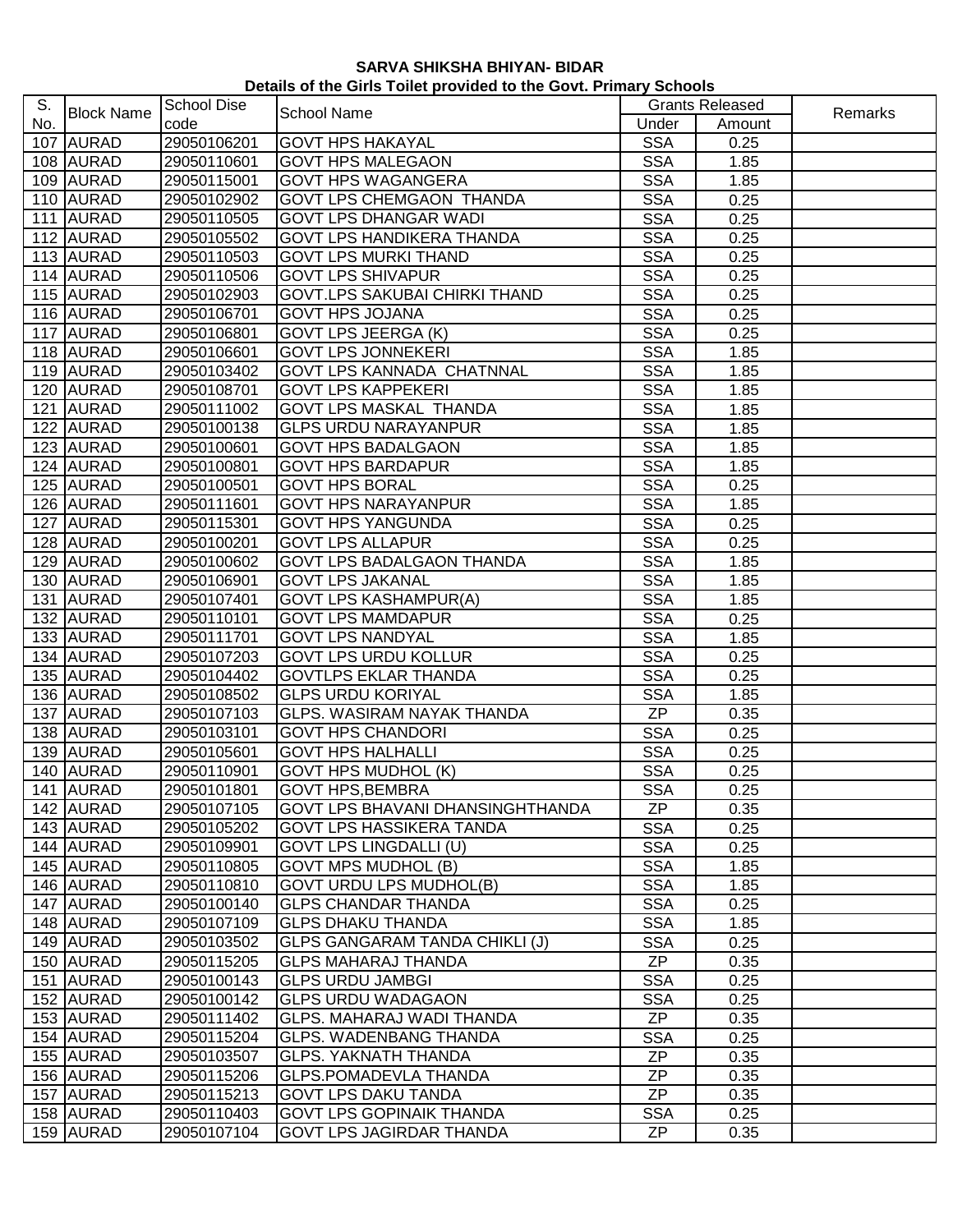| Details of the Girls Toilet provided to the Govt. Primary Schools |  |  |
|-------------------------------------------------------------------|--|--|
|-------------------------------------------------------------------|--|--|

| S.  | <b>Block Name</b>            | <b>School Dise</b> |                                  |            | <b>Grants Released</b> |          |
|-----|------------------------------|--------------------|----------------------------------|------------|------------------------|----------|
| No. |                              | code               | School Name                      | Under      | Amount                 | Remarks  |
|     | 160 AURAD                    | 29050113301        | <b>GOVT LPS SUNKANAL</b>         | <b>SSA</b> | 0.25                   |          |
|     | 161 AURAD                    | 29050115102        | <b>GOVT LPS WALLEPUR THANDA</b>  | <b>SSA</b> | 1.85                   |          |
|     | 162 AURAD                    | 29050103505        | <b>GOVT LPS.BADUNAYAK THANDA</b> | <b>SSA</b> | 0.35                   |          |
|     | 163 AURAD                    | 29050115201        | <b>GOVT MPS WADGAON (D)</b>      | <b>SSA</b> | 1.85                   | Progress |
|     | 164 AURAD                    | 29050109304        | <b>GOVT URDU LPS KHANAPUR</b>    | <b>SSA</b> | 0.25                   |          |
|     | 165 AURAD                    | 29050103506        | <b>GOVT.LPS LACHURAM THANDA</b>  | <b>SSA</b> | 0.25                   |          |
|     | 166 B.Kalyan                 | 29505200701        | <b>Hrps Betbalkunda</b>          | <b>SSA</b> | 0.5                    |          |
|     | 167 B.Kalyan                 | 29050207701        | <b>Hrps Janpaur</b>              | <b>SSA</b> | 0.5                    |          |
|     | 168 B.Kalyan                 | 29050204403        | <b>LPS Gour Thanda</b>           | <b>SSA</b> | 0.25                   |          |
|     | 169 B.Kalyan                 | 29050204401        | <b>Hrps Gour</b>                 | <b>SSA</b> | 0.25                   |          |
|     | 170 B.Kalyan                 | 29050208401        | <b>Hrps Khandal</b>              | <b>SSA</b> | 0.25                   |          |
|     | 171 B.Kalyan                 | 29050205913        | <b>Hrps Anandwadi</b>            | <b>SSA</b> | 1.85                   |          |
|     | 172 B.Kalyan                 | 29050205001        | <b>Hrps Gutti</b>                | <b>SSA</b> | 0.25                   |          |
|     | 173 B.Kalyan                 | 29050210801        | <b>Hrps Mirkhal</b>              | <b>SSA</b> | 0.25                   |          |
|     | $\overline{17}$ 4   B.Kalyan | 29050200911        | Lps Vanjarwadi                   | <b>SSA</b> | 0.25                   |          |
|     | 175 B.Kalyan                 | 29050205915        | Hrps Hanmanthwadi (H)            |            |                        |          |
|     | 176 B.Kalyan                 | 29050211312        | <b>Lps Ambewadi</b>              | <b>SSA</b> | 1.85                   |          |
|     | 177 B.Kalyan                 | 29050210802        | <b>Hrps Mikhal Thanda</b>        | <b>SSA</b> | 1.85                   |          |
|     | 178 B.Kalyan                 | 29050208402        | <b>Lps Basavanagr Khandal</b>    | <b>SSA</b> | 0.25                   |          |
|     | 179 B.Kalyan                 | 29050200913        | <b>Lps New School Belura</b>     | <b>SSA</b> | 0.25                   |          |
|     | 180 B.Kalyan                 |                    | <b>Lps Mirkhal</b>               | <b>SSA</b> | 0.25                   |          |
|     | 181 B.Kalyan                 | 29050211401        | <b>Hrps Mirjapur</b>             | <b>SSA</b> | 0.25                   |          |
|     | 182 B.Kalyan                 | 29050207301        | Lps Hipparga Ghat                | <b>SSA</b> | 1.85                   |          |
|     | 183 B.Kalyan                 | 29050206805        | <b>Hrps Hipparga Ghat Thanda</b> | Other      | 1.85                   |          |
|     | 184 B.Kalyan                 | 29050216205        | <b>Hrps Urdu Yerandi</b>         | <b>ZP</b>  | 0.35                   |          |
|     | 185 B.Kalyan                 | 29050216204        | Hrps Bandenawaz wadi             | <b>SSA</b> | 0.25                   |          |
|     | 186 B.Kalyan                 | 29050211302        | Govt. Hrps Urdu Manthal          | <b>SSA</b> | 0.25                   |          |
|     | 187 B.Kalyan                 | 29050211305        | Govt. Lps Khadakwadi Manthal     | <b>SSA</b> | 0.25                   |          |
|     | 188 B.Kalyan                 | 29050209101        | Govt. Lps Kamblewadi             | <b>SSA</b> | 1.82                   |          |
|     | 189 B.Kalyan                 | 29050205401        | <b>Govt. Hrps Gundoor</b>        | <b>SSA</b> | 0.25                   |          |
|     | 190 B.Kalyan                 | 29050205402        | Govt. Hrps Jafarwadi             | <b>SSA</b> | 1.85                   |          |
|     | 191 B.Kalyan                 | 29050207501        | Govt. Hrps Illahal               | <b>SSA</b> | 1.85                   |          |
|     | 192 B.Kalyan                 | 29050215401        | Govt. Hrps Urki                  |            |                        |          |
|     | $193$ B. Kalyan              | 29050205403        | Govt. Lps Gundoor Thanda         | <b>SSA</b> | 0.25                   |          |
|     | 194 B.Kalyan                 | 29050200302        | <b>Govt. Hrps Attur Thanda</b>   | <b>SSA</b> | 0.25                   |          |
|     | 195 B.Kalyan                 | 29050209007        | Govt. Hrps Bedarwadi (K)         | <b>SSA</b> | 0.25                   |          |
|     | 196 B.Kalyan                 | 29050212801        | Govt. Hrps Pahad (k)             | <b>SSA</b> | 0.25                   |          |
|     | 197 B.Kalyan                 | 29050214301        | Govt. Hrps Sarjawalga            | <b>SSA</b> | 0.25                   |          |
|     | 198 B.Kalyan                 | 29050209008        | Govt. Lps Sarjawalga Kohinoor    | <b>SSA</b> | 0.25                   |          |
|     | 199 B.Kalyan                 | 29050201603        | Govt.Hps Bhosga Urdu             | <b>SSA</b> | 1.85                   |          |
|     | 200 B.Kalyan                 | 29050215801        | Govt.Hps Yalladgundi             | <b>SSA</b> | 0.25                   |          |
|     | 201 B.Kalyan                 | 29050215802        | Govt.Lps Yalladgugundi Thanda    | <b>SSA</b> | 0.25                   |          |
|     | 202 B.Kalyan                 | 29050215601        | Govt.Lps waddarga                | <b>SSA</b> | 0.25                   |          |
|     | 203 $B.Kalyan$               | 29050214001        | <b>Govt.Lps Siroori</b>          | <b>SSA</b> | 0.25                   |          |
|     | 204 B.Kalyan                 | 29050201602        | Govt.Lps Siroori Wadi            | <b>SSA</b> | 0.25                   |          |
|     | 205 B.Kalyan                 | 29050208202        | <b>Govt Lps Ext Partapur</b>     | <b>SSA</b> | 0.25                   |          |
|     | 206 B.Kalyan                 | 29050212601        | <b>Govt Lps Partapur Urdu</b>    | <b>SSA</b> | 0.25                   |          |
|     | 207 B.Kalyan                 | 29050212602        | <b>Govt Mps Partapur</b>         | <b>SSA</b> | 0.25                   |          |
|     | 208 B.Kalyan                 | 29050212201        | <b>Govt Hrps Nilkant</b>         | <b>SSA</b> | 0.25                   |          |
|     | 209 B.Kalyan                 | 29050208203        | Govt Hrps Khanapur(K) wadi       | <b>SSA</b> | 0.25                   |          |
|     | 210 B.Kalyan                 | 29050215301        | <b>Govt Htrps Ummapur</b>        | <b>SSA</b> | 0.25                   |          |
|     | 211 B.Kalyan                 | 29050215302        | <b>Govt Htrps Ummapur Urdu</b>   | <b>SSA</b> | 1.85                   |          |
|     | 212 B.Kalyan                 | 29050202501        | <b>Govt Mps Chandikapur</b>      | <b>SSA</b> | 0.25                   |          |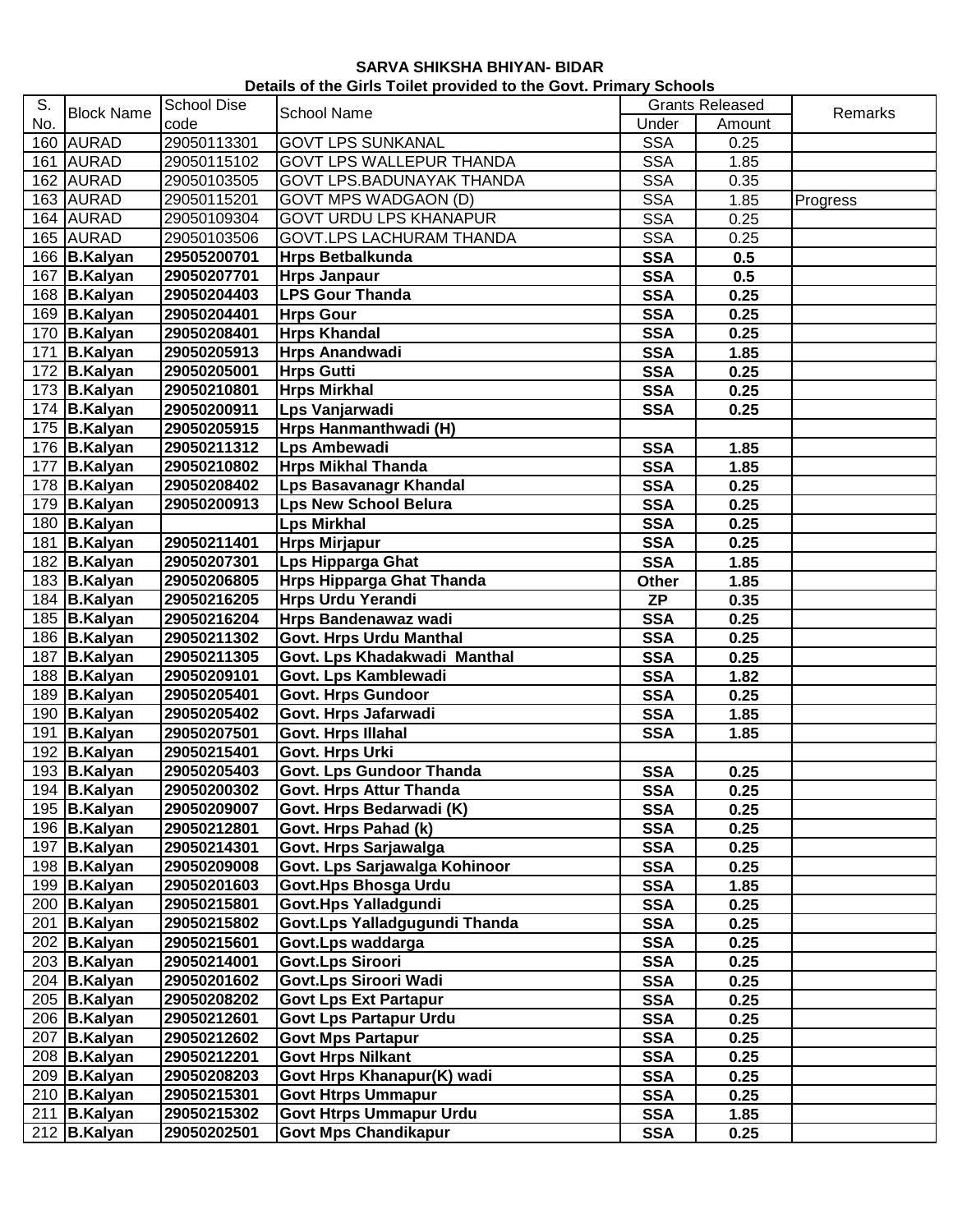| Details of the Girls Toilet provided to the Govt. Primary Schools |  |
|-------------------------------------------------------------------|--|
|-------------------------------------------------------------------|--|

| S.  |                           | School Dise |                                   |            | <b>Grants Released</b> |         |
|-----|---------------------------|-------------|-----------------------------------|------------|------------------------|---------|
| No. | <b>Block Name</b>         | code        | <b>School Name</b>                | Under      | Amount                 | Remarks |
|     | 213 $B.Kalyan$            | 29050205201 | Govt.HPS Gili Gili                | <b>SSA</b> | 1.85                   |         |
|     | 214 B.Kalyan              | 29050205101 | Govt.HPS Gadlegaon (K)            | <b>SSA</b> | 0.25                   |         |
|     | 215 $B.Kalyan$            | 29050213902 | <b>Govt.LPS Sirgoor</b>           | <b>SSA</b> | 0.25                   |         |
|     | $\overline{216}$ B.Kalyan | 29050201201 | Govt.LPS Batgera wadi             | <b>SSA</b> | 0.25                   |         |
|     | 217 B.Kalyan              | 29050205102 | Govt.LPS Gadlegaon(k) Thanda      | <b>SSA</b> | 0.25                   |         |
|     | $218$ B.Kalyan            | 29050211202 | Govt.Hrps Mannalli (Kannada)      | <b>SSA</b> | 0.25                   |         |
|     | 219 $B.Kalyan$            | 29050211311 | Govt.Hrps Anandwadi (G)           | <b>SSA</b> | 1.85                   |         |
|     | $220$ B. Kalyan           | 29050201701 | Govt.Hrps Bandagarwadi (G)        | <b>SSA</b> | 0.25                   |         |
|     | $221$ B. Kalyan           | 29050210501 | Govt.Hrps Morkhandi               | <b>SSA</b> | 0.25                   |         |
|     | 222 B.Kalyan              | 29050210506 | Govt.Lps Ext. Morkhandi           | <b>SSA</b> | 0.25                   |         |
|     | 223 B.Kalyan              | 29050210502 | Govt.Hrps Markhandiwadi           |            | 0.25                   |         |
|     | 224 B.Kalyan              | 29050205918 | <b>Govt.MPS Urdu Hulsoor</b>      | <b>SSA</b> | 0.25                   |         |
|     | 225 B.Kalyan              | 29050204701 | Govt Hrps Gadlegaon (K+M)         | <b>SSA</b> | 1.85                   |         |
|     | 226 B.Kalyan              | 29050214901 | Govt Hrps Toglur (K)              | <b>SSA</b> | 0.25                   |         |
|     | 227 B.Kalyan              | 29050216401 | Govt Hrps Halhalli (k)            | <b>SSA</b> | 0.25                   |         |
|     | 228 B.Kalyan              | 29050205916 | Govt Hrps Bhangewadi (K)          | <b>SSA</b> | 0.25                   |         |
|     | 229 B.Kalyan              | 29050205103 | Govt Lps Basavanwadi (K)          | <b>SSA</b> | 0.25                   |         |
|     | 230 B.Kalyan              | 29050205906 | Govt Lps Halhalli Road Hulsor (K) | <b>SSA</b> | 0.25                   |         |
|     | 231 B.Kalyan              | 29050218401 | Govt Lps Govardhan Thanda         | <b>SSA</b> | 0.25                   |         |
|     | 232 B.Kalyan              | 29050203302 | <b>Govt Lps Urdu Devnal</b>       | <b>SSA</b> | $\pmb{0}$              |         |
|     | 233 $B.Kalyan$            | 29050214902 | <b>Govt Lps Urdu Togalur</b>      | <b>SSA</b> | 0.25                   |         |
|     | 234 B.Kalyan              | 29050205919 | Muraraji School Hulsoor           |            | $\mathbf 0$            |         |
|     | 235 $B.Kalyan$            | 29050209201 | Govt. Hrps Kalkhora               | <b>SSA</b> | 0.25                   |         |
|     | 236 B.Kalyan              | 29050203001 | Govt. Hrps Chikangaon wadi        | <b>SSA</b> | 0.25                   |         |
|     | 237 B.Kalyan              | 29050206803 | Govt. Lps Hippargabag Thanda      | <b>SSA</b> | 0.25                   |         |
|     | 238 B.Kalyan              | 29050209202 | Govt. Lps Karigunda Thanda        | <b>SSA</b> | 0.25                   |         |
|     | 239 B.Kalyan              | 29050202806 | Govt. Lps Heeru Thanda            | <b>SSA</b> | 0.25                   |         |
|     | 240 B.Kalyan              | 29050202802 | Govt. Lps Sheku Thanda            | <b>SSA</b> | 0.25                   |         |
|     | $\overline{241}$ B.Kalyan | 29050206904 | Govt. Lps Banjara Thanda          | <b>SSA</b> | 0.25                   |         |
|     | 242 B.Kalyan              | 29050202803 | Govt. Lps Gangaram Thanda         | <b>SSA</b> | 0.25                   |         |
|     | 243 B.Kalyan              | 29050202805 | Govt. Lps Hanuman Nagar Thanda    | <b>sSA</b> | 0.25                   |         |
|     | 244 B.Kalyan              | 29050213302 | Govt. MPS Rajeshwar               | <b>SSA</b> | 1.85                   |         |
|     | 245 B.Kalyan              | 29050213301 | Govt. LPS Rajeshwar               | <b>SSA</b> | 0.25                   |         |
|     | 246 B.Kalyan              | 29050212902 | Govt. Hrps Pandargera Thanda      | <b>SSA</b> | 0.25                   |         |
|     | 247 B.Kalyan              | 29050216104 | Govt. Hrps Yarbaag Urdu           | <b>SSA</b> | 0.25                   |         |
|     | 248 B.Kalyan              | 29050207601 | Govt. Hrps Islampur (kannada)     | <b>SSA</b> | 0.25                   |         |
|     | 249 B.Kalyan              | 29050214601 | Govt. Lps Sunthan                 | <b>SSA</b> | 0.25                   |         |
|     | 250 B.Kalyan              | 29050217201 | Govt Hrps Kudiyal (S)             | <b>SSA</b> | 0.25                   |         |
|     | 251 B.Kalyan              | 29050217203 | Govt Lps Kishan NayakThanda       | <b>SSA</b> | 0.25                   |         |
|     | 252 B.Kalyan              | 29050215003 | <b>Govt Lps TadolaThanda</b>      | <b>SSA</b> | 0.25                   |         |
|     | 253 $B.Kalyan$            | 29050212012 | Govt. Lps Narayanpur Urdu         | <b>SSA</b> | 0.25                   |         |
|     | $254$ B.Kalyan            | 29050212013 | Govt. Lps Narayanpur B.N.Colony   |            | 0                      |         |
|     | 255 B.Kalyan              | 29050212008 | Govt. Hrps Khandikera wadi        | <b>SSA</b> | 0.25                   |         |
|     | 256 B.Kalyan              | 29050218506 | Govt. Lps Urdu Kitta              | <b>SSA</b> | 0.25                   |         |
|     | 257 B.Kalyan              | 29050218501 | Govt. Lps Ashray Colony Kitta     | <b>SSA</b> | 0.25                   |         |
|     | 258 B.Kalyan              | 29050204301 | <b>Govt. Hrps Gokul</b>           | <b>SSA</b> | 0.25                   |         |
|     | 259 B.Kalyan              | 29050215701 | Govt. Hrps Yadalapur              | <b>SSA</b> | 0.25                   |         |
|     | 260 B.Kalyan              | 29050213408 | Govt. Lps Rajola B.Nagar colony   | <b>SSA</b> | 0.25                   |         |
|     | 261 B.Kalyan              | 29050213401 | Govt. Hrps Rajola Urdu            | <b>SSA</b> | 0.25                   |         |
|     | 262 B.Kalyan              | 29050205601 | Govt. Hrps Ghoga                  | <b>SSA</b> | 0.25                   |         |
|     | 263 $B.Kalyan$            | 20905212009 | Govt. Hrps Narayanpur Thanda      | <b>SSA</b> | 0.25                   |         |
|     | 264 B.Kalyan              | 20905212007 | Govt. Hrps Narayanpur wadi        | <b>SSA</b> | 0.25                   |         |
|     | 265 $B.Kalyan$            |             | Kendriya vidyalay Rajola          |            | 0                      |         |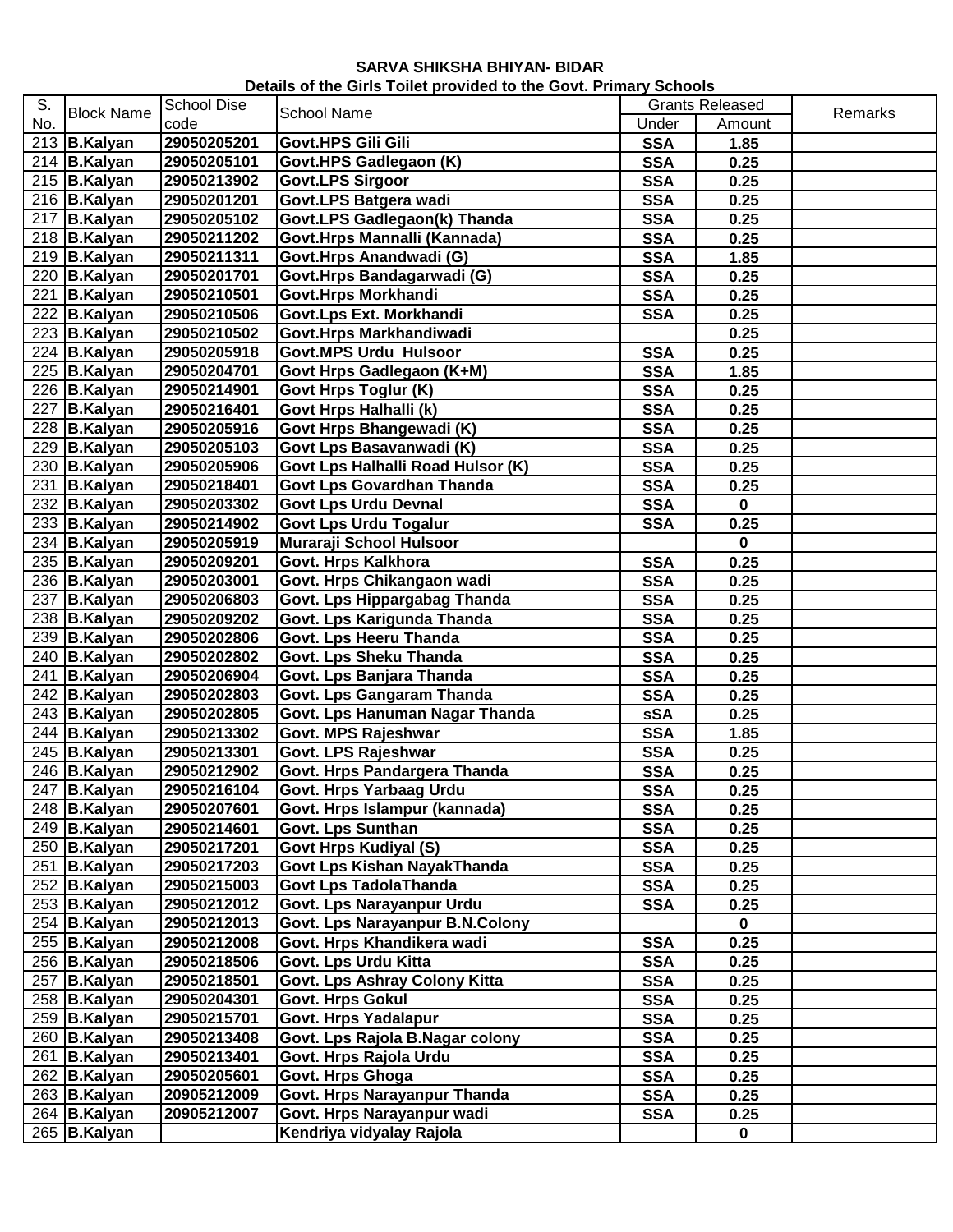| Details of the Girls Toilet provided to the Govt. Primary Schools |  |
|-------------------------------------------------------------------|--|
|-------------------------------------------------------------------|--|

| S.  |                   | <b>School Dise</b> |                                     |               | <b>Grants Released</b> |         |
|-----|-------------------|--------------------|-------------------------------------|---------------|------------------------|---------|
| No. | <b>Block Name</b> | code               | <b>School Name</b>                  | Under         | Amount                 | Remarks |
|     | 266 B.Kalyan      | 29050201901        | Govt. Hrps Bagduri                  | <b>ZP</b>     | 0.35                   |         |
|     | 267 B.Kalyan      | 29050213602        | Govt.Hrps Urdu Rola                 | yes           | 0.25                   |         |
|     | 268 B.Kalyan      | 29050213601        | Govt.Lps Rola                       | <b>SSA/ZP</b> | 0.6                    |         |
|     | 269 B.Kalyan      | 29050210101        | Govt.Hrps Koudiyal (R)              | <b>SSA</b>    | 0.25                   |         |
|     | 270 B.Kalyan      | 29050211605        | <b>Govt.Lps Himatanagr</b>          | <b>SSA</b>    | 0.25                   |         |
|     | 271 B.Kalyan      | 29050209801        | Govt.Hrps Kherda (B)                | <b>SSA</b>    | 0.25                   |         |
|     | 272 B.Kalyan      | 29050209803        | Govt. Lps Handyal Thanda            | <b>SSA</b>    | 0.25                   |         |
|     | $273$ B.Kalyan    | 29050209802        | Govt. Lps Shivram Thanda            | <b>SSA</b>    | 0.25                   |         |
|     | 274 B.Kalyan      | 29050206905        | Govt. Lps Urdu Hirnagaon            | <b>SSA</b>    | 0.25                   |         |
|     | 275 B.Kalyan      | 29050203701        | Govt. Hrps Dhannura (R)             | <b>SSA</b>    | 0.25                   |         |
|     | 276 B.Kalyan      | 29050215208        | Govt.Lps Badavane Ujalam            | <b>SSA</b>    | 0.25                   |         |
|     | 277 B.Kalyan      | 29050206102        | Govt.Lps Phuladarwadi               | <b>SSA</b>    | 0.25                   |         |
|     | 278 B.Kalyan      | 29050206101        | Govt.Hps Honnalli                   | <b>ZP</b>     | 0.35                   |         |
|     | 279 B.Kalyan      | 29050203401        | Govt.Hps Dhamuri                    | <b>SSA</b>    | 0.25                   |         |
|     | 280 B.Kalyan      | 29050215312        | Govt.Lps Madarwadi (U)              | <b>SSA</b>    | 0.25                   |         |
|     | 281 B.Kalyan      | 29050215206        | Govt.Hrps Jogewadi                  | <b>SSA</b>    | 0.25                   |         |
|     | 282 B.Kalyan      | 29050206301        | Govt.Lps Handral (R)                | <b>SSA</b>    | 0.25                   |         |
|     | 283 B.Kalyan      | 29050215207        | Govt.Lps Navchandwadi               | <b>SSA</b>    | 0.25                   |         |
|     | 284 B.Kalyan      | 29050202602        | Govt.Lps Chitta (K) Thanda          | <b>SSA</b>    | 0.25                   |         |
|     | 285 B.Kalyan      | 29050206410        | Govt.Hrps Harkud thanda             | <b>SSA</b>    | 1.85                   |         |
|     | 286 B.Kalyan      | 29050214501        | <b>Govt.Hrps Sirgapur</b>           | <b>SSA</b>    | 0.25                   |         |
|     | 287 B.Kalyan      | 29050205501        | Govt.Hrps Gadlegaon (B)             | <b>SSA</b>    | 1.85                   |         |
|     | 288 B.Kalyan      | 29050214202        | Govt.Hrps Gadlegaon (B) Urdu        | <b>SSA</b>    | 0.25                   |         |
|     | 289 B.Kalyan      | 29050206411        | Govt.Lps Kherdawadi                 | <b>SSA</b>    | 0.25                   |         |
|     | 290 B.Kalyan      | 29050205502        | Govt.Lps Gadlegaon(B) Thanda        | <b>SSA</b>    | 0.25                   |         |
|     | 291 B.Kalyan      | 29050206601        | Govt.Hrps Hthyal                    | <b>SSA</b>    | 0.25                   |         |
|     | 292 B.Kalyan      | 29050214201        | Govt.Lps Saidapur                   | <b>ZP</b>     | 0.35                   |         |
|     | 293 B.Kalyan      | 29050203903        | Govt.Lps Hamunagar                  | <b>SSA</b>    | 0.25                   |         |
|     | 294 B.Kalyan      | 29050203902        | Govt.Hrps Ekloorwadi                | <b>SSA</b>    | 0.25                   |         |
|     | 295 B.Kalyan      | 29050211502        | Govt.Lps Maisalga Thanda            | <b>SSA</b>    | 0.25                   |         |
|     | 296 B.Kalyan      | 29050216001        | Govt.Hrps Yelwantgi                 | <b>SSA</b>    | 0.25                   |         |
|     | 297 B.Kalyan      | 29050210906        | <b>Govt.Lps Badavane Muchalam</b>   | <b>SSA/ZP</b> | 0.6                    |         |
|     | 298 B.Kalyan      | 29050217102        | <b>Govt.Hrps Mustapur</b>           | <b>SSA</b>    | 0.25                   |         |
|     | $299$ B. Kalyan   | 29050200852        | Govt.LpsUrdu Riksha Colony B.Kalyan | <b>SSA</b>    | 0.25                   |         |
|     | 300 B.Kalyan      | 29050200811        | Govt.Hrps Hindi B.Kalyan            | <b>SSA</b>    | 1.85                   |         |
|     | 301 B.Kalyan      | 29050200808        | Govt.GPS B.Kalyan (Kannada)         | <b>SSA</b>    | 1.85                   |         |
|     | 302 B.Kalyan      | 29050200879        | Govt.GPS B.Kalyan (Urdu)            | <b>SSA</b>    | 1.85                   |         |
|     | $303$ B.Kalyan    | 29050200877        | Govt.Lps Urdu Yakudpura             | <b>SSA</b>    | 0.25                   |         |
|     | 304 B.Kalyan      | 29050200851        | Govt.Mps Urdu B.Kalyan              |               | 0.25                   |         |
|     | 305 B.Kalyan      | 29050200879        | Govt.Lps Dharamprkash B.Kalyan      | <b>SSA</b>    | 0.25                   |         |
|     | 306 B.Kalyan      | 29050214107        | <b>GOVT URDU HPS SASTAPUR</b>       | <b>SSA</b>    | 0.25                   |         |
|     | 307 B.Kalyan      | 29050200844        | GOVT. LPS. GADUGE MATH KULSHA       | <b>SSA</b>    | 0.25                   |         |
|     | 308 B.Kalyan      | 29050200880        | <b>Govt Hrps Urdu Tripurant</b>     | <b>SSA</b>    | 1.85                   |         |
|     | 309 B.Kalyan      | 29050200809        | Govt. Paras Katta B. Kalyan         | <b>SSA</b>    | 0.25                   |         |
|     | 310   Bhalki      | 29050312402        | Govt. Hr.P.S. Shrimali              | <b>SSA</b>    | 1.85                   |         |
|     | 311 Bhalki        | 29050312403        | Govt. U.P.S. Shrimali               | <b>SSA</b>    | 0.30                   |         |
|     | 312 Bhalki        | 29050313101        | Govt. M.P.S. Tugaon (H)             | <b>SSA</b>    | 0.05                   |         |
|     | 313 Bhalki        | 29050313104        | Govt. U.P.S. Tugaon                 | <b>SSA</b>    | 0.05                   |         |
|     | 314 Bhalki        | 29050300106        | Govt. Hr.P.S. Alwai                 | <b>SSA</b>    | 1.85                   |         |
|     | 315 Bhalki        | 29050315401        | Govt. L.P.S. Hariwadi               | ZP            | 0.35                   |         |
|     | 316 Bhalki        | 29050300601        | Govt. Hr.P.S. Attarga               | <b>SSA</b>    | 1.85                   |         |
|     | 317 Bhalki        | 29050300602        | Govt. Hr.P.S. Attarga(B)            | <b>SSA</b>    | 1.85                   |         |
|     | 318 Bhalki        | 29050309101        | Govt. Hr.P.S. Manikeshwar           | <b>SSA</b>    | 0.25                   |         |
|     |                   |                    |                                     |               |                        |         |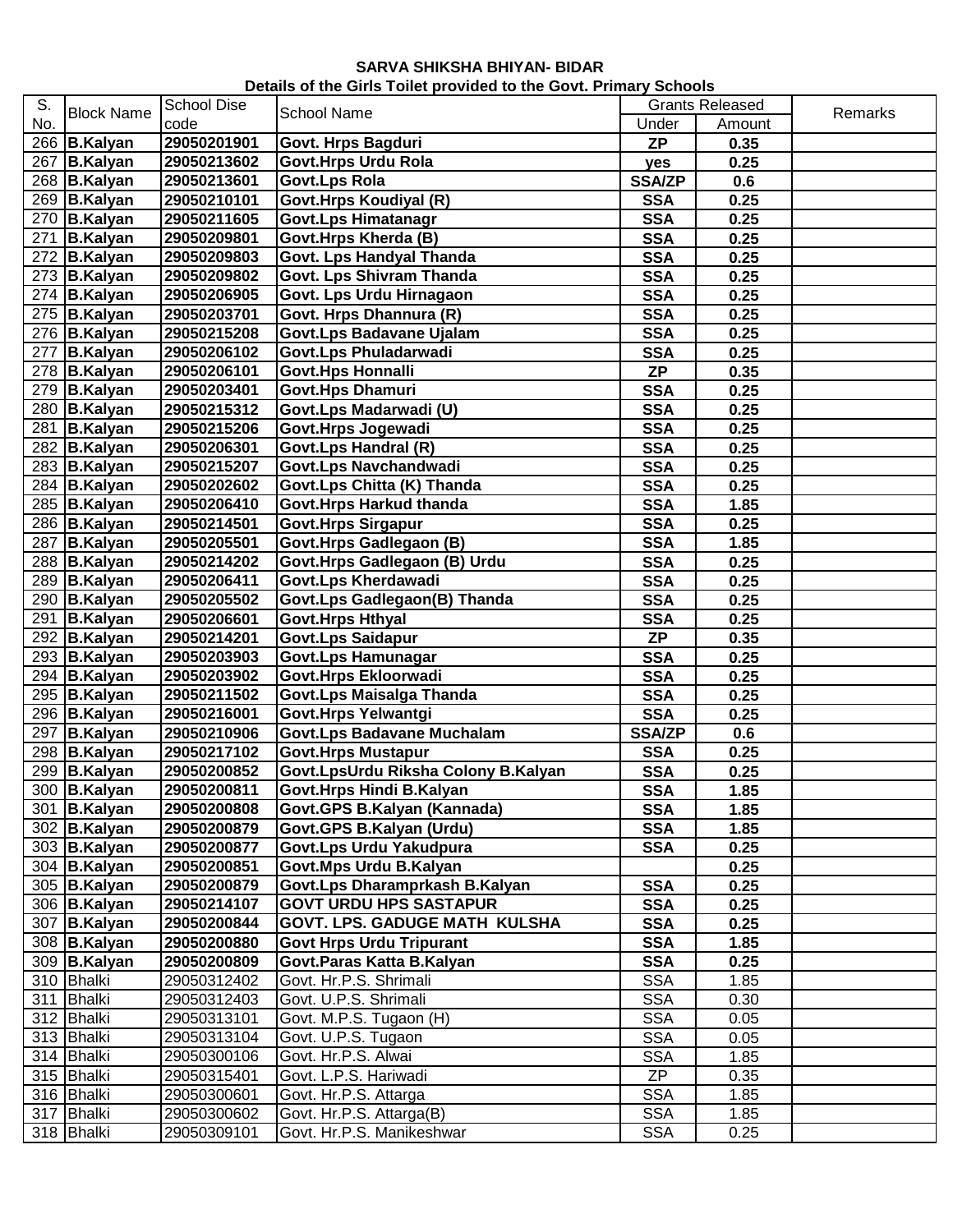## **SARVA SHIKSHA BHIYAN- BIDAR Details of the Girls Toilet provided to the Govt. Primary Schools**

| S.  | <b>Block Name</b> | <b>School Dise</b> | School Name                        |            | <b>Grants Released</b> | Remarks |
|-----|-------------------|--------------------|------------------------------------|------------|------------------------|---------|
| No. |                   | code               |                                    | Under      | Amount                 |         |
|     | 319 Bhalki        | 29050301803        | Govt. Hr.P.S. Bolegaon             | <b>SSA</b> | 0.25                   |         |
|     | 320 Bhalki        | 29050310401        | Govt. Hr.P.S. N.sangam             | <b>SSA</b> | 0.25                   |         |
|     | 321 Bhalki        | 29050309708        | Govt. L.P.S. Mehakar Tanda         | <b>SSA</b> | 0.30                   |         |
|     | 322 Bhalki        | 29050309703        | Govt. M.P.S. Mehakar               | <b>SSA</b> | 1.85                   |         |
|     | 323 Bhalki        | 29050314001        | Govt. L.P.S. Yallamwadi            | <b>SSA</b> | 0.25                   |         |
|     | 324 Bhalki        | 29050309710        | Govt. U.P.S. Mehakar               | <b>SSA</b> | 0.25                   |         |
|     | 325 BHALKI        | 29050300109        | <b>GOVT LPS ALWAI (KAN) NEW</b>    | <b>SSA</b> | 0.25                   |         |
|     | 326 BHALKI        | 29050303902        | GOVT LPS GUNJARGA (KAN) NEW        | <b>SSA</b> | 0.25                   |         |
|     | 327 BHALKI        | 29050300108        | GOVT PS ATTARGA (KAN) NEW          | <b>SSA</b> | 0.25                   |         |
|     | 328 BHALKI        | 29050312403        | GOVT LPS SRIMALI (KAN) new         | <b>SSA</b> | 0.25                   |         |
|     | 329 BHALKI        | 29050313105        | GOVT LPS TUGAON (H) (KAN) new      | <b>SSA</b> | 0.25                   |         |
|     | 330 BHALKI        | 29050309712        | <b>GOVT LPS NARAD SANGAM (KAN)</b> | <b>SSA</b> | 0.25                   |         |
|     | 331 Bhalki        | 29050300105        | Govt. U.P.S. Alwai                 | <b>SSA</b> | 0.05                   |         |
|     | 332 Bhalki        | 29050301402        | Govt. M.P.S. Pattan Bhalki         | <b>SSA</b> | 0.25                   |         |
|     | 333 Bhalki        | 29050316301        | Govt. Kittur Chanamma Vasati       |            |                        |         |
|     | 334 Bhalki        | 29050301470        | Govt. Muraji Desai Vasati          |            |                        |         |
|     | 335 BHALKI        | 29050313601        | <b>GOVT MPS WARWATTI</b>           | <b>SSA</b> | 1.85                   |         |
|     | 336 BHALKI        | 29050313603        | GOVT. MPS MAR. WAWATTI (B)         | <b>SSA</b> | 0.05                   |         |
|     | 337 Bhalki        |                    | Govt. L.P.S. Urdu Warvatti (B)     | <b>SSA</b> | 0.05                   |         |
|     | 338 Bhalki        |                    | Govt. L.P.S. Warvatti wadi         | <b>SSA</b> | 0.05                   |         |
|     |                   |                    |                                    |            |                        |         |
|     | 339 Bhalki        |                    | Govt. L.P.S. Mavinhalli Badavane   | <b>SSA</b> | 0.05                   |         |
|     | 340 Bhalki        |                    | Govt. H.P.S. Nawadagi              | <b>SSA</b> | 0.30                   |         |
|     | 341 Bhalki        |                    | Govt. H.P.S. Kuntesirsi            | <b>SSA</b> | 0.25                   |         |
|     | 342 Bhalki        |                    | Govt. L.P.S. Ramthirth wadi        | <b>SSA</b> | 0.05                   |         |
|     | 343 Bhalki        |                    | Govt. L.P.S. Urdu Navadagi         | <b>SSA</b> | 0.25                   |         |
|     | 344 Bhalki        | 29050301507        | Govt. L.P.S. Bhatambra             | <b>SSA</b> | 0.25                   |         |
|     | 345 Bhalki        | 29050312701        | <b>GOVT HPS TALWAD (M)</b>         | <b>SSA</b> | 0.25                   |         |
|     | 346 Bhalki        | 29050312702        | GOVT LPS TALWAD (M) (KANNADA)      | <b>SSA</b> | 0.25                   |         |
|     | 347 Bhalki        | 29050307601        | Govt. Hr.P.S. Kongali              | <b>SSA</b> | 0.05                   |         |
|     | 348 Bhalki        | 29050314703        | Govt. L.P.S. Fattu Thanda          | <b>SSA</b> | 0.05                   |         |
|     | 349 Bhalki        | 29050313802        | Govt. L.P.S. Wanjerkheda Thanda    | ZP         | 0.35                   |         |
|     | 350 Bhalki        | 29050305301        | Govt. Hr.P.S. Jamkhandi            | <b>SSA</b> | 0.25                   |         |
|     | 351 Bhalki        | 29050311406        | Govt. L.P.S. Saigaon Tanda         | <b>SSA</b> | 0.25                   |         |
|     | 352 Bhalki        | 29050311401        | Govt. M.P.S. Saigaon               | <b>SSA</b> | 0.25                   |         |
|     | 353 Bhalki        | 29050313401        | Govt. Hr.P.S. Wagalgaon            | <b>ZP</b>  | 0.35                   |         |
|     | 354 Bhalki        | 29050311408        | Govt. L.P.S. Pandhari Tanda        | <b>SSA</b> | 0.25                   |         |
|     | 355 Bhalki        | 29050305702        | Govt. L.P.S. Jirgyal               | ZP         | 0.35                   |         |
|     | 356 Bhalki        | 29050305201        | Govt. Hr.P.S. Inchur               | <b>ZP</b>  | 0.35                   |         |
|     | 357 Bhalki        | 29050312801        | Govt. Hr.P.S. Tegampur             | <b>SSA</b> | 1.85                   |         |
|     | 358 Bhalki        | 29050300302        | Govt. L.P.S. Ahmadabad             | <b>SSA</b> | 0.30                   |         |
|     | 359 Bhalki        | 29050307704        | Govt. L.P.S. Urdu K-Melkunda       | <b>SSA</b> | 0.05                   |         |
|     | 360 Bhalki        | 29050304501        | Govt. Hr.P.S. Halhipparga          | <b>SSA</b> | 1.85                   |         |
|     | 361 Bhalki        | 29050307801        | Govt. Hr.P.S. Kosam                | <b>SSA</b> | 0.25                   |         |
|     | 362 Bhalki        | 29050310001        | Govt. L.P.S. Nagur (K)             | <b>SSA</b> | 0.25                   |         |
|     | 363 Bhalki        | 29050304303        | <b>GOVT. LPS URDU HALBARGA</b>     | <b>SSA</b> | 0.30                   |         |
|     | 364 Bhalki        | 29050308301        | Govt. L.P.S. Kurnalli              | ZP         | 0.35                   |         |
|     | 365 Bhalki        | 29050305805        | Govt. L.P.S. Urdu Joldabka         | <b>SSA</b> | 0.25                   |         |
|     | 366 Bhalki        | 29050305801        | <b>GOVT HPS JOLDABAKA</b>          | <b>SSA</b> | 0.25                   |         |
|     | 367 Bhalki        | 29050305803        | GOVT. LPS MAR. JOLDAPAKA           | <b>SSA</b> | 1.85                   |         |
|     | 368 Bhalki        | 29050302304        | Govt. L.P.S. Urdu Maroor           | <b>SSA</b> | 1.85                   |         |
|     | 369 Bhalki        | 29050303801        | Govt. L.P.S. Ghodi Hipurga         | <b>SSA</b> | 0.25                   |         |
|     | 370 Bhalki        | 29050312501        | Govt. Hr.P.S. Tarnalli             | <b>SSA</b> | 0.25                   |         |
|     | 371 Bhalki        | 29050312102        | Govt. L.P.S. Sideshwar Wadi        | <b>SSA</b> | 0.25                   |         |
|     |                   |                    |                                    |            |                        |         |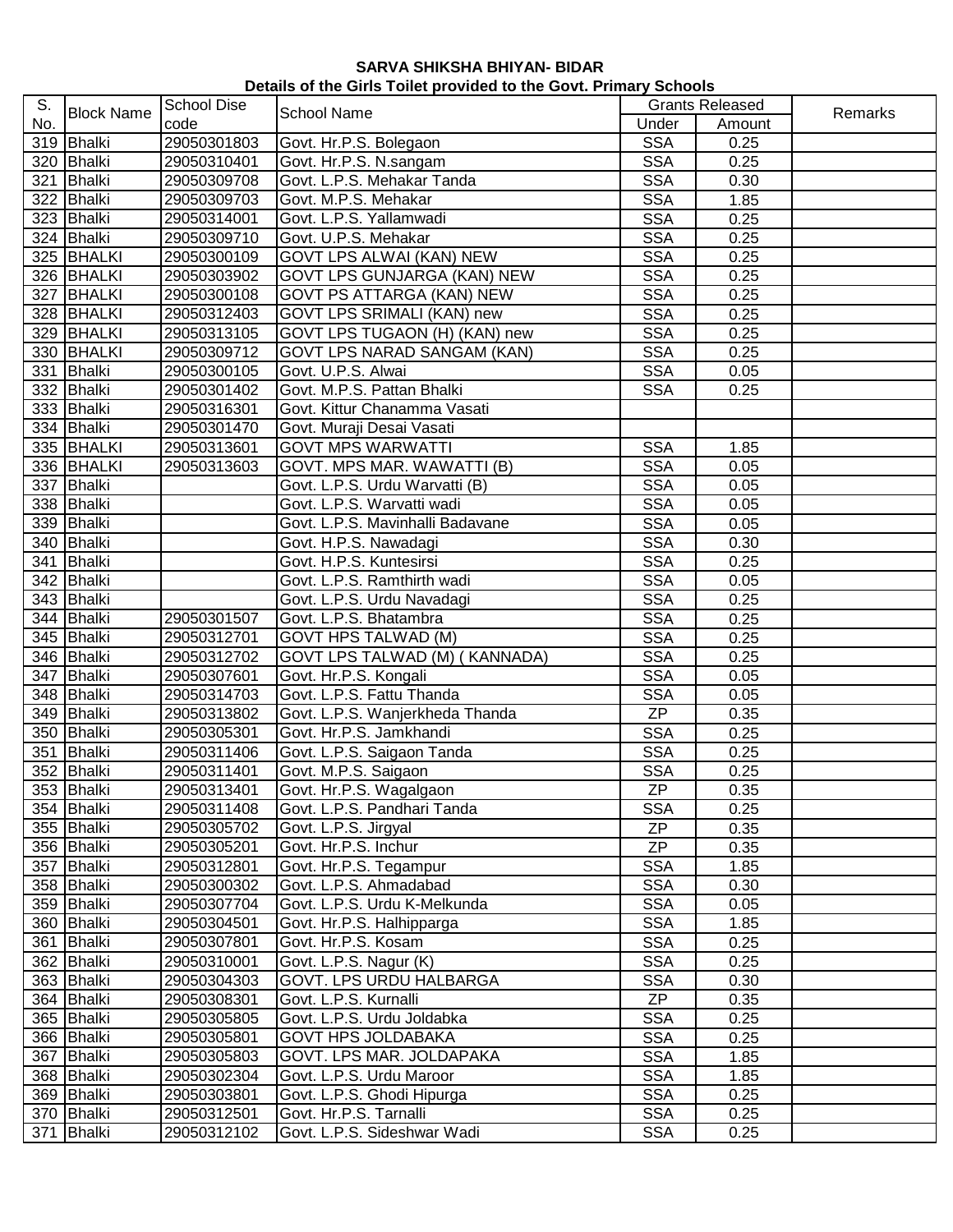| Details of the Girls Toilet provided to the Govt. Primary Schools |  |  |
|-------------------------------------------------------------------|--|--|
|-------------------------------------------------------------------|--|--|

| S.  |                   | <b>School Dise</b> |                                                      |            | <b>Grants Released</b> |         |
|-----|-------------------|--------------------|------------------------------------------------------|------------|------------------------|---------|
| No. | <b>Block Name</b> | code               | <b>School Name</b>                                   | Under      | Amount                 | Remarks |
|     | 372 Bhalki        | 29050302401        | <b>GOVT HPS CHIKALCHANDA</b>                         | <b>SSA</b> | 0.30                   |         |
|     | 373 Bhalki        | 29050304202        | <b>GOVT HPS MAR CHIKACHAND</b>                       | <b>SSA</b> | 0.25                   |         |
|     | 374 Bhalki        | 29050310501        | Govt. Hr.P.S. Nelagi                                 | <b>SSA</b> | 1.85                   |         |
|     | 375 Bhalki        | 29050310002        | Govt. L.P.S. Nelagi Cross                            | <b>SSA</b> | 0.30                   |         |
|     | 376 BHALKI        | 29050302307        | <b>GOVT LPS MAROOR (NEW)</b>                         |            |                        |         |
|     | 377 Bhalki        | 29050306001        | Govt. M.P.S. Kanaji                                  | <b>SSA</b> | 1.85                   |         |
|     | 378 Bhalki        | 29050306003        | Govt. Hr.P.S. Urdu Kanaji                            | <b>SSA</b> | 1.85                   |         |
|     | 379 BHALKI        | 29050304701        | <b>GOVT LPS HALGORTHA</b>                            | <b>SSA</b> | 0.25                   |         |
|     | 380 BHALKI        | 29050304702        | <b>GOVT. LPS MAR. HALGORTA</b>                       | <b>SSA</b> | 0.25                   |         |
|     | 381 BHALKI        | 29050307401        | <b>GOVT LPS KUNTEGAON</b>                            | <b>SSA</b> | 1.85                   |         |
|     | 382 BHALKI        | 29050307402        | <b>GOVT LPS MARATHI KUNTEGAON</b>                    | <b>SSA</b> | 0.25                   |         |
|     | 383 Bhalki        | 29050301005        | Govt. Hr.P.S. Urdu Bajolga (K)                       | <b>SSA</b> | 0.05                   |         |
|     | 384 Bhalki        | 29050310701        | Govt. Hr.P.S. Nilamnalli                             | <b>SSA</b> | 1.85                   |         |
|     | 385 Bhalki        | 29050304005        | Govt. Hr.P.S. Urdu Halhalli (K)                      | <b>SSA</b> | 1.85                   |         |
|     | 386 Bhalki        | 29050305501        | Govt. L.P.S. Jainapur                                | ZP         | 0.35                   |         |
|     | 387 Bhalki        | 29050307201        | Govt. L.P.S. Khashempur (K+M)                        | <b>SSA</b> | 0.25                   |         |
|     | 388 Bhalki        | 29050302202        | Govt. L.P.S. Chandapur (Urdu)                        | <b>SSA</b> |                        |         |
|     | 389 Bhalki        | 29050301014        | Govt. L.P.S. Dongargi Cross                          | <b>SSA</b> | 0.25                   |         |
|     | 390 Bhalki        | 29050310301        | Govt. Hr.P.S. Nagaral                                | <b>SSA</b> | 0.25                   |         |
|     | 391 Bhalki        | 29050310301        | Govt. Hr.P.S. Beeri (K)                              | <b>SSA</b> | 0.25                   |         |
|     | 392 Bhalki        | 29050310906        | Govt. L.P.S. Nittur (B) (U)                          | <b>SSA</b> | 1.85                   |         |
|     | 393 Bhalki        | 29050306901        | Govt. Hr.P.S. Keroor (H) Kan+Mar                     | <b>SSA</b> | 1.85                   |         |
|     | 394 Bhalki        | 29050300802        | Govt. L.P.S. Baloor tanda-Kan                        | <b>SSA</b> | 0.05                   |         |
|     | 395 Bhalki        | 29050309901        | Govt. Hr.P.S. Mural (kan)                            | <b>SSA</b> | 0.30                   |         |
|     | 396 Bhalki        |                    |                                                      | <b>SSA</b> | 0.25                   |         |
|     |                   | 29050307901        | Govt. L.P.S. Kotgyal                                 | <b>SSA</b> |                        |         |
|     | 397 Bhalki        | 29050313503        | Govt. L.P.S. Bhagawanwadi<br>Govt. L.P.S. Urdu Hupla |            | 0.25                   |         |
|     | 398 Bhalki        | 29050305004        |                                                      | <b>SSA</b> | 0.25                   |         |
|     | 399 Bhalki        | 29050302904        | Govt. L.P.S. Dharajwadi tanda                        | <b>SSA</b> | 0.25                   |         |
|     | 400 Bhalki        | 29050302902        | Govt. Hr.P.S. Dharajwadi                             | <b>SSA</b> | 0.25                   |         |
|     | 401 Bhalki        | 29050305901        | Govt. L.P.S. Kadalabad                               | <b>SSA</b> | 0.05                   |         |
|     | 402 Bhalki        | 29050311701        | Govt. L.P.S. Saidapurwadi                            | <b>SSA</b> | 0.30                   |         |
|     | 403 Bhalki        | 29050307005        | Govt. L.P.S. K.Chincholi                             | <b>SSA</b> | 0.25                   |         |
|     | 404 Bhalki        | 29050311901        | Govt. L.P.S. Sikindrabad wadi                        | <b>SSA</b> | 1.85                   |         |
|     | 405 Bhalki        | 29050302701        | Govt. Hr.P.S. Dawargaon                              | <b>SSA</b> | 0.25                   |         |
|     | 406 Bhalki        | 29050302704        | Govt. L.P.S. Dawargaon                               | <b>SSA</b> | 0.05                   |         |
|     | 407 Bhalki        | 29050309401        | Govt. Hr.P.S. Masimadu                               | <b>SSA</b> | 1.85                   |         |
|     | 408 Bhalki        | 29050302501        | Govt. Hr.P.S. Chitta                                 | <b>SSA</b> | 1.85                   |         |
|     | 409 Bhalki        | 29050306103        | GOVT. LPS MAR. KAPALAPUR                             | <b>SSA</b> | 0.25                   |         |
|     | 410 Bhalki        | 29050308902        | Govt. Hr.P.S. Urdu Malchapur                         | <b>SSA</b> | 1.85                   |         |
|     | 411 Bhalki        | 29050302804        | Govt. Hr.P.S. Sevanagar                              | <b>SSA</b> | 0.05                   |         |
|     | 412 Bhalki        | 29050311102        | Govt. Hr.P.S. Rudnoor Tanda                          | <b>ZP</b>  | 0.35                   |         |
|     | 413 Bhalki        | 29050307101        | Govt. Hr.P.S. Khanapur                               | <b>SSA</b> | 0.05                   |         |
|     | 414 Bhalki        | 29050307102        | Govt. L.P.S. Khanapur Thanda                         | <b>SSA</b> | 0.25                   |         |
|     | 415 Bhalki        | 29050302807        | Govt. L.P.S. Dadodi Thanda                           | <b>ZP</b>  | 0.35                   |         |
|     | 416 Bhalki        | 29050309502        | Govt. L.P.S. M.M.Badawane                            | <b>SSA</b> | 0.05                   |         |
|     | 417 Bhalki        | 29050313201        | Govt. Hr.P.S. Tamgyal                                | <b>SSA</b> | 0.25                   |         |
|     | 418 Bhalki        | 29050301701        | Govt. Hr.P.S. Bhatsangavi                            | <b>SSA</b> | 1.85                   |         |
|     | 419 Bhalki        | 29050306701        | Govt. L.P.S. K.Tugaon Wadi                           | <b>SSA</b> | 0.25                   |         |
|     | 420 Bhalki        | 29050306601        | Govt. Hr.P.S. Kasar Tugaon                           | <b>ZP</b>  | 0.2                    |         |
|     | 421 Bhalki        | 29050312201        | Govt. Hr.P.S. Shivani                                | <b>SSA</b> | 0.25                   |         |
|     | 422 Bhalki        | 29050312202        | Govt. L.P.S. Urdu Shivani                            | <b>SSA</b> | 0.05                   |         |
|     | 423 Bhalki        | 29050308701        | Govt. M.P.S. Lakhangaon                              | <b>SSA</b> | 1.85                   |         |
|     | 424 Bhalki        | 29050308702        | Govt. Hr.P.S. Urdu Lakhangaon                        | <b>SSA</b> | 0.25                   |         |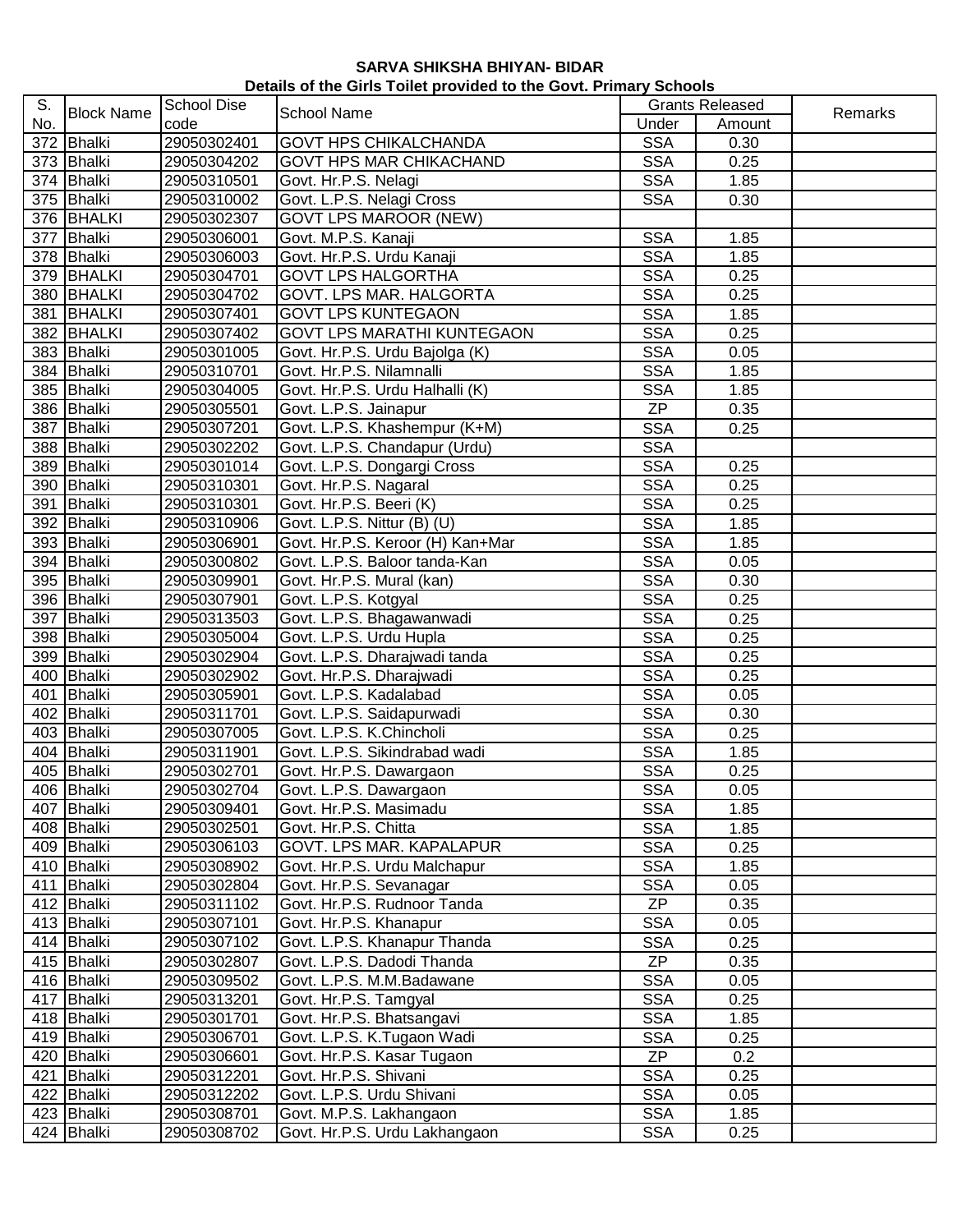| Details of the Girls Toilet provided to the Govt. Primary Schools |  |  |
|-------------------------------------------------------------------|--|--|
|-------------------------------------------------------------------|--|--|

| S.<br>No. | <b>Block Name</b>      | <b>School Dise</b><br>code | <b>School Name</b>                                    | <b>Grants Released</b> |                |         |
|-----------|------------------------|----------------------------|-------------------------------------------------------|------------------------|----------------|---------|
|           |                        |                            |                                                       | Under                  | Amount         | Remarks |
|           | 425 Bhalki             | 29050312301                | Govt. L.P.S. Sompur                                   | <b>SSA</b>             | 0.05           |         |
|           | 426 Bhalki             | 29050300701                | Govt. Hr.P.S. Atnoor                                  | <b>SSA</b>             | 0.05           |         |
|           | 427 Bhalki             | 29050308601                | Govt. Hr.P.S. Lanjwad                                 | <b>SSA</b>             | 1.85           |         |
|           | 428 Bhalki             |                            | Govt. L.P.S. Tamgyal (Kan)                            | <b>SSA</b>             | 0.25           |         |
|           | 429 Bhalki             |                            | Govt. L.P.S. Sompur (Kan)                             | <b>SSA</b>             | 0.25           |         |
|           | 430 Bhalki             |                            | Govt. L.P.S. Atnoor (Kan)                             | <b>SSA</b>             | 0.25           |         |
|           | 431 Bidar              | 29050416903                | Govt. Hr. P.S. (CRS) Bidar                            | <b>SSA</b>             | 0.25           |         |
|           | 432 Bidar              | 29050416402                | Govt. MPS (Kan) Shahagunj                             | <b>SSA</b>             | 1.85           |         |
|           | 433 Bidar              | 29050416002                | Govt. Hr. P.S. (Marathi) Shahagunj                    | <b>SSA</b>             | 0.25           |         |
|           | 434 Bidar              | 29050410802                | Govt. MPS (Urdu) Shahagunj                            | <b>SSA</b>             | 0.25           |         |
|           | 435 Bidar              | 29050401306                | Govt. Hr. P.S. Navadgeri                              | <b>SSA</b>             | 0.25           |         |
|           | 436 Bidar              | 29050416203                | Govt. Hr. P.S. Multani Colony (U)                     | <b>SSA</b>             | 0.25           |         |
|           | 437 Bidar              | 29050416507                | Govt. LPS Multani Colony (K)                          | <b>SSA</b>             | 0.25           |         |
|           | 438 Bidar              | 29050413095                | Govt. LPS Chickpet                                    | <b>SSA</b>             | 0.25           |         |
|           | 439 Bidar              | 29050415202                | Govt. Middle School, Bidar                            | <b>SSA</b>             | 0.25           |         |
|           | 440 Bidar              | 29050402021                | GGPS Maniyar Taleem, Bidar                            | <b>SSA</b>             | 0.25           |         |
|           | 441 Bidar              | 29050416008                | <b>GOVT LPS WALKOTI</b>                               |                        | $\mathbf 0$    |         |
|           | 442 Bidar              | 29050408801                | Govt. HPS (Kannada) Nidwancha                         | <b>SSA</b>             | 0.5            |         |
|           | 443 Bidar              | 29050410102                | Govt. Hr PS (Urdu) (AIP) Rekulgi                      | <b>SSA</b>             | 1.85           |         |
|           | 444 Bidar              | 29050410101                | Govt. HPS (Kannada) Rekulgi                           | <b>SSA</b>             | 1.85           |         |
|           | 445 Bidar              | 29050410106                | <b>GOVT LPS REKULGI EXTN</b>                          | <b>ZP</b>              | 0.35           |         |
|           | 446 Bidar              | 29050408803                | Govt. LPS (Urdu) Hochaknalli                          | <b>SSA</b>             | 1.85           |         |
|           | 447 Bidar              | 29050410005                | Govt. Hr PS (Urdu) Ranjol Kheni                       | <b>SSA</b>             | 0.25           |         |
|           | 448 Bidar              | 29050410007                | Govt. LPS (Urdu) Gursi Galli Ranjol Kheni             | <b>SSA</b>             | $\pmb{0}$      |         |
|           | 449 Bidar              | 29050410103                | Govt. LPS (Kannada) Rekulgi (Extenssion)              | <b>SSA</b>             | $\overline{0}$ |         |
|           | 450 Bidar              | 29050412002                | <b>GLPS Sindhol Thanda</b>                            | <b>SSA</b>             | 1.85           |         |
|           | 451 Bidar              | 29050411901                | <b>GHPS Shakapur</b>                                  | <b>SSA</b>             | 0.5            |         |
|           | 452 Bidar              | 29050412202                | <b>GLPS Tadapalli</b>                                 | <b>SSA</b>             | 0.25           |         |
|           | 453 Bidar              | 29050412001                | GHPS Sindhaol (K)                                     | <b>SSA</b>             | 1.85           |         |
|           | 454 Bidar              | 29050407601                | GHPS Magadal (K)                                      | <b>SSA</b>             | 1.85           |         |
|           | 455 Bidar              | 29050410004                | GHPS Mogadal (U)                                      | <b>SSA</b>             | 0.25           |         |
|           | 456 Bidar              | 29050401201                | <b>GLPS Bapur</b>                                     | <b>SSA</b>             | 1.85           |         |
|           | 457 Bidar              | 29050400202                | Govt Hr PS Aliabad Tq: & Dist: Bidar                  | <b>ZP</b>              | 0.25           |         |
|           | 458 Bidar              | 29050416701                | Govt HPs Anand Nagar, Bidar                           | <b>SSA</b>             | 0.25           |         |
|           |                        |                            |                                                       | Panch                  |                |         |
|           | 459 Bidar              | 29050416803                | Govt LPS KSRP Naubad, Bidar                           |                        | 1.53           |         |
|           |                        |                            |                                                       | Soulabhy               |                |         |
|           | 460 Bidar              | 29050416801                |                                                       | a<br><b>SSA</b>        | 0              |         |
|           |                        |                            | Govt LPS ellarling Colony, Naubad                     |                        | $\overline{0}$ |         |
|           | 461 Bidar<br>462 Bidar | 29050403001<br>29050403002 | Govt LPS Chondi Bidar<br>Govt LPS Chondi Thanda Bidar | <b>SSA</b>             |                |         |
|           |                        |                            |                                                       | SSA/ZP                 | 0.6            |         |
|           | 463 Bidar              | 29050400203                | Govt. LPS Aliabad (Urdu) Bidar                        | SSA/ZP                 | 0.6            |         |
|           | $\overline{464}$ Bidar | 29050405406                | Govt. Hr PS Hokrana (B)                               | <b>SSA</b>             | 0.25           |         |
|           | 465 Bidar              | 29050405302                | Govt LPS (AIP) Hokrana (K)                            | <b>SSA</b>             | 0.25           |         |
|           | 466 Bidar              | 29050402604                | Govt LPS (Urdu) Hokrana (B)                           | <b>SSA</b>             | 0              |         |
|           | 467 Bidar              | 29050403801                | Govt. LPS Dharmapur                                   | <b>SSA</b>             | 0.25           |         |
|           | 468 Bidar              | 29070040136                | Govt HPS Chintalgeera                                 | SSA/ZP                 | 0.6            |         |
|           | 469 Bidar              | 29050402601                | Govt. HPS (Kan) Baroor                                | <b>SSA</b>             | 0.25           |         |
|           | 470 Bidar              | 29050402602                | Govt LPS Baroor Thanada                               | <b>SSA</b>             | 1.85           |         |
|           | 471 Bidar              | 29050404501                | Govt. LPS Gouspur                                     | <b>ZP</b>              | 0.35           |         |
|           | 472 Bidar              | 29050408701                | Govt. MPS Manhalli (Kan)                              | <b>SSA</b>             | 1.85           |         |
|           | 473 BIDAR              | 29050403603                | GOVT LPS URDU CHINTALGERA                             | <b>SSA</b>             | 0              |         |
|           | 474 BIDAR              | 29050408712                | GOVT LPS URDU MANAHALLI DARGA                         | <b>SSA</b>             | $\mathbf 0$    |         |
|           | 475 Bidar              | 411401                     | Govt. Lr PS Shapur                                    | <b>SSA</b>             | 0.25           |         |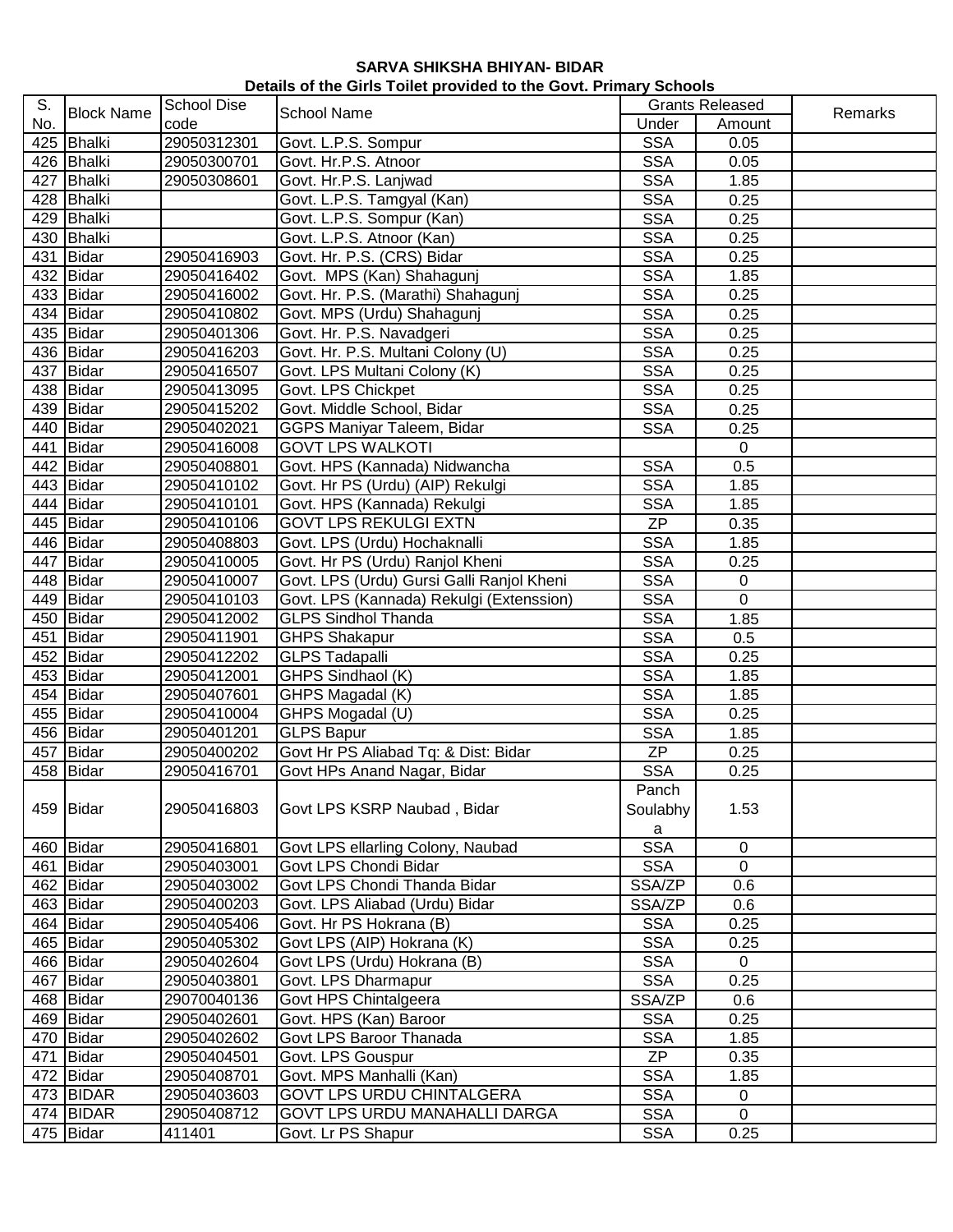## **SARVA SHIKSHA BHIYAN- BIDAR Details of the Girls Toilet provided to the Govt. Primary Schools**

| S.<br>No. | <b>Block Name</b> | <b>School Dise</b><br>code | <b>School Name</b>                  | <b>Grants Released</b> |             | Remarks |
|-----------|-------------------|----------------------------|-------------------------------------|------------------------|-------------|---------|
|           |                   |                            |                                     | Under                  | Amount      |         |
|           | 476 Bidar         | 401002                     | Govt. Hr. PS Darga Astoor (Urdu)    |                        | 1.53        |         |
|           | 477 Bidar         | 29050408301                | Govt. Hr PS Malegaon (K)            | <b>SSA</b>             | 0.25        |         |
|           | 478 Bidar         | 29050408302                | Govt. Hr PS (Urdu) Malegaon         | <b>SSA</b>             | 0.25        |         |
|           | 479 Bidar         | 29050400801                | Govt. LPS Almaspur                  | <b>SSA</b>             | $\mathbf 0$ |         |
|           | 480 Bidar         | 29050408305                | Govt. Hr. PS Kaplapur               | <b>SSA</b>             | 0.25        |         |
|           | 481 Bidar         | 29050400901                | Govt. LPS Amdalpad (J)              | <b>SSA</b>             | 0.25        |         |
|           | 482 Bidar         | 29050405801                | Govt. LPS Jampad                    | <b>SSA</b>             | 1.85        |         |
|           | 483 Bidar         |                            | Govt. LPS (Urdu) Jampad             | <b>SSA</b>             | 0           |         |
|           | 484 Bidar         |                            | Govt. LPS (Urdu) Kaglapur           | <b>SSA</b>             | 0.25        |         |
|           | 485 Bidar         | 29050408501                | Govt LPS Mirjapur (K)               | <b>SSA</b>             | 1.85        |         |
|           | 486 Bidar         | 29050409401                | Govt. LPS Nandagaon                 | <b>SSA</b>             | 0.25        |         |
|           | 487 Bidar         | 29050410301                | Govt. LPS Rasulabad                 | <b>SSA</b>             | 0.25        |         |
|           | 488 Bidar         | 29050402905                | Govt. Chittawadi (U)                | <b>SSA</b>             | 0.25        |         |
|           | 489 Bidar         | 29050407001                | Govt. P.S. Kolar (B) (Kan)          | <b>SSA</b>             | 0.25        |         |
|           | 490 Bidar         | 29050406002                | Govt. P.S. Kolar (K) (Urdu)         | <b>SSA</b>             | $\mathbf 0$ |         |
|           | 491 Bidar         | 29050408002                | Govt. Mandakanalli Thanda           | <b>SSA</b>             | 0.25        |         |
|           | 492 Bidar         | 29050404204                | Govt. L.P.S. Jain Mandir Kamthan    | <b>SSA</b>             | 0           |         |
|           | 493 Bidar         | 29050401701                | Govt. Hr. P.S. Budhera              | <b>SSA</b>             | 1.85        |         |
|           | 494 Bidar         | 29050406401                | Govt. Hr. P.S. Kadwad               | <b>SSA</b>             | 1.85        |         |
|           | 495 Bidar         | 29050402705                | Govt. LPS Navjeevan Nagar           | <b>ZP</b>              | 0.35        |         |
|           | 496 Bidar         | 29050401703                | Govt. Hr. PS Chetanalli             | <b>SSA</b>             | 0.25        |         |
|           | 497 Bidar         | 29050401703                | Govt. Hr. PS Budhera                | <b>SSA</b>             |             |         |
|           |                   |                            |                                     | <b>ZP</b>              | 0.25        |         |
|           | 498 Bidar         | 29050402704                | Govt. LPS Khaja Nagar               |                        | 0.35        |         |
|           | 499 Bidar         | 29050408605                | Govt. LPS Marjapur                  | <b>SSA</b>             | 0           |         |
|           | 500 Bidar         | 29050410901                | Govt. Hr. P.S. Srimandal            | <b>SSA</b>             | 1.85        |         |
|           | 501 Bidar         | 29050409201                | Govt. Lr. P.S. Nawlaspur            | <b>SSA</b>             | 0.25        |         |
|           | 502 Bidar         | 29050405001                | Govt. Lr. P.S. Hippalgaon           | <b>SSA</b>             | 0.25        |         |
|           | 503 Bidar         | 29050413501                | Govt. Lr. P.S. Sangnalli            | <b>SSA</b>             | 0.25        |         |
|           | 504 Bidar         | 29050403701                | Govt. Lr. P.S. Dadapur              | <b>SSA</b>             | 0.25        |         |
|           | 505 Bidar         | 29050406201                | Govt. Lr. P.S. Kannathi             | <b>SSA</b>             | $\mathbf 0$ |         |
|           | 506 Bidar         | 29050405714                | Govt. Lr. P.S. NSSK Imampur         | <b>SSA</b>             | $\pmb{0}$   |         |
|           | 507 Bidar         | 29050406202                | Govt. (Urdu) Lr. P.S. Kannathi      | <b>SSA</b>             | 0           |         |
|           | 508 Bidar         | 29050405717                | Govt. Adarsh Vidyalaya Janwada      | <b>SSA</b>             | 0.25        |         |
|           | 509 Bidar         | 29050418108                | Govt. Lr. P.S. Urdu Haladkeri       | <b>SSA</b>             | 0.25        |         |
|           | 510 Bidar         | 29050418101                | Govt. Hr. P.S. Ladgeri              | <b>SSA</b>             | 0.25        |         |
|           | 511 Bidar         | 29050417901                | Govt. Lr. P.S. Allamprabhu Nagar    | <b>SSA</b>             | 0.25        |         |
|           | 512 Bidar         | 29050418003                | Govt. Hr. P.S. Kumbarwada           | <b>SSA</b>             | 1.85        |         |
|           | 513 Bidar         | 29050404202                | GLPS Gadgi (U)                      | <b>SSA</b>             | 0.25        |         |
|           | 514 Bidar         | 29050408401                | <b>GLPS Mamunkeri</b>               | <b>SSA</b>             | 0.25        |         |
|           | 515 Bidar         | 29050445900                | <b>GHPS Khajapur</b>                | <b>SSA</b>             | 0.25        |         |
|           | 516 Bidar         | 29050403501                | GHPS Chimkod (K)                    | <b>SSA</b>             | 1.85        |         |
|           | 517 Bidar         | 29050409501                | Govt. LPS Nemtabad                  | <b>SSA</b>             | 0.25        |         |
|           | 518 Bidar         | 29050403901                | Govt. Fatepur (K)                   | SSA/ZP                 | 0.6         |         |
|           | 519 Bidar         | 29050403902                | GLPS Fatepur (U)                    | <b>SSA</b>             | 0.25        |         |
|           | 520 Bidar         | 29050407101                | GHPS Kangti (K)                     | <b>SSA</b>             | 1.85        |         |
|           | 521 Bidar         | 29050407103                | GLPS Kangti (U)                     | <b>SSA</b>             |             |         |
|           | 522 Bidar         | 29050400701                | <b>GHPS Alapur</b>                  | <b>SSA</b>             | 0.25        |         |
|           | 523 Bidar         | 2905042801                 | Govt. Hr. P.S. Chidri (Kan)         | <b>SSA</b>             | 1.85        |         |
|           | 524 Bidar         | 29050412902                | Govt. Hr. PS Sm. Krishnanagar (Kan) | <b>SSA</b>             | 0.25        |         |
|           | 525 Bidar         | 29050412901                | Govt. Hr. PS Zamistanpur (Kan)      | <b>SSA</b>             | 1.85        |         |
|           | 526 Bidar         | 29050402301                | Govt. LPS Ayazpur (Kan)             | <b>SSA</b>             | 1.85        |         |
|           | 527 Bidar         | 29050412701                | Govt. Hr. PS Yadlapur (Kan)         | <b>SSA</b>             | 1.85        |         |
|           | 528 Bidar         | 29050412703                | Govt. Hr. PS Yadlapur AIP (Urdu)    | <b>SSA</b>             | 0.25        |         |
|           |                   |                            |                                     |                        |             |         |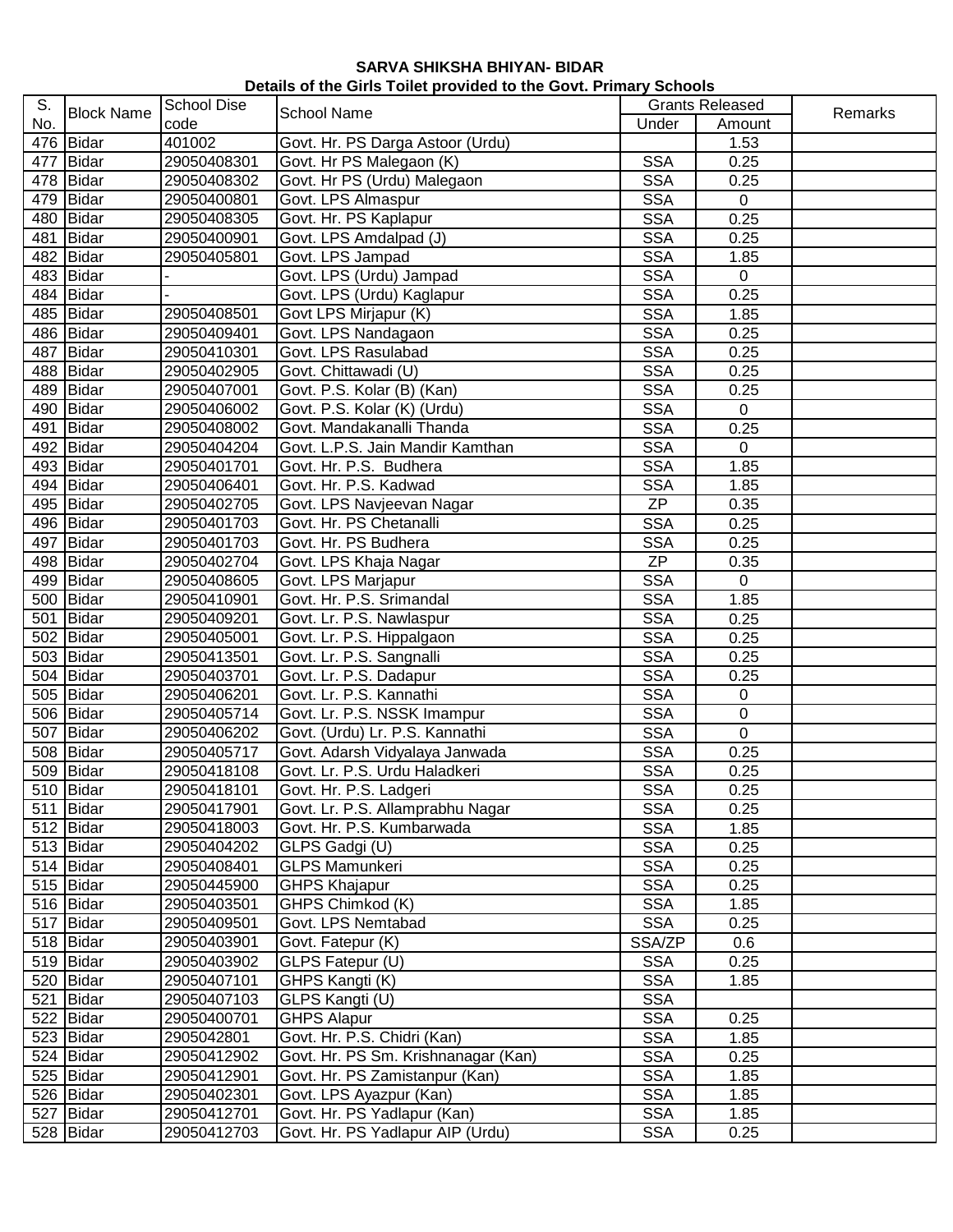| S.  | <b>Block Name</b>      | <b>School Dise</b><br><b>School Name</b><br>code |                                            | <b>Grants Released</b>   |                  |         |
|-----|------------------------|--------------------------------------------------|--------------------------------------------|--------------------------|------------------|---------|
| No. |                        |                                                  |                                            | Under                    | Amount           | Remarks |
|     | 529 Bidar              | 29050409901                                      | Govt. Hr. PS Kuttabad (Kan)                | <b>SSA</b>               | 1.85             |         |
|     | 530 Bidar              |                                                  | Govt. LPS Kuttabad (Urdu)                  | <b>SSA</b>               | $\mathbf 0$      |         |
|     | 531 Bidar              | 29050417403                                      | Govt. LPS Bidncolony (Urdu)                | <b>SSA</b>               | 0                |         |
|     | 532 Bidar              | 29050417711                                      | Govt LPS Bidncolony (Urdu)                 |                          | $\boldsymbol{0}$ |         |
|     | 533 Bidar              | 29050417401                                      | Govt. LPS Malgond Colony (Kan)             |                          | 0                |         |
|     | 534 BIDAR              | 29050406803                                      | <b>GOVT URDU LPS KHASEMPUR (P)</b>         | <b>SSA</b>               | 0                |         |
|     | 535 Bidar              | 29050401110                                      | Govt. LPS Bagdal Thanda (B)                | <b>SSA</b>               | 1.85             |         |
|     | 536 Bidar              | 29050400102                                      | Govt. LPS Aurad (S) Thanad                 | <b>SSA</b>               | 1.85             |         |
|     | 537 Bidar              | 29050400502                                      | Govt. Hr PS (Urdu) Andura                  | <b>SSA</b>               | 1.85             |         |
|     | 538 Bidar              | 29050400504                                      | Govt. Lr. Primary School, Andurwadi Thanda | <b>SSA</b>               | 1.85             |         |
|     | 539 Bidar              | 29050411007                                      | Govt. LPS (Urdu) Sangolgi                  | <b>SSA</b>               | $\mathbf 0$      |         |
|     | 540 Bidar              | 29050402401                                      | Govt. Hr PS Bawagi (Kan)                   | <b>SSA</b>               | 0.25             |         |
|     | 541 Bidar              | 29050402402                                      | Govt. Hr. PS AIP (Urdu) Bawagi             | <b>SSA</b>               | 0.25             |         |
|     | 542 Bidar              | 29050409302                                      | Govt. LPS (Urdu) Nelwad                    | <b>SSA</b>               | 1.85             |         |
|     | 543 Bidar              | 29050409301                                      | Govt. Hr. PS Nelwad                        | <b>SSA</b>               | 0.25             |         |
|     | 544 Bidar              | 29050412802                                      | Govt. Hr. PS (Urdu) Yakatpur               | <b>SSA</b>               | 1.85             |         |
|     | 545 Bidar              | 29050409601                                      | Govt. Hr PS (Kan) Nagora (Extn)            | SSA/ZP                   | 0.6              |         |
|     | 546 Bidar              | 29050404402                                      | Govt. LPS (Urdu) Ghodapalli                | <b>SSA</b>               | 0.25             |         |
|     | $\overline{547}$ Bidar | 29050410701                                      | Govt. Hr PS Sangavi                        | <b>SSA</b>               | 1.85             |         |
|     | 548 Bidar              | 29050412501                                      | Govt. Hr PS Yarnalli                       | <b>SSA</b>               | 0.5              |         |
|     | 549 Bidar              | 29050401601                                      | Govt. Hr PS Yarnalli (Y)                   | <b>SSA</b>               | 1.85             |         |
|     | 550 Bidar              | 29050400406                                      | Govt. LPS Aliamber (Urdu)                  | <b>SSA</b>               | 1.85             |         |
|     | 551 Bidar              | 29050410801                                      | Govt. LPS Siddapur                         | <b>SSA</b>               | 1.85             |         |
|     | 552 Bidar              | 29050400404                                      | Govt. LPS Aliamber Thanda.R                | <b>SSA</b>               | 1.85             |         |
|     |                        | 553 HUMNABAD 29050502404                         | Govt. LPS Urdu Gadawanti                   | <b>SSA</b>               | 1.85             |         |
|     |                        | 554 HUMNABAD 29050502403                         |                                            | <b>SSA</b>               | 1.85             |         |
|     |                        | 555 HUMNABAD 29050505502                         | Govt. LPS Sagam nagar                      |                          |                  |         |
|     |                        |                                                  | Govt. HPS Manik nagar                      | <b>SSA</b><br><b>SSA</b> | 1.85             |         |
|     |                        | 556 HUMNABAD 29050502902                         | Govt H.P.S Wadi                            |                          | 1.85             |         |
|     |                        | 557 HUMNABAD 29050504101                         | Govt H.P.S Kallur                          | <b>SSA</b>               | 1.85             |         |
|     |                        | 558 HUMNABAD 29050501901                         | Govt H.P.S Chitakotta                      | <b>SSA</b>               | 1.85             |         |
|     |                        | 559 HUMNABAD 29050501301                         | Govt H.P.S Borampalli                      | <b>SSA</b>               | 1.85             |         |
|     |                        | 560 HUMNABAD 29050502906                         | Govt L.P.S Kladhari Tanda                  | <b>SSA</b>               | 1.85             |         |
|     |                        | 561 HUMNABAD 29050502501                         | Govt HPS Ghat boral(k)                     | <b>SSA</b>               | 1.85             |         |
|     |                        | 562 HUMNABAD 29050502502                         | Govt HPS Ghat boral Tanda                  | <b>SSA</b>               | 1.85             |         |
|     |                        | 563 HUMNABAD 29050512901                         | Govt LPS Ghat boral Redu Tanda             | <b>SSA</b>               | 1.85             |         |
|     |                        | 564 HUMNABAD 29050510201                         | Govt LPS Ghat boral Boral Tanda            | <b>SSA</b>               | 1.85             |         |
|     |                        | 565 HUMNABAD 29050509701                         | Govt LPS Jam nagar                         | <b>SSA</b>               | 1.85             |         |
|     |                        | 566 HUMNABAD 29050503002                         | Govt HPS Handikera (KFM)                   | <b>SSA</b>               | 1.85             |         |
|     |                        | 567 HUMNABAD 29050503701                         | Govt HPS Husnal(KFM)                       | <b>SSA</b>               | 1.85             |         |
|     |                        | 568 HUMNABAD 29050504901                         | Govt HPS Kumar Chincholi(K)                | <b>SSA</b>               | 1.85             |         |
|     |                        | 569 HUMNABAD 29050504902                         | Govt HPS Kumar Chincholi Urdu              | <b>SSA</b>               | 1.85             |         |
|     |                        | 570 HUMNABAD 29050503702                         | Govt LPS Husnal (Urdu)                     | <b>SSA</b>               | 1.85             |         |
|     |                        | 571 HUMNABAD 29050508001                         | Govt HPS Sultanbad (K)                     | <b>SSA</b>               | 1.85             |         |
|     |                        | 572 HUMNABAD 29050506801                         | Govt HPS Nimbur                            | <b>SSA</b>               | 1.85             |         |
|     |                        | 573 HUMNABAD 29050505701                         | Govt HPS Markal                            | <b>SSA</b>               | 1.85             |         |
|     |                        | 574 HUMNABAD 29050507601                         | Govt HPS Shankarganj                       | <b>SSA</b>               | 1.85             |         |
|     |                        | 575 HUMNABAD 29050501401                         | Govt HPS Balaji                            | <b>SSA</b>               | 1.85             |         |
|     |                        | 576 HUMNABAD 29050505301                         | Govt. HPS Malkapur Wadi                    | <b>SSA</b>               | 1.85             |         |
|     |                        | 577 HUMNABAD 29050503301                         | Govt. HPS Hippargaon                       | <b>SSA</b>               | 1.85             |         |
|     |                        | 578 HUMNABAD 29050505002                         | Govt LPS Mahindar Madargaon                | <b>SSA</b>               | 1.85             |         |
|     |                        | 579 HUMNABAD 29050508502                         | Govt. HPS Waddnkera                        | <b>SSA</b>               | 1.85             |         |
|     |                        | 580 HUMNABAD 29050500201                         | Govt. HPS Allur                            | <b>SSA</b>               | 1.85             |         |
|     |                        | 581 HUMNABAD 29050500202                         | Govt LPS Allur                             | <b>SSA</b>               | 1.85             |         |